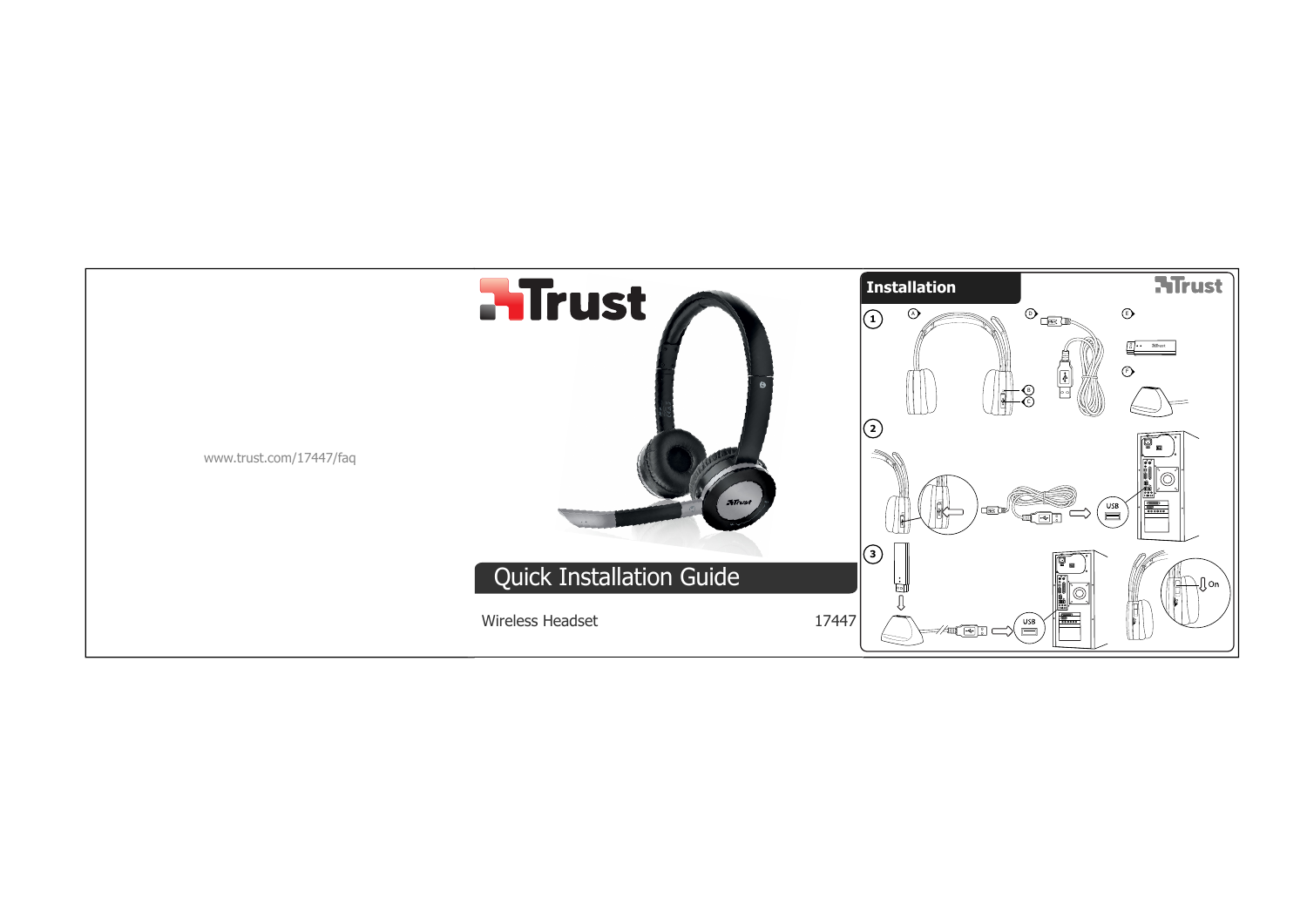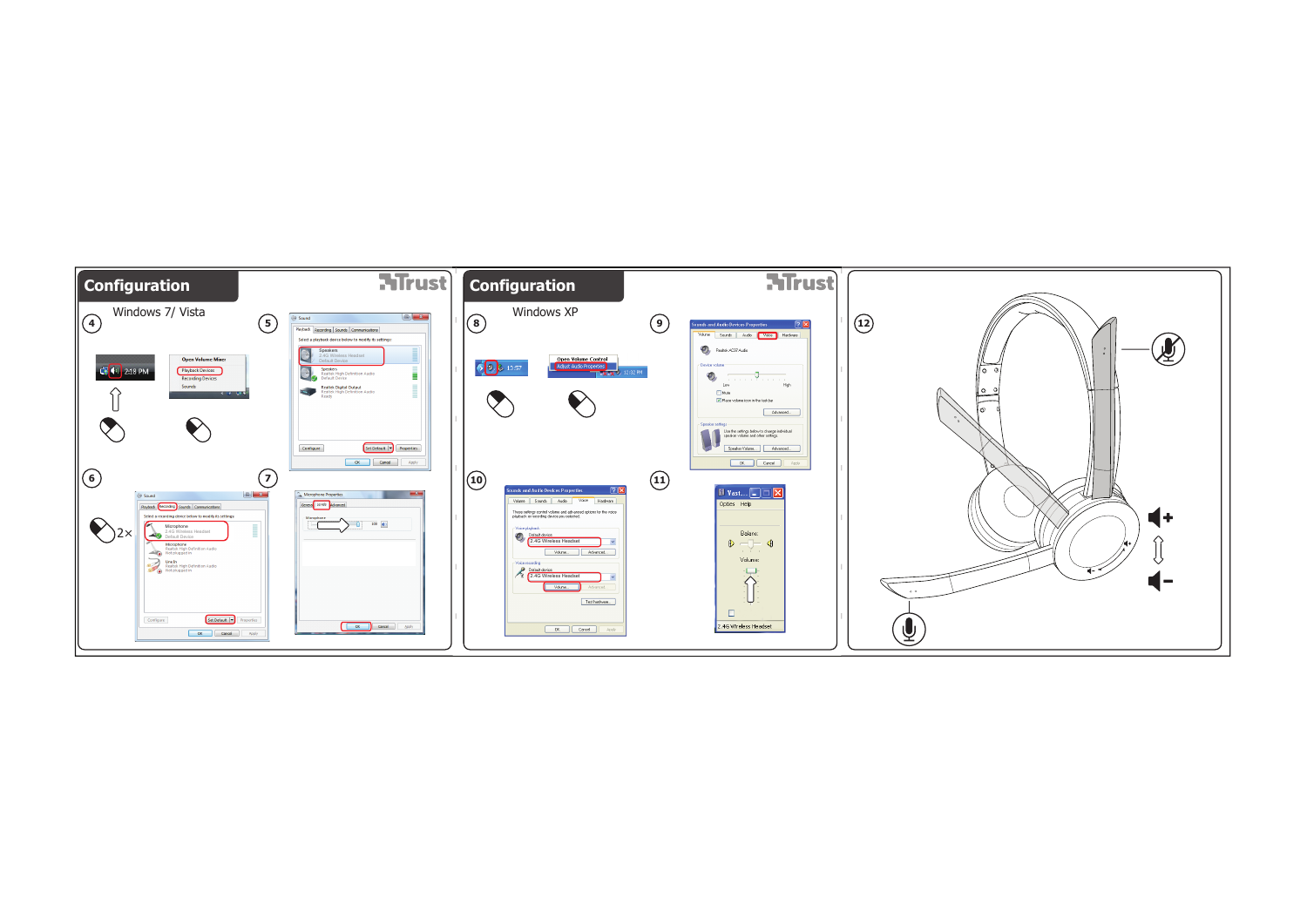| <b>Freewave - Wireless Headset</b> |  |  |
|------------------------------------|--|--|
|                                    |  |  |

# **Installation**

2

- $\Box$ 
	-
	- A. Headset B. LED light C. USB connection D. USB charge cable E. USB receiver
	-
	-
	-
	- F. USB extension cable<br>- Before using the headset needs to be fully charged.<br>- Connect the USB charge cable to the headset and your computer to charge the headset.<br>- When connected the LED light will turn red when charging

**ATrust** 

- 
- Put the USB receiver in the extension cable Connect the extension cable to your computer Turn on the headset The LED light will turn green when it's connected. 3
	-
	-
	-

### **Configuration**

|                                                      | Windows 7/ Vista                                                         |
|------------------------------------------------------|--------------------------------------------------------------------------|
|                                                      | Go to 'Playback Devices' to configure the microphone                     |
| $\begin{array}{c} \boxed{4} \ \boxed{5} \end{array}$ | Set the '2.4G Wireless Headset' as your default device                   |
| ᢎ                                                    | - Select the 'Recording' tab                                             |
|                                                      | - Double click the 'Microphone'                                          |
| $\sqrt{7}$                                           | Set the level to 100%                                                    |
|                                                      |                                                                          |
|                                                      | <b>Windows XP</b>                                                        |
| $^{8}$                                               | Go to 'Adjust Audio Properties' to configure the microphone              |
| $\textcircled{\scriptsize{\texttt{I}}}$              | - Set the default device to '2.4G Wireless Device' (voice and recording) |
|                                                      | - Go to the 'Voice' tab.                                                 |
| ⅏                                                    | Click the 'Volume' of the Voice recording.                               |
| [11]                                                 | Set the level to 100%                                                    |
|                                                      |                                                                          |
| $\boxed{12}$                                         | - Turning the left ear pad will increase or reduce the volume            |
|                                                      | - Turn the microphone to the highest position to mute the microphone     |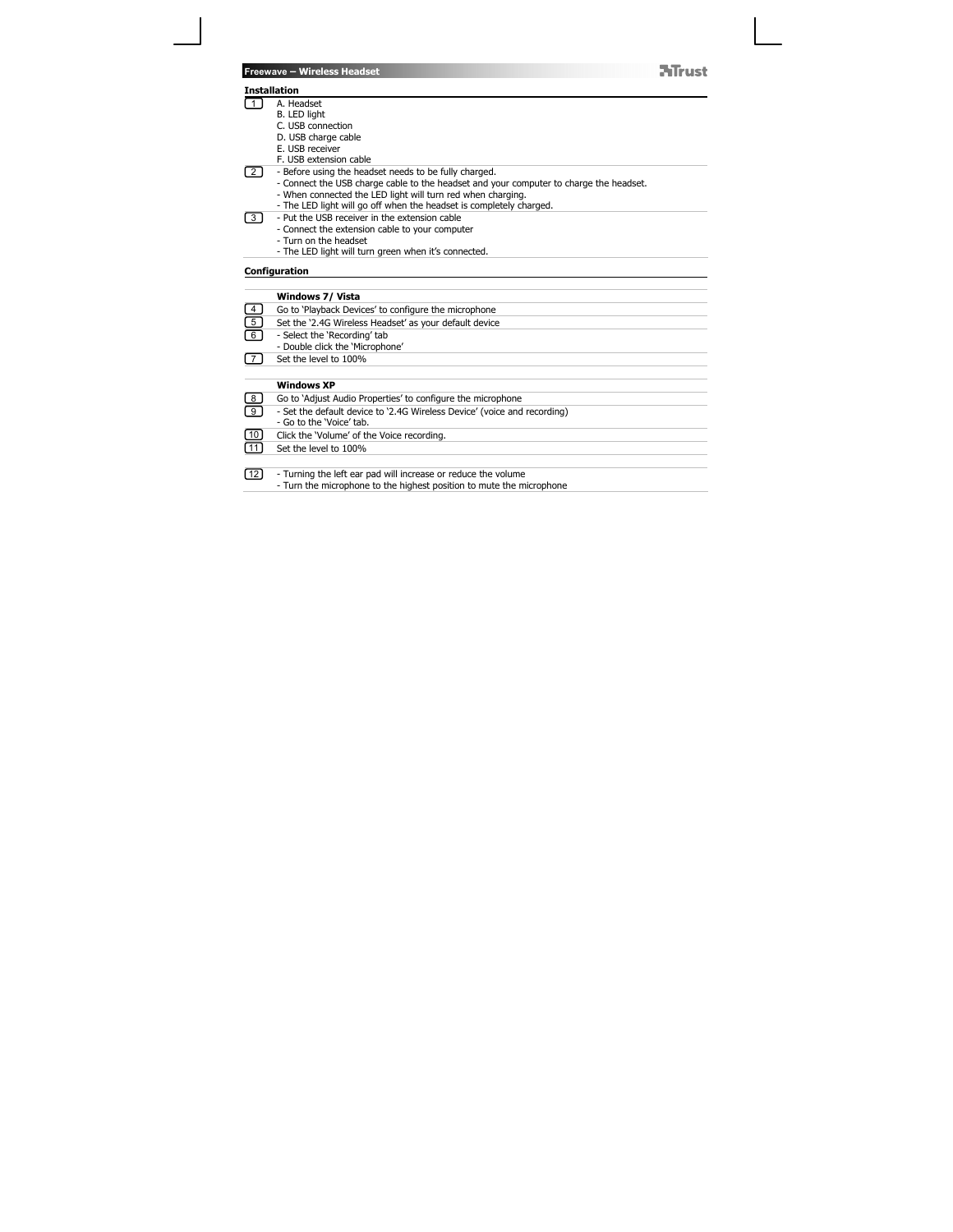**NTrust** 

| <b>Trouble shooting</b>                                 |                                                                                                                                                                                                                                                                                                                                                                |  |
|---------------------------------------------------------|----------------------------------------------------------------------------------------------------------------------------------------------------------------------------------------------------------------------------------------------------------------------------------------------------------------------------------------------------------------|--|
| Problem                                                 | <b>Solution</b>                                                                                                                                                                                                                                                                                                                                                |  |
| <b>Bad sound quality</b>                                | - Charge the headset.<br>- Move the extension cable away from other wireless devices.<br>(like Wireless network routers, mouse and keyboard)<br>- If you are using the product around large metal surfaces, place the<br>cradle further away or remove the metal surface.<br>- Maximum wireless range is 15m, but walls or big objects may<br>reduce the range |  |
| Sound drop out when changing the<br>volume              | This is normal behaviour. If this is bothering you can use the volume<br>control of your music player software.                                                                                                                                                                                                                                                |  |
| No sound at all                                         | - Make sure you have charged the headset.<br>- Make the headset your default audio device. See step '4' or '8'<br>- Connect the USB extension cradle to another USB port. (preferred<br>on the backside of the PC)                                                                                                                                             |  |
| <b>Interference with other devices</b>                  | - Move the extension cable away from other wireless devices.<br>(like Wireless network routers, mouse and keyboard)                                                                                                                                                                                                                                            |  |
| My friend on msn/skype does not<br>hear what I'm saying | Increase the microphone volume and check if wireless headset is set<br>as default device. Follow steps from '4' or '8'                                                                                                                                                                                                                                         |  |

If your problem is not solved, please contact the helpdesk at www.trust.com/17447/faq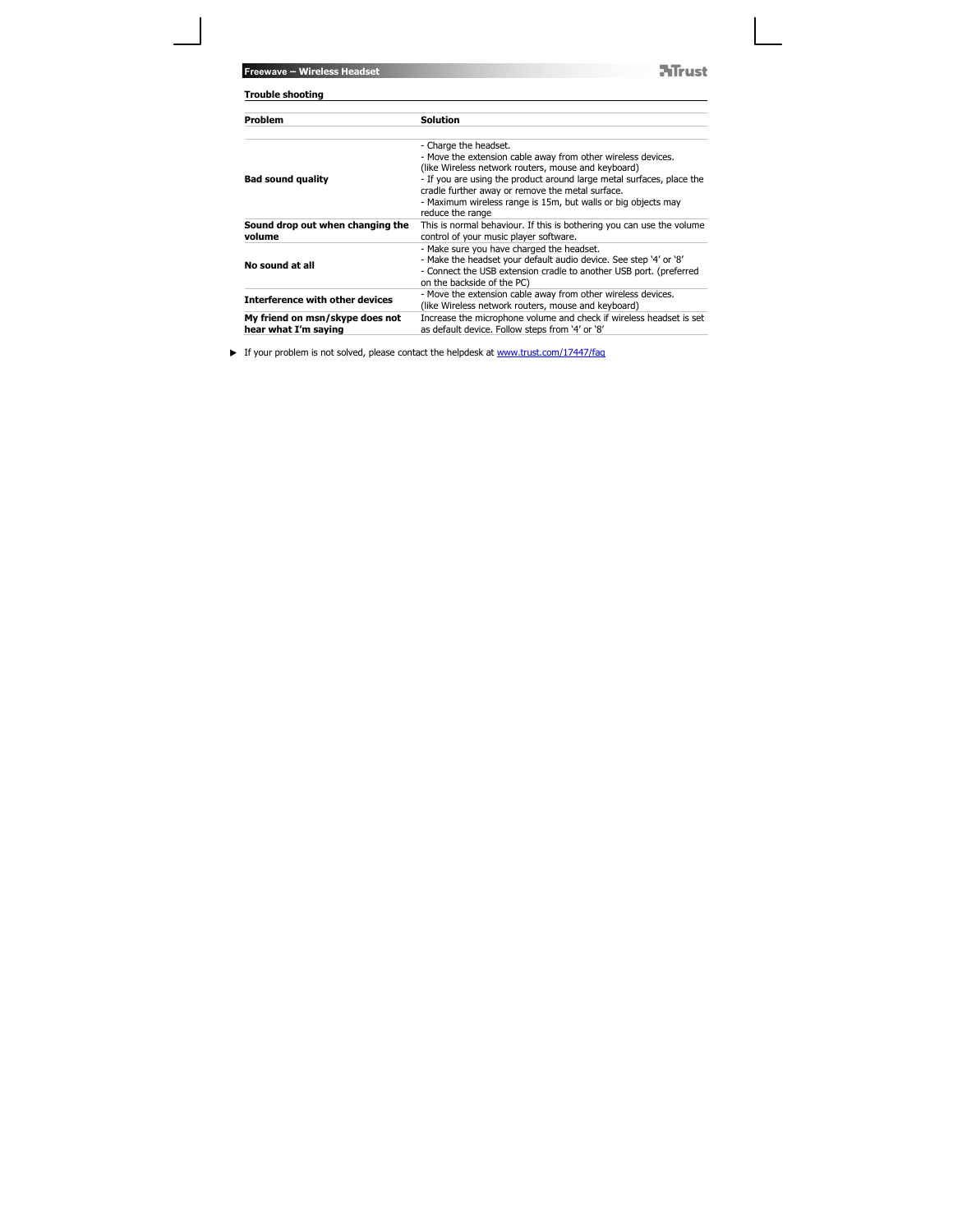|                 | <b>NTrust</b><br><b>Freewave - Wireless Headset</b>                                                                                   |
|-----------------|---------------------------------------------------------------------------------------------------------------------------------------|
|                 | <b>Installation</b>                                                                                                                   |
| $\overline{1}$  | A. Headset                                                                                                                            |
|                 | B. LED-Anzeige                                                                                                                        |
|                 | C. USB-Anschluss                                                                                                                      |
|                 | D. USB-Ladekabel                                                                                                                      |
|                 | E. USB-Empfänger                                                                                                                      |
|                 | F. USB-Verlängerungskabel                                                                                                             |
| $\overline{2}$  | - Laden Sie das Headset vor dem Gebrauch vollständig auf.                                                                             |
|                 | - Zum Aufladen verbinden Sie das Headset über das USB-Ladekabel mit Ihrem Computer.                                                   |
|                 | - Wenn die Verbindung hergestellt wurde, beginnt der Aufladevorgang, und die LED-Anzeige leuchtet                                     |
|                 | rot.                                                                                                                                  |
|                 | - Die LED-Anzeige erlischt, wenn das Headset vollständig aufgeladen ist.                                                              |
| 3 I             | - Stecken Sie den USB-Empfänger in das Verlängerungskabel.                                                                            |
|                 | - Verbinden Sie das Verlängerungskabel mit Ihrem Computer.<br>- Schalten Sie das Headset ein.                                         |
|                 | - Die LED-Anzeige leuchtet grün, wenn die Verbindung hergestellt wurde.                                                               |
|                 |                                                                                                                                       |
|                 | Konfiguration                                                                                                                         |
|                 |                                                                                                                                       |
|                 | <b>Windows 7/Vista</b>                                                                                                                |
| $\overline{4}$  | Gehen Sie zu "Wiedergabegeräte", um das Mikrofon zu konfigurieren.                                                                    |
| $\overline{5}$  | Stellen Sie das "2.4G Wireless Headset" als Ihr Standardgerät ein.                                                                    |
| $\frac{1}{6}$   | - Wählen Sie die Registerlasche "Aufnahme".                                                                                           |
|                 | - Doppelklicken Sie auf "Mikrofon".                                                                                                   |
| $\overline{7}$  | Stellen Sie die Lautstärke auf 100 % ein.                                                                                             |
|                 | <b>Windows XP</b>                                                                                                                     |
|                 | Gehen Sie zu "Audio-Eigenschaften anpassen", um das Mikrofon zu konfigurieren.                                                        |
| $\frac{8}{9}$   |                                                                                                                                       |
|                 | - Stellen Sie das "2.4G Wireless Headset" als Standardgerät (Sprache und Aufnahme) ein.<br>- Wählen Sie die Registerlasche "Sprache". |
|                 |                                                                                                                                       |
| $\boxed{10}$    | Klicken Sie auf die "Lautstärke" für Sprachaufnahmen.                                                                                 |
| $\overline{11}$ | Stellen Sie die Lautstärke auf 100 % ein.                                                                                             |
| 121             | - Durch Drehen des linken Ohrpolsters erhöhen oder verringern Sie die Lautstärke.                                                     |
|                 | - Wenn Sie das Mikrofon in seine höchste Position drehen, schalten Sie es stumm.                                                      |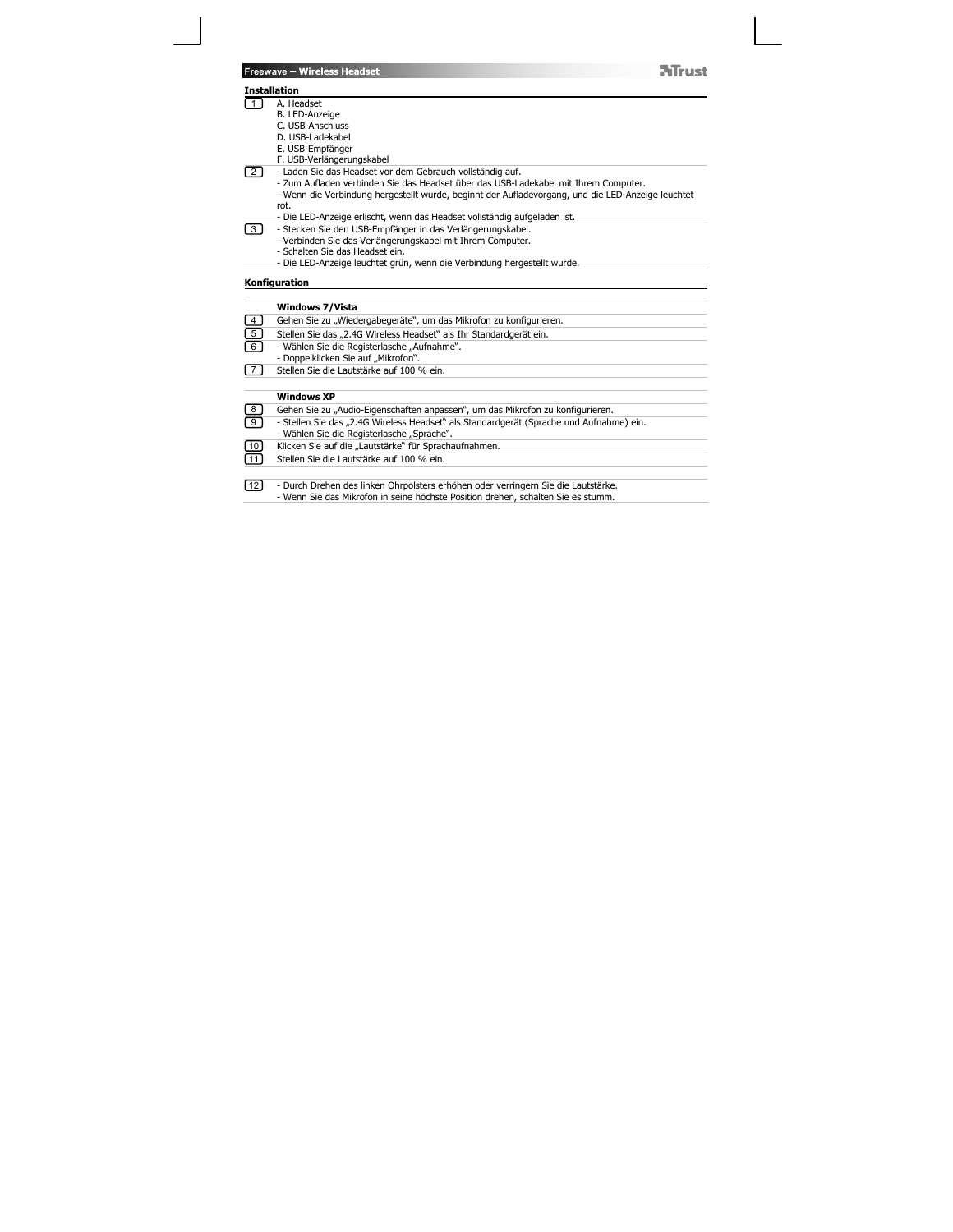| <b>ATrust</b><br>Freewave - Wireless Headset<br>Fehlerbehebung: |                                                                                                                                                                                                                                                                                        |  |
|-----------------------------------------------------------------|----------------------------------------------------------------------------------------------------------------------------------------------------------------------------------------------------------------------------------------------------------------------------------------|--|
| Problem                                                         | Lösung                                                                                                                                                                                                                                                                                 |  |
|                                                                 | - Laden Sie das Headset auf.<br>- Halten Sie mit dem Verlängerungskabel Abstand zu anderen<br>kabellosen Geräten                                                                                                                                                                       |  |
| Schlechte Tonqualität                                           | (z. B. zu drahtlosen Netzwerk-Routern, Mäusen oder Tastaturen).<br>- Wenn Sie das Produkt auf oder neben einer großen Metallflächen<br>nutzen, vergrößern Sie den Abstand des Kabels zur Metalloberfläche<br>oder entfernen Sie diese.                                                 |  |
|                                                                 | - Die maximale drahtlose Reichweite beträgt 15 m; sie kann jedoch<br>durch Wände oder größere Gegenstände eingeschränkt werden.                                                                                                                                                        |  |
| Tonaussetzer bei Lautstärke-<br>änderung                        | Dies ist keine Fehlfunktion, sondern normal. Falls Sie dies als störend<br>empfinden, verwenden Sie stattdessen den Lautstärkeregler Ihrer<br>Musikwiedergabe-Software.                                                                                                                |  |
| <b>Kein Ton</b>                                                 | - Überprüfen Sie, ob das Headset aufgeladen ist.<br>- Stellen Sie das Headset als Ihr Standard-Audiogerät ein. Siehe<br>hierzu die Schritte "4" oder "8".<br>- Verbinden Sie das USB-Verlängerungskabel mit einem anderen<br>USB-Anschluss (vorzugsweise auf der Rückseite Ihres PCs). |  |
| Interferenzen mit anderen Geräten                               | - Halten Sie mit dem Verlängerungskabel Abstand zu anderen<br>kabellosen Geräten<br>(z. B. zu drahtlosen Netzwerk-Routern, Mäusen oder Tastaturen).                                                                                                                                    |  |
| Mein Gesprächspartner auf<br>msn/skype kann mich nicht hören    | Erhöhen Sie die Mikrofonlautstärke und überprüfen Sie, ob Sie das<br>Headset als Ihr Standard-Audiogerät eingestellt haben. Führen Sie<br>hierzu die Schritte "4" oder "8" aus.                                                                                                        |  |

Falls Ihr Problem fortbesteht, wenden Sie sich bitte an den Helpdesk unter www.trust.com/17447/faq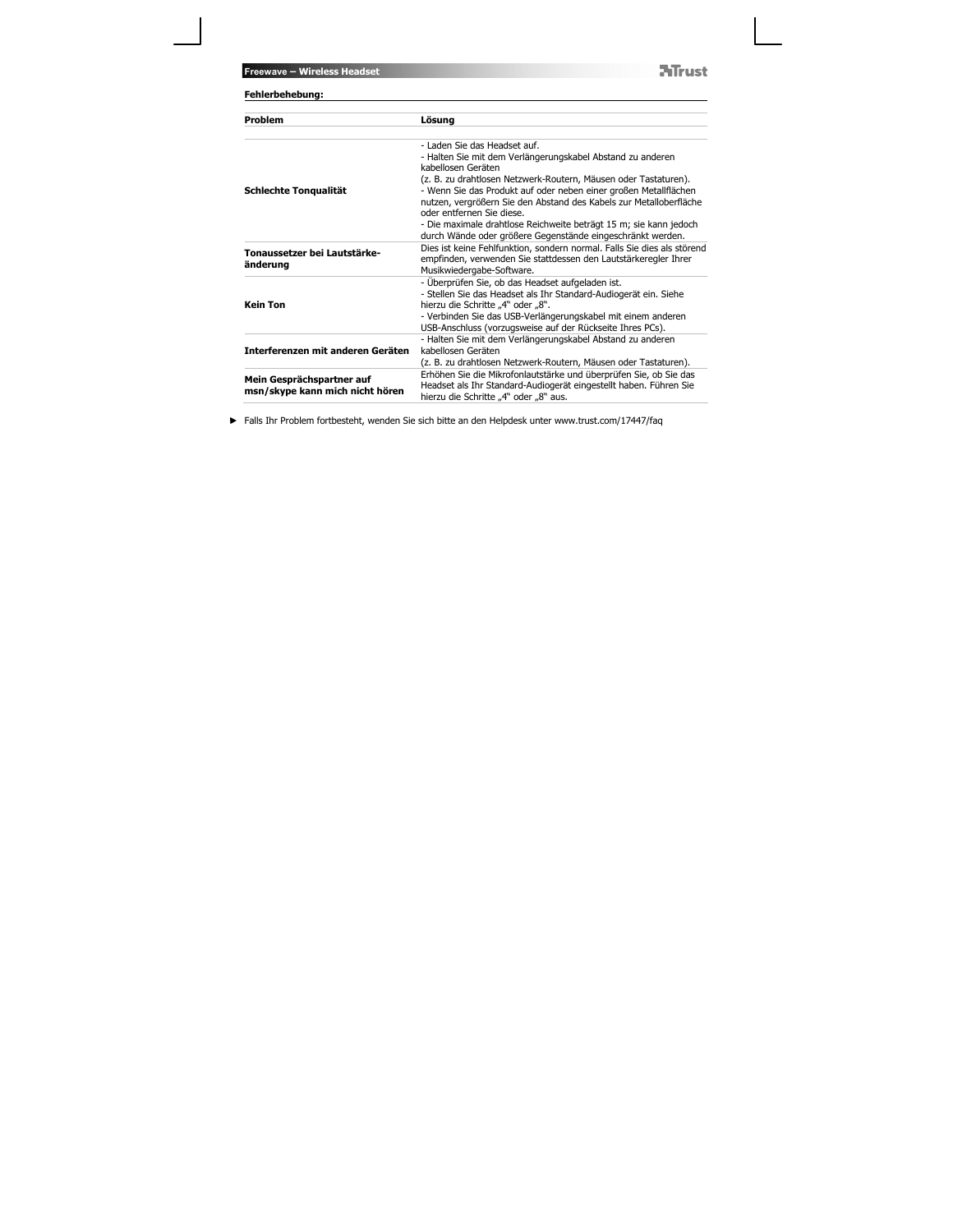| <b>Mirust</b>                                                                                                                                                            |
|--------------------------------------------------------------------------------------------------------------------------------------------------------------------------|
|                                                                                                                                                                          |
|                                                                                                                                                                          |
|                                                                                                                                                                          |
|                                                                                                                                                                          |
|                                                                                                                                                                          |
|                                                                                                                                                                          |
|                                                                                                                                                                          |
| - Le casque doit être totalement chargé avant d'être utilisé.                                                                                                            |
| - Connectez le câble de charge USB au casque et à votre ordinateur pour recharger la batterie du                                                                         |
|                                                                                                                                                                          |
| - Lorsque le casque est connecté, la diode LED vire au rouge pendant la mise en charge.<br>- La diode LED s'éteint quand la batterie du casque est totalement rechargée. |
| - Placez le récepteur USB sur le câble d'extension.                                                                                                                      |
| - Branchez le câble d'extension sur votre ordinateur.                                                                                                                    |
|                                                                                                                                                                          |
| - Lorsque le casque est connecté, la diode LED vire au vert.                                                                                                             |
|                                                                                                                                                                          |
|                                                                                                                                                                          |
|                                                                                                                                                                          |
|                                                                                                                                                                          |
| Accédez à "Périphériques de lecture" pour configurer le microphone.                                                                                                      |
| Réglez le périphérique par défaut sur "2.4G Wireless Headset".                                                                                                           |
| - Sélectionnez l'onglet "Enregistrement".                                                                                                                                |
|                                                                                                                                                                          |
|                                                                                                                                                                          |
|                                                                                                                                                                          |
|                                                                                                                                                                          |
| Accédez à "Ajuster les propriétés audio" pour configurer le microphone.                                                                                                  |
| - Réglez le périphérique par défaut sur "2.4G Wireless Device" (voix et enregistrement).                                                                                 |
|                                                                                                                                                                          |
| Cliquez sur le bouton "Volume" de la rubrique "Enregistrement vocal".                                                                                                    |
|                                                                                                                                                                          |
| - Tournez l'oreillette gauche pour augmenter ou réduire le volume.                                                                                                       |
|                                                                                                                                                                          |
|                                                                                                                                                                          |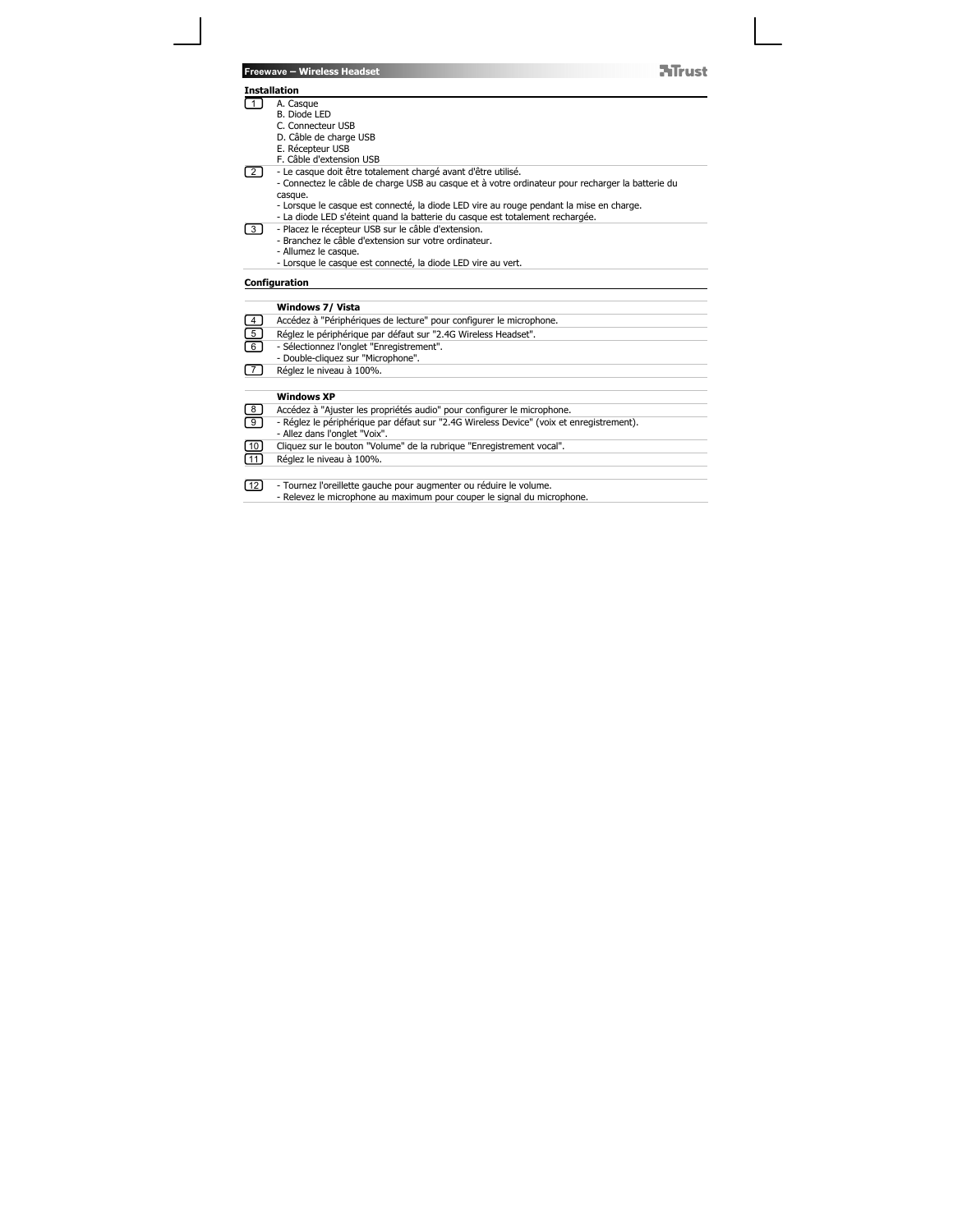**NTrust** 

| Dépannage                                                                                                                                                                                                                                                                                                                                                                                                                    |  |  |
|------------------------------------------------------------------------------------------------------------------------------------------------------------------------------------------------------------------------------------------------------------------------------------------------------------------------------------------------------------------------------------------------------------------------------|--|--|
| <b>Solution</b>                                                                                                                                                                                                                                                                                                                                                                                                              |  |  |
| - Rechargez le casque.<br>- Eloignez le câble d'extension de vos autres périphériques sans fil<br>(routeurs de réseau sans fil, souris et clavier sans fil,)<br>- Si vous utilisez le produit à proximité de grandes surfaces<br>métalliques, éloignez le câble ou déplacez les surfaces métalliques.<br>- La portée sans fil maximale est de 15 mètres mais certains murs ou<br>gros objets peuvent réduire cette distance. |  |  |
| Ce phénomène est normal. S'il vous gêne, vous pouvez utiliser la<br>commande de volume de votre logiciel de lecture musicale.                                                                                                                                                                                                                                                                                                |  |  |
| - Assurez-vous d'avoir chargé la batterie du casque.<br>- Définissez le casque comme périphérique audio par défaut. Revoyez<br>la procédure à l'étape 4 ou 8.<br>- Branchez le câble d'extension USB sur un autre port USB (de<br>préférence à l'arrière de l'ordinateur).                                                                                                                                                   |  |  |
| - Eloignez le câble d'extension de vos autres périphériques sans fil<br>(routeurs de réseau sans fil, souris et clavier sans fil,)                                                                                                                                                                                                                                                                                           |  |  |
| Augmentez le volume du microphone et assurez-vous que le casque<br>sans fil est défini comme périphérique par défaut. Suivez la<br>procédure à partir de l'étape 4 ou 8.                                                                                                                                                                                                                                                     |  |  |
|                                                                                                                                                                                                                                                                                                                                                                                                                              |  |  |

Si vous ne parvenez pas à résoudre votre problème, veuillez contacter le service d'assistance via la page Web www.trust.com/17447/faq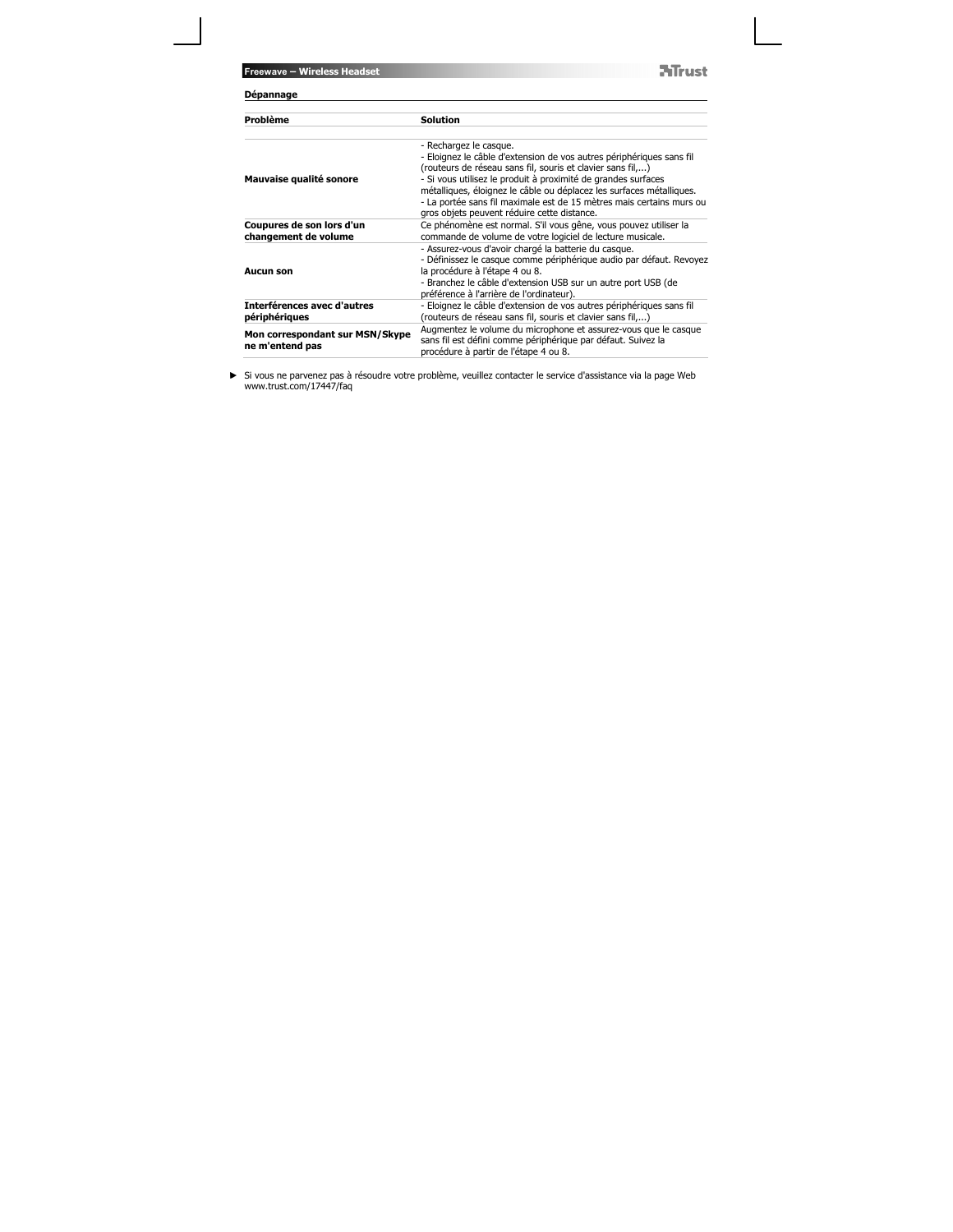| Freewave - Wireless Headset |  |
|-----------------------------|--|
|-----------------------------|--|



|                         | <b>Installazione</b>                                                                                           |
|-------------------------|----------------------------------------------------------------------------------------------------------------|
| 1                       | A. Cuffie                                                                                                      |
|                         | B. Spia LED                                                                                                    |
|                         | C. Porta di collegamento USB                                                                                   |
|                         | D. Cavo di ricarica USB                                                                                        |
|                         | E. Ricevitore USB                                                                                              |
| <sup>2</sup>            | F. Prolunga USB<br>- La batteria deve risultare completamente carica prima di utilizzare le cuffie.            |
|                         | - Collegare il cavo di ricarica USB alle cuffie e al computer per eseguire il caricamento della batteria delle |
|                         | cuffie.                                                                                                        |
|                         | - Una volta eseguito il collegamento, la spia LED si illumina di colore rosso durante il caricamento.          |
|                         | - La spia LED verrà disattivata una volta terminato il caricamento delle batterie della cuffia.                |
| 3 I                     | - Collegare il ricevitore USB alla prolunga.                                                                   |
|                         | - Collegare l'altra estremità della prolunga al computer.                                                      |
|                         | - Accendere le cuffie.                                                                                         |
|                         | - A collegamento avvenuto, la spia LED si illumina di colore verde.                                            |
|                         | Configurazione                                                                                                 |
|                         |                                                                                                                |
|                         | Windows 7 / Vista                                                                                              |
| $\overline{4}$          | Selezionare l'opzione "Dispositivi di riproduzione" ("Playback Devices") per configurare il microfono.         |
| $\overline{5}$          | Impostare il prodotto "2.4G Wireless Headset" come dispositivo predefinito.                                    |
| $\overline{6}$          | - Selezionare la scheda "Registrazione" ("Recording").                                                         |
|                         | - Fare doppio clic sull'opzione "Microfono" ("Microphone").                                                    |
| 71                      | Impostare il livello al valore massimo (100%).                                                                 |
|                         |                                                                                                                |
|                         | <b>Windows XP</b>                                                                                              |
| $\overline{\mathbf{8}}$ | Selezionare l'opzione "Regola proprietà audio" ("Adjust Audio Properties") per configurare il microfono.       |
| $\overline{9}$          | - Impostare il prodotto "2.4G Wireless Headset" come dispositivo predefinito (voce e registrazione).           |
|                         | - Selezionare la scheda "Voce" ("Voice").                                                                      |
| [10]                    | Fare clic sul pulsante "Volume" del campo "Registrazione voce" ("Voice recording").                            |
| $\boxed{11}$            | Impostare il livello al valore massimo (100%).                                                                 |
|                         |                                                                                                                |
| [12]                    | - Ruotando la ghiera presente sul padiglione auricolare sinistro è possibile incrementare o diminuire il       |
|                         | volume.                                                                                                        |
|                         | - Per disattivare l'audio del microfono è sufficiente ruotarlo nella massima posizione verso l'alto.           |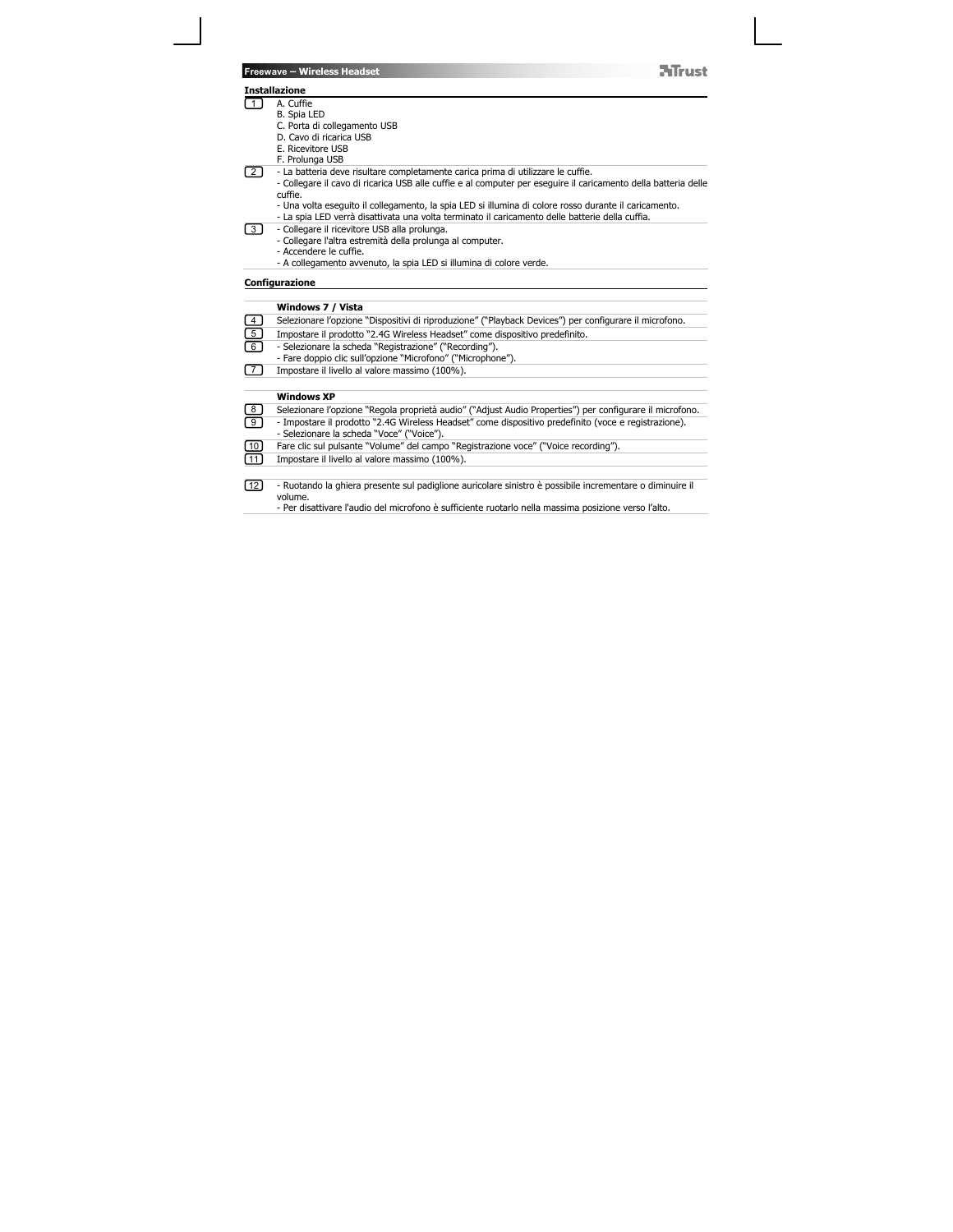**NTrust** 

| Risoluzione dei problemi                                                                                  |                                                                                                                                                                                                                                                                                                                                                                              |
|-----------------------------------------------------------------------------------------------------------|------------------------------------------------------------------------------------------------------------------------------------------------------------------------------------------------------------------------------------------------------------------------------------------------------------------------------------------------------------------------------|
| Problema                                                                                                  | <b>Soluzione</b>                                                                                                                                                                                                                                                                                                                                                             |
| Cattiva qualità del suono                                                                                 | - Ricaricare la batteria delle cuffie.<br>- Allontanare la prolunga da altri dispositivi wireless eventualmente<br>presenti nelle vicinanze<br>(come ad esempio router, mouse e tastiere wireless).<br>- Qualora si stia utilizzando il prodotto in prossimità di grandi superfici<br>in metallo, allontanare il cavo o eliminare eventualmente la superficie<br>in metallo. |
|                                                                                                           | - La portata massima del segnale wireless è pari a 15m, ma la<br>presenza di pareti od oggetti di grandi dimensioni potrebbe ridurne la<br>potenza.                                                                                                                                                                                                                          |
| Il volume viene interrotto quando si<br>regola il volume                                                  | Questo è un evento normale. Qualora ciò rechi disturbo, si consiglia<br>di utilizzare il controllo volume del software di riproduzione audio o<br>del lettore multimediale.                                                                                                                                                                                                  |
| Assoluta assenza di suono                                                                                 | - Assicurarsi di avere provveduto alla ricarica delle batterie delle<br>cuffie.<br>- Impostare le cuffie come dispositivo audio predefinito. Consultare le<br>istruzioni riportate ai precedenti punti dal numero 4 al numero 8.<br>- Collegare la prolunga USB a una diversa porta USB (si consiglia di<br>utilizzare una delle porte presenti sul lato posteriore del PC). |
| Interferenza con altri dispositivi o<br>periferiche                                                       | - Allontanare la prolunga da altri dispositivi wireless eventualmente<br>presenti nelle vicinanze<br>(come ad esempio router, mouse e tastiere wireless).                                                                                                                                                                                                                    |
| Durante le conversazioni (su MSN,<br>Skype, ecc.) il mio interlocutore non<br>riceve alcun segnale vocale | Aumentare il volume del microfono e verificare che le cuffie wireless<br>siano state impostate quali dispositivo predefinito. Consultare le<br>istruzioni riportate ai precedenti punti dal numero 4 al numero 8.                                                                                                                                                            |

Qualora il problema persista, contattare il servizio di assistenza tecnica visitando la pagina presente all'indirizzo www.trust.com/17447/faq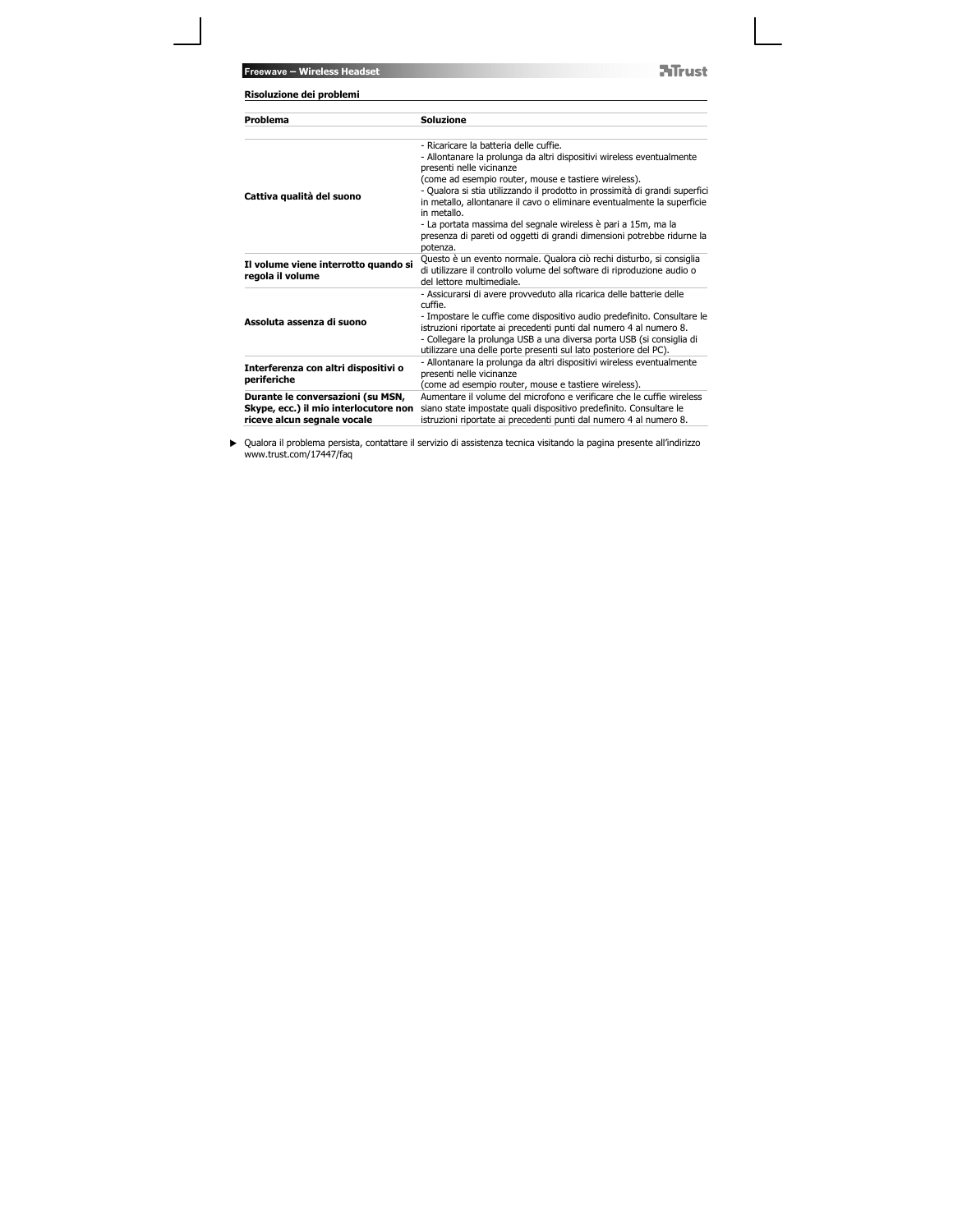#### **Instalación**

- 1 J A. Auriculares<br>B. Luz LED
	- -
		- C. Conexión USB D. Cable de carga USB E. Receptor USB
		-
- F. Cable de extensión USB<br>- Asegúrese de cargar completamente los auriculares antes de usarlos.<br>- Para ello, conecte el cable de carga USB a los auriculares y a su ordenador.<br>Al conectar los auriculares la luz LED indicado 2
	-

**NTrust** 

- 3
	- -
- Conecte el receptor USB al cable de extensión. Conecte el cable de extensión a su ordenador. Encienda los auriculares. La luz LED se enciende de color verde indicando que se ha establecido la conexión.

# **Configuración**

|               | Windows 7/ Vista                                                                                      |
|---------------|-------------------------------------------------------------------------------------------------------|
| $\frac{4}{5}$ | Vaya a la opción 'Playback Devices' [Dispositivos de reproducción] para configurar el micrófono.      |
|               | Elija la opción '2.4G Wireless Headset' [Auriculares inalámbricos 2.4G] como su dispositivo estándar. |
| $\boxed{6}$   | - Seleccione la pestaña 'Recording' [Grabando].                                                       |
|               | - Haga doble clic sobre la opción 'Microphone' [Micrófono].                                           |
| 7             | Ajuste el nivel en 100%.                                                                              |
|               |                                                                                                       |
|               | <b>Windows XP</b>                                                                                     |
| $\frac{1}{9}$ | Vaya a 'Adjust Audio Properties' [Ajustar las propiedades de audio] para configurar el micrófono.     |
|               | - Elija la opción '2.4G Wireless Device' [Aparato inalámbrico 2.4G] como aparato estándar (voz y      |
|               | grabación).                                                                                           |
|               | - Vaya a la pestaña 'Voice' [Voz].                                                                    |
| $\boxed{10}$  | Haga clic en 'Volume' [Volumen] en la opción de Grabación de voz.                                     |
| 11            | Aiuste el nivel en 100%.                                                                              |
|               |                                                                                                       |
| $\boxed{12}$  | - Gire el auricular izquierdo para aumentar o disminuir el volumen.                                   |
|               | - Gire el micrófono a la más alta posición para activar la función de silencio.                       |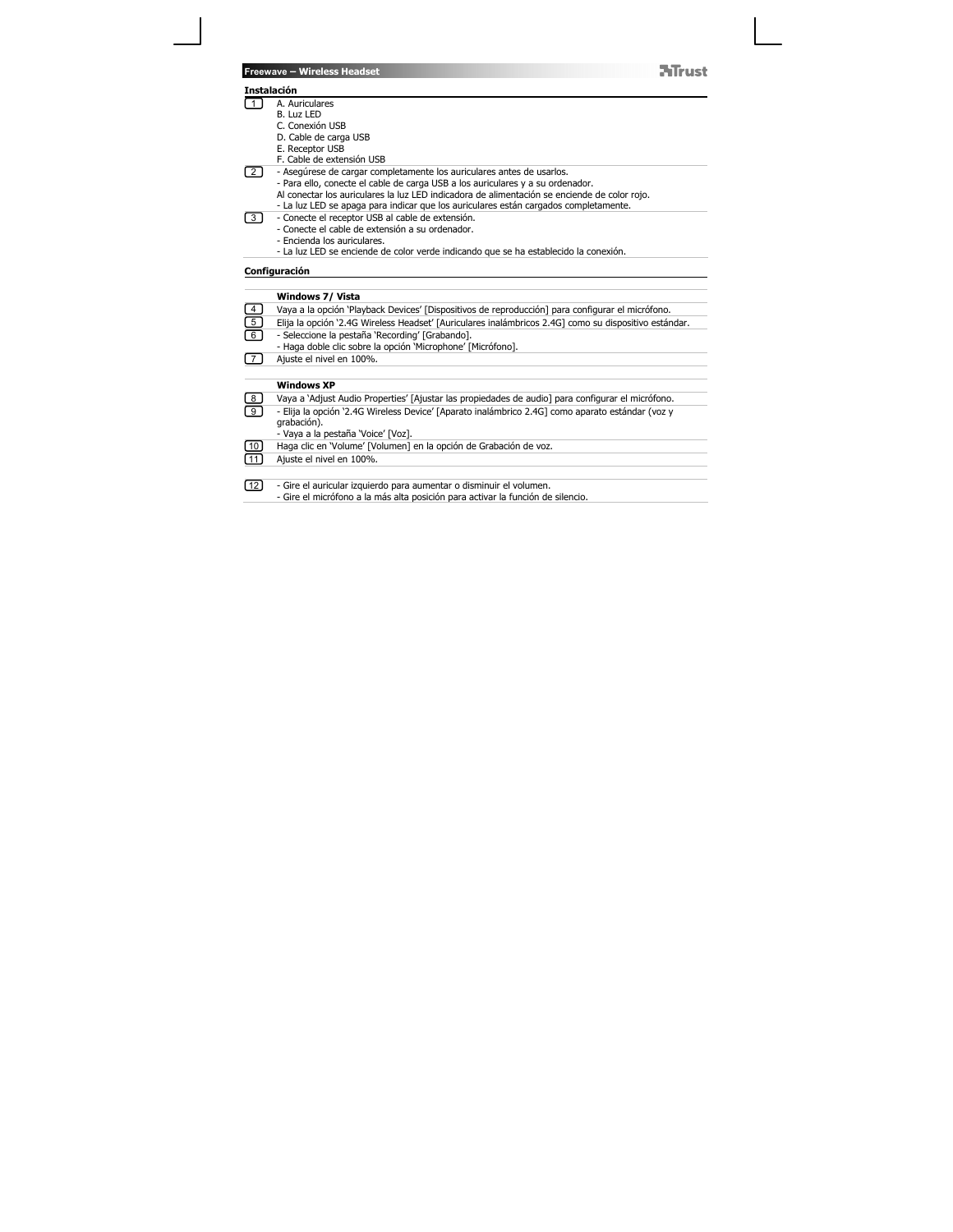**Freewave – Wireless Headset**

**NTrust** 

| Resolución de problemas:                               |                                                                                                                                                                                                                                                                                                                                                                                                                                    |  |
|--------------------------------------------------------|------------------------------------------------------------------------------------------------------------------------------------------------------------------------------------------------------------------------------------------------------------------------------------------------------------------------------------------------------------------------------------------------------------------------------------|--|
| Problema                                               | Solución                                                                                                                                                                                                                                                                                                                                                                                                                           |  |
| Mala calidad del sonido                                | - Recarque los auriculares.<br>- Aleje el cable de extensión de otros dispositivos inalámbricos<br>(p.ej. routers de redes inalámbricas, ratones y teclados<br>inalámbricos).<br>- Si está usando el aparato cerca de una superficie metálica, aleje el<br>cable o retire la superficie metálica.<br>- El rango máximo de alcance inalámbrico es de 15 metros, sin<br>embargo, las paredes o los objetos grandes pueden reducirlo. |  |
| Pérdida del sonido al modificar el<br>volumen          | Este comportamiento es normal. Si esto le molesta puede usar el<br>control del volumen de su programa de reproducción de música.                                                                                                                                                                                                                                                                                                   |  |
| Ausencia total de sonido                               | - Asegúrese de que los auriculares están cargados.<br>- Elija los auriculares como su dispositivo de audio estándar. Ver paso<br>'4' u '8'.<br>- Conecte el cable de extensión USB a otro puerto USB (de<br>preferencia en la parte posterior del ordenador).                                                                                                                                                                      |  |
| Interferencia con otros dispositivos                   | - Aleje el cable de extensión de otros dispositivos inalámbricos<br>(p.ej. routers de redes inalámbricas, ratones y teclados<br>inalámbricos).                                                                                                                                                                                                                                                                                     |  |
| Mi interlocutor en msn/skype no<br>escucha lo que digo | Aumente el volumen del micrófono y compruebe que los auriculares<br>inalámbricos están seleccionados como dispositivo estándar. Siga las<br>instrucciones desde el punto '4' u '8'                                                                                                                                                                                                                                                 |  |

Si no puede resolver el problema, póngase en contacto con el departamento de servicio al cliente a través de www.trust.com/17447/faq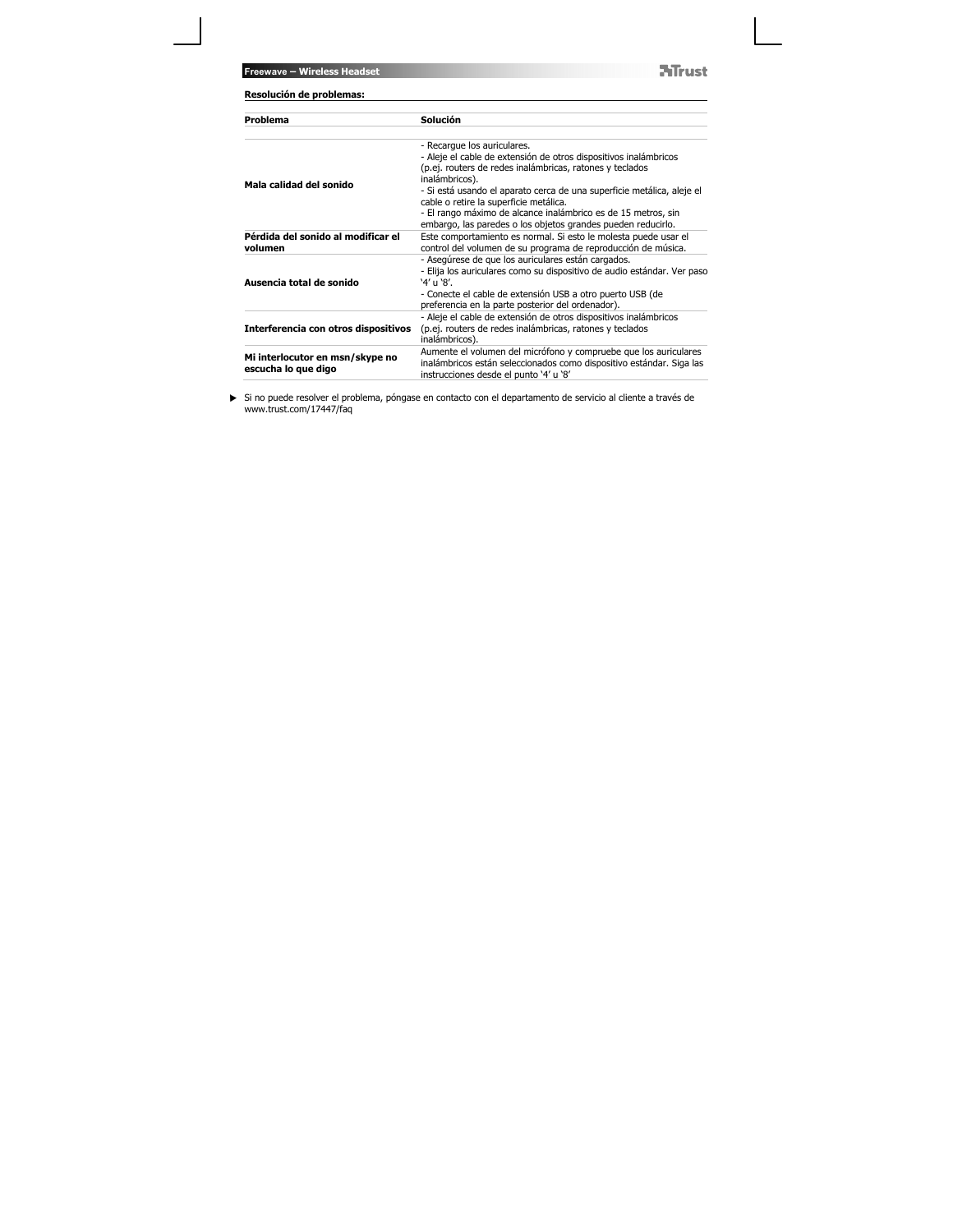**Freewave – Wireless Headset NTrust Instalação**  门 A. Auscultadores B. Luz do LED C. Ligação USB D. Cabo de carga USB E. Receptor USB F. Cabo de extensão USB  $\boxed{2}$ - Os auscultadores têm de ser totalmente carregados antes de serem utilizados. - Ligue o cabo de carga USB aos auscultadores e ao computador para carregar a bateria dos auscultadores. - Quando estiver ligado, a luz do LED fica vermelha enquanto carrega. - A luz do LED apaga-se quando a bateria dos auscultadores estiver completamente carregada.  $\boxed{3}$ - Insira o receptor USB no cabo de extensão - Ligue o cabo de extensão ao computador - Ligue o botão ligar/desligar dos auscultadores - A luz do LED fica verde quando estiverem ligados. **Configuração Windows 7/ Vista**   $\boxed{4}$ Vá a "Gerir dispositivos de áudio" para configurar o microfone 5 Defina "2.4G Wireless Headset" como o seu microfone predefinido <u>ල</u> - Seleccione o separador "Reprodução" - Faça duplo clique em "Microfone" 7 Defina o nível para 100%  **Windows XP**  Vá a "Propriedades de Sons e dispositivos de áudio" para configurar o microfone 8 - Defina "2.4G Wireless Device" como dispositivo predefinido (voz e gravação) 9 - Vá para o separador "Voz".  $\boxed{10}$ Clique no botão "Volume" da Gravação de voz.  $\overline{11}$ Defina o nível para 100%  $\boxed{12}$ - Rode o auricular esquerdo para aumentar ou diminuir o volume - Defina o microfone na posição mais alta para silenciar o microfone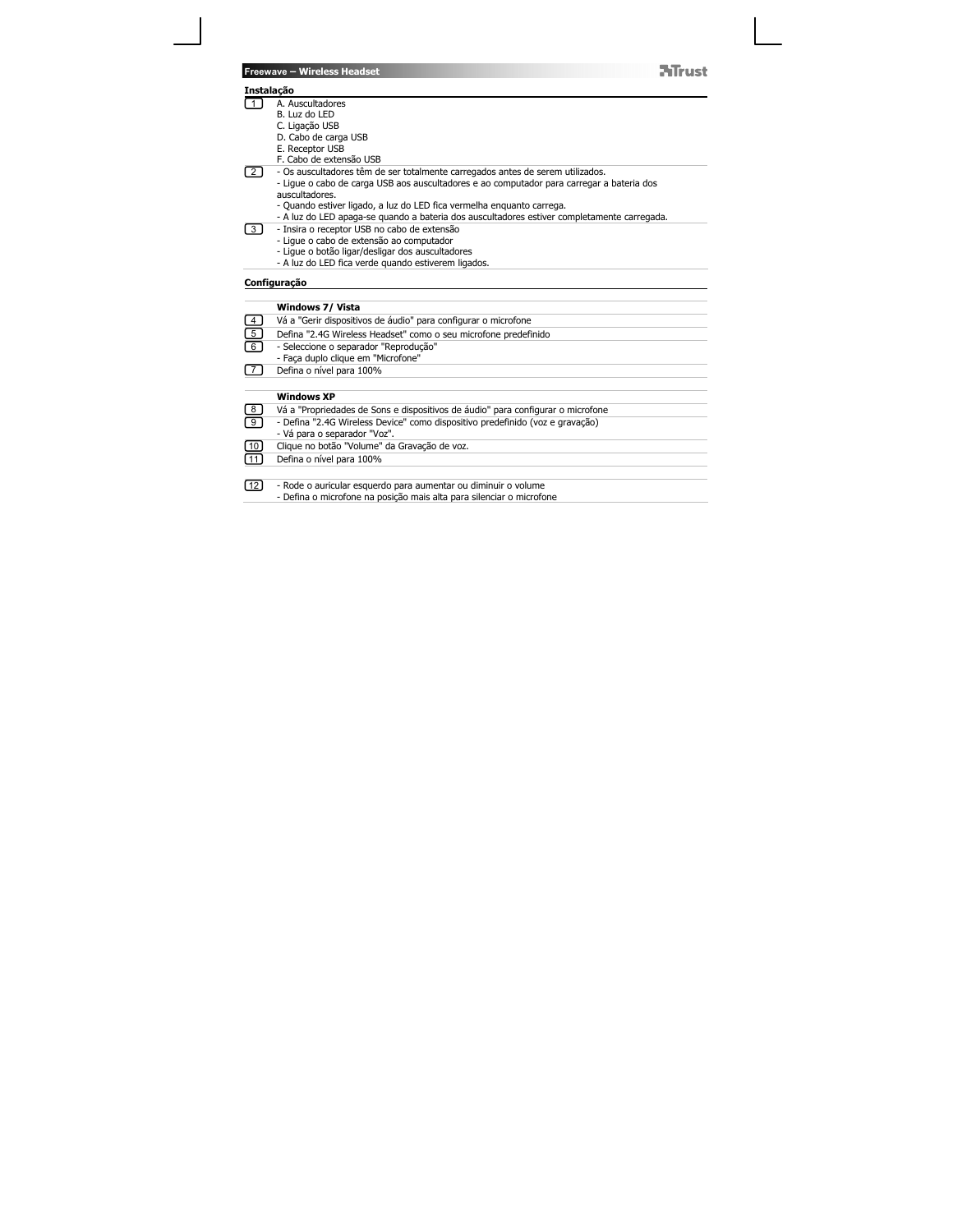**Freewave – Wireless Headset**

**NTrust** 

| Resolução de problemas                          |                                                                                                                                                                                  |
|-------------------------------------------------|----------------------------------------------------------------------------------------------------------------------------------------------------------------------------------|
| Problema                                        | Solução                                                                                                                                                                          |
|                                                 | - Carregue a bateria dos auscultadores.<br>- Afaste o cabo de extensão dos outros dispositivos sem fios                                                                          |
| Deficiente qualidade de som                     | (como routers de rede, rato e teclado sem fios)<br>- Se utilizar o produto perto de grandes superfícies metálicas, afaste<br>mais o cabo ou retire a superfície metálica.        |
|                                                 | - O raio de alcance máximo sem fios é de 15 m, mas paredes ou<br>objectos de grandes dimensões poderão reduzir esse alcance                                                      |
| Perda de som quando altera o<br>volume          | Este comportamento é normal. Se isto for um incómodo, pode utilizar<br>o controlo do volume do software do seu leitor de música.                                                 |
| Não dá som                                      | - Certifique-se de que carregou a bateria dos auscultadores.<br>- Certifique-se de que os auscultadores são o seu dispositivo de som<br>predefinido. Consulte o passo "4" ou "8" |
|                                                 | - Lique o cabo de extensão USB a outra porta USB (de preferência na<br>parte traseira do PC)                                                                                     |
| Interferência com outros dispositivos           | - Afaste o cabo de extensão dos outros dispositivos sem fios<br>(como routers de rede, rato e teclado sem fios)                                                                  |
| O meu amigo no msn/skype não<br>ouve o que digo | Aumente o volume do microfone e verifique se os auscultadores sem<br>fios estão definidos como dispositivo predefinido. Siga os passos "4"<br>ou "8"                             |
|                                                 |                                                                                                                                                                                  |

Se o seu problema persistir, contacte o balcão de atendimento em www.trust.com/17447/faq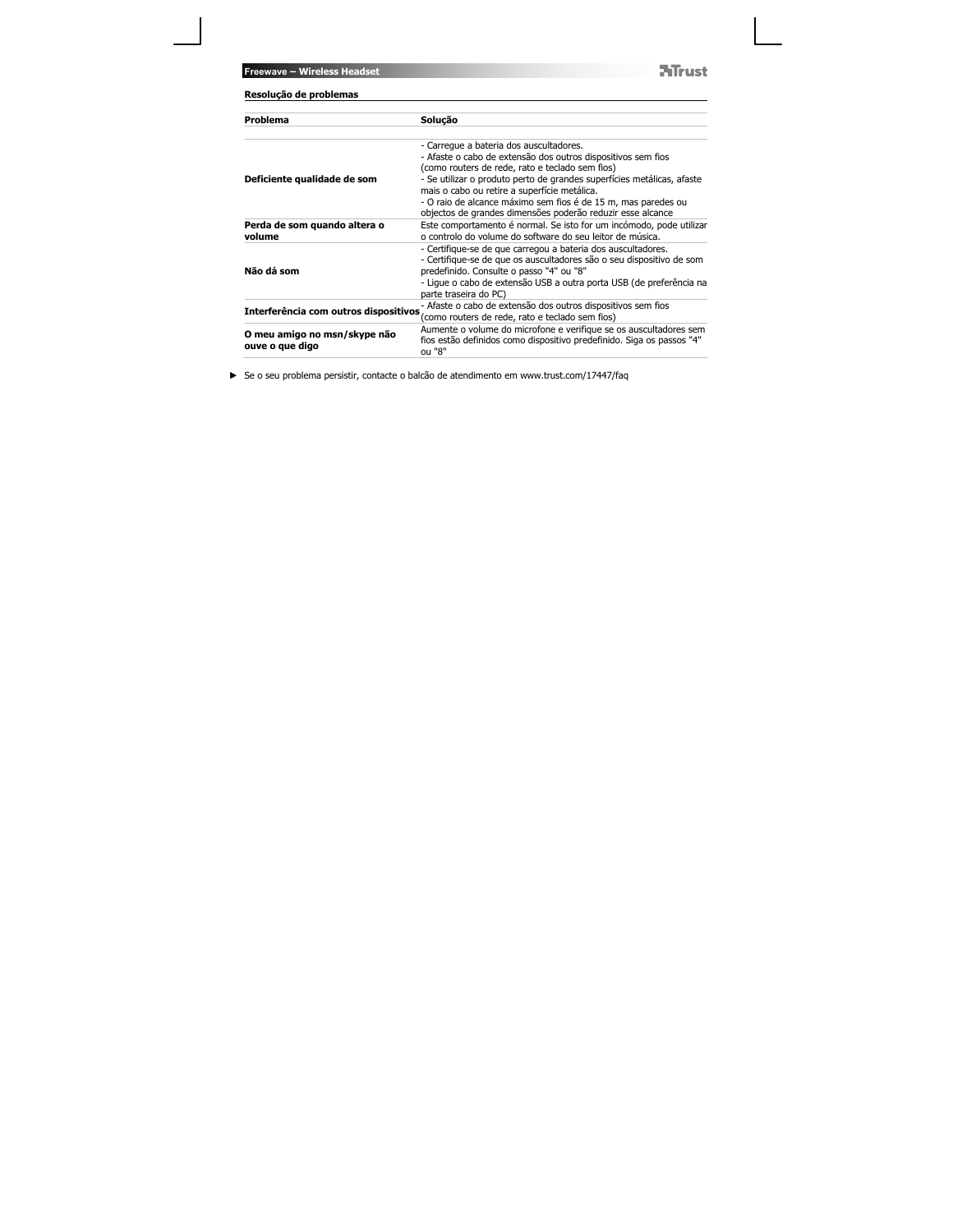## **INSTALLATIE**

2

- 1 A. Headset
	-
	-
	-
	-
	-
- B. LED-lampje<br>
C. USB-ansluiting<br>
D. USB-oplaadkabel<br>
E. USB-ontvanger<br>
F. USB-verlengkabel<br>
2. Vóór gebruik moet de headset volledig worden opgeladen.<br>
2. Vóór gebruik moet de headset volledig worden opgeladen.<br>
 Sluit d

**NTrust** 

- 
- -
	-
	- Sluit de verlengkabel aan op uw computer Zet de headset aan Het LED-lampje gaat branden in een groene kleur als verbinding is gemaakt.

# **Configuratie**

|                   | Windows 7/ Vista                                                                                    |
|-------------------|-----------------------------------------------------------------------------------------------------|
| $\sqrt{4}$        | Klik met de rechtermuisknop op het luidsprekerpictogram in het Systeemvak en klik op                |
|                   | 'Afspeelapparaten' om de microfoon te configureren                                                  |
| $\boxed{5}$       | Stel de '2.4G Wireless Headset' in als uw standaardapparaat                                         |
| ি                 | - Selecteer het tabblad 'Opnemen'                                                                   |
|                   | - Dubbelklik op de 'Microfoon'                                                                      |
| $\sqrt{7}$        | Stel het niveau in op 100%                                                                          |
|                   |                                                                                                     |
|                   | <b>Windows XP</b>                                                                                   |
| $\lceil 8 \rceil$ | Klik met de rechtermuisknop op het luidsprekerpictogram in het Systeemvak en klik op 'Eigenschappen |
|                   | van audio aanpassen' om de microfoon te configureren                                                |
| $\lceil 9 \rceil$ | - Zet het standaardapparaat op '2.4G Wireless Device' (afspelen en opnemen)                         |
|                   | - Ga naar het tabblad 'Spraak'.                                                                     |
| $\boxed{10}$      | Klik op het 'Volume' van Spraak opnemen.                                                            |
| $\boxed{11}$      | Stel het niveau in op 100%                                                                          |
|                   |                                                                                                     |
| [ 12 ]            | - Door aan het linkeroorkussen te draaien wordt het volume verhoogd of verlaagd                     |
|                   | - Draai de microfoon naar de hoogste stand als u het geluid van de microfoon wilt uitschakelen      |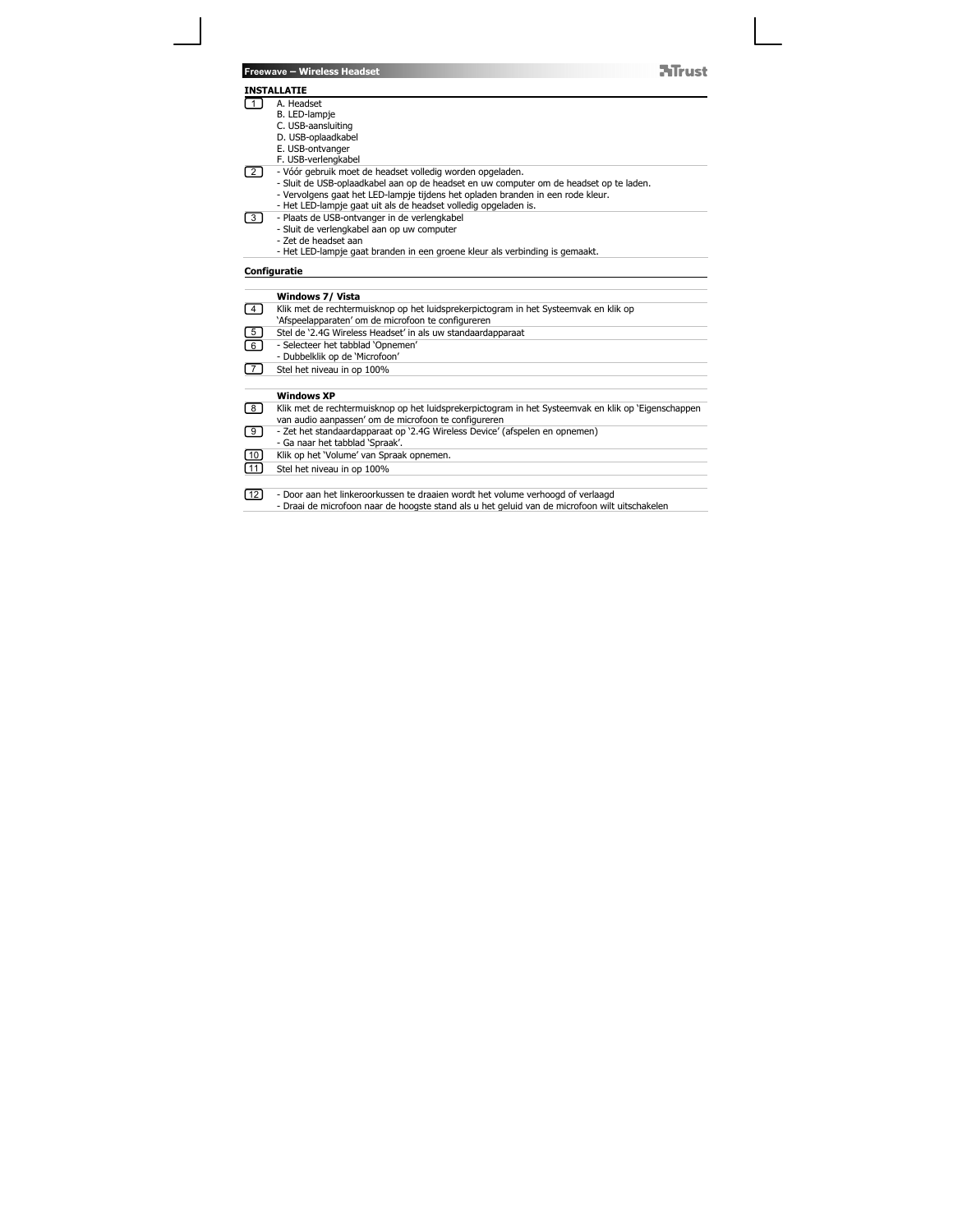**NTrust** 

| Probleem                                               | <b>Oplossing</b>                                                                                                                                     |
|--------------------------------------------------------|------------------------------------------------------------------------------------------------------------------------------------------------------|
| Slechte geluidskwaliteit                               | - Laad de headset op.<br>- Plaats de verlengkabel uit de buurt van andere draadloze                                                                  |
|                                                        | apparaten.<br>(zoals draadloze netwerkrouters, draadloze muis en draadloos<br>toetsenbord)                                                           |
|                                                        | - Als u het product gebruikt in de buurt van grote metalen<br>oppervlakken, plaats de kabel dan verder weg of verwijder het<br>metalen oppervlak.    |
|                                                        | - Het maximale draadloze bereik is 15 meter, maar muren of grote<br>voorwerpen kunnen tot gevolg hebben dat het bereik korter is                     |
| Geluid valt even weg als het volume<br>wordt gewijzigd | Dit is normaal. Als u dit vervelend vindt, kunt u de volumeregeling<br>van de software van uw muziekspeler gebruiken.                                |
|                                                        | - Controleer of u de headset opgeladen hebt.                                                                                                         |
| Helemaal geen geluid                                   | - Maak van uw headset uw standaard-audioapparaat. Zie stap '4' of<br>ነጸ'                                                                             |
|                                                        | - Sluit de USB-verlengkabel aan op een andere USB-poort. (bij<br>voorkeur aan de achterzijde van de PC)                                              |
|                                                        | - Plaats de verlengkabel uit de buurt van andere draadloze<br>apparaten.                                                                             |
| Interferentie met andere apparaten                     | (zoals draadloze netwerkrouters, draadloze muis en draadloos<br>toetsenbord)                                                                         |
| Mijn vriend op msn/skype hoort niet<br>wat ik zeg      | Verhoog het microfoonvolume en controleer of de draadloze headset<br>ingesteld is als het standaardapparaat. Voer de stappen vanaf '4' of<br>'8' uit |

Als uw probleem niet opgelost is, neem dan contact op met de helpdesk op www.trust.com/17447/faq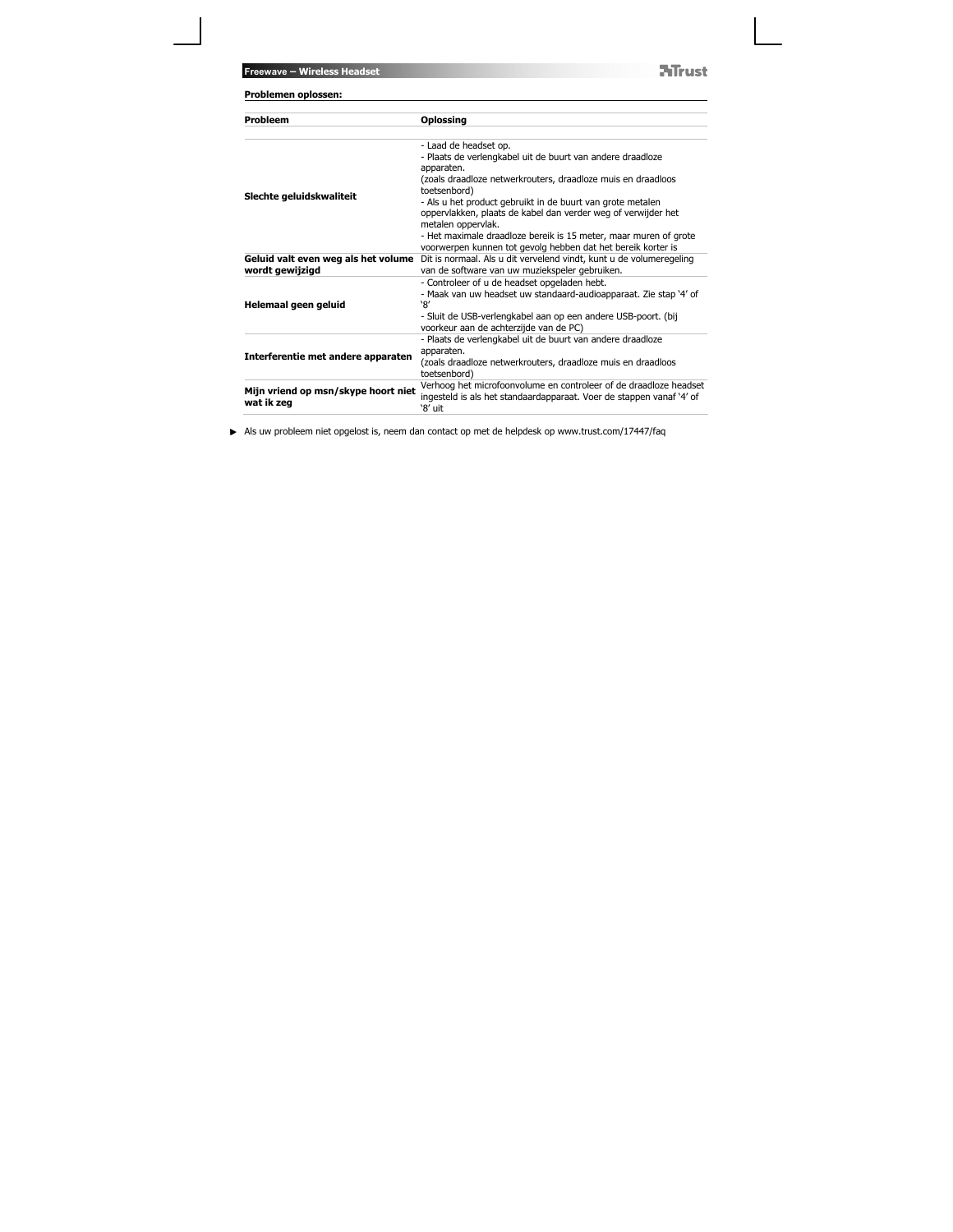| Freewave - Wireless Headset |  |  |
|-----------------------------|--|--|
|                             |  |  |

#### **Installation**

2

- 1
	-
	-
	-
	-
	-
	-
	- A. Hovedtelefon<br>B. LED lampe<br>C. USB-port<br>F. USB-modtager<br>F. USB-modtager<br>F. USB-forlængerledning<br>- Hovedtelefonen skal oplades helt før den bruges.<br>- När den er tilsluttet vil LED-lampen lyse rødt under opladiningen.<br>- När

**NTrust** 

- 
- 3
	-
- Sæt USB-modtageren på forlængerledningen Tilslut forlængerledningen på din computer Tænd hovedtelefonen LED-lampen vil lyse grønt, når hovedtelefonen er tilsluttet

### **Konfiguration**

|              | Windows 7/ Vista                                                           |
|--------------|----------------------------------------------------------------------------|
| ြောမြ        | Gå til 'Afspilleenheder' for at konfigurere mikrofonen                     |
|              | Indstil '2.4G Wireless Headset' som din standardenhed                      |
|              | - Vælg fanen 'Optage'<br>- Dobbeltklik på 'Mikrofon'                       |
| $\sqrt{7}$   | Indstil niveauet til 100%                                                  |
|              |                                                                            |
|              | <b>Windows XP</b>                                                          |
|              | Gå til 'Indstil audio egenskaber' for at konfigurere mikrofonen            |
| e<br>9       | - Indstil standardenheden til '2.4G Wireless Device' (stemme og optagelse) |
|              | - Gå til fanen 'Stemme'.                                                   |
| 回田           | Klik på 'Volumen' for stemmeoptagelse.                                     |
|              | Indstil niveauet til 100%                                                  |
|              |                                                                            |
| $\boxed{12}$ | - Drejning med ventre ørepude vil øge og sænke volumen                     |
|              | - Drej mikrofonen til den højeste position for at dæmpe mikrofonen helt    |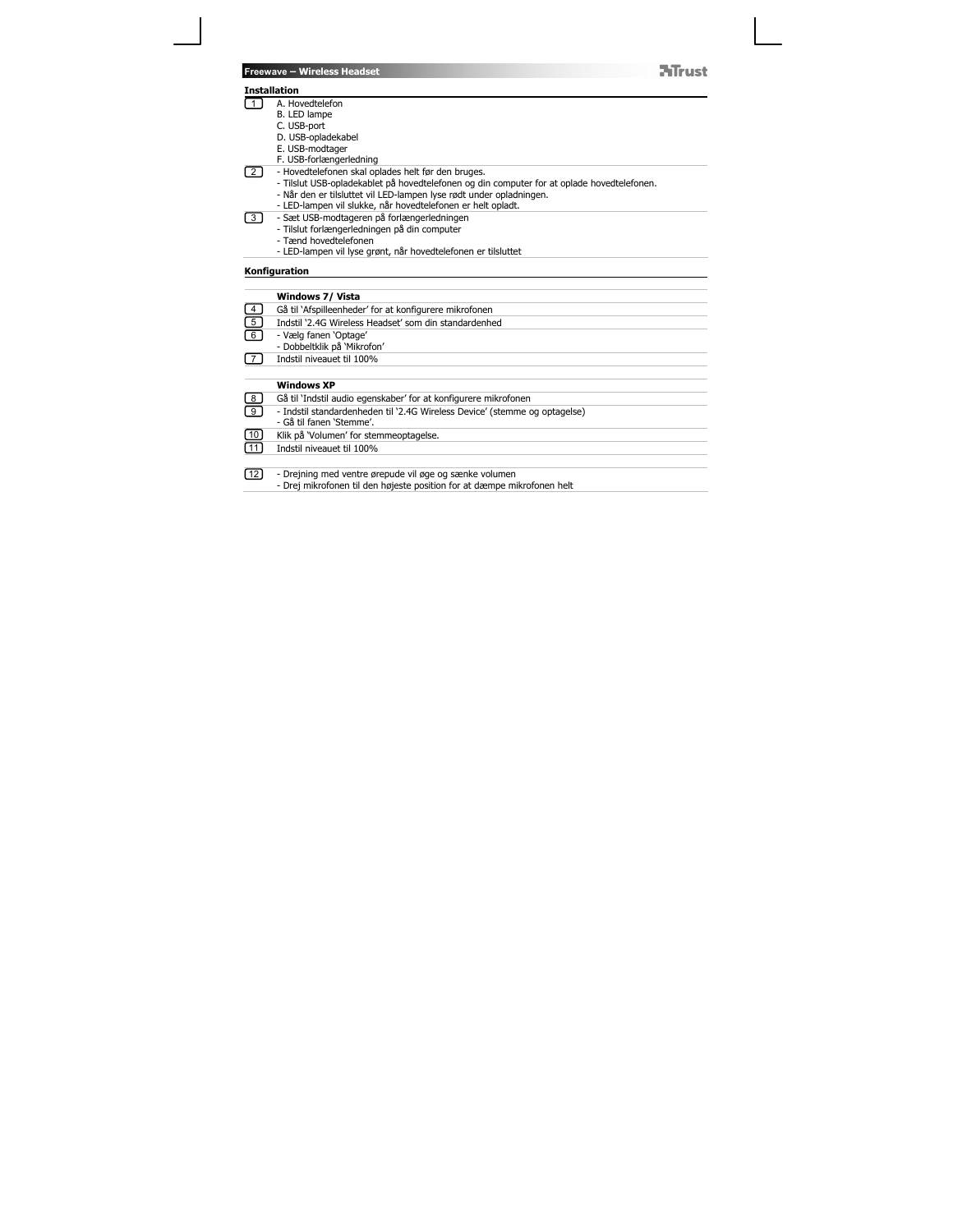**ATrust** 

| Fejlfinding                              |                                                                                                                                                                                                                                           |
|------------------------------------------|-------------------------------------------------------------------------------------------------------------------------------------------------------------------------------------------------------------------------------------------|
| Problem                                  | Løsning                                                                                                                                                                                                                                   |
|                                          | - Oplad hovedtelefonen.<br>- Fjern forlængerledningen fra andre trådløse enheder.<br>(som fx trådløse routere, mus of tastatur)                                                                                                           |
| Dårlig lydkvalitet                       | - Hvis du bruger produktet i nærheden af store metaloverflader kan<br>du flytte ledningen længere væk eller fjerne metaloverfladen.<br>- Maksimale trådløse rækkevidde er 15m, men vægge eller store<br>objekter kan reducere rækkevidden |
| Lyden falder bort, når volumen<br>ændres | Dette er normalt. Hvis det generer dig kan du bruge<br>volumenstyringen in softwaren på dit afspilleenhed.                                                                                                                                |
| Ingen lyd i det hele taget               | - Sørg for at din hovedtelefon er opladt.<br>- Indstil din hovedtelefon som standard audio enhed. Se trin '4' eller<br>`8′<br>- Tilslut USB-forlængerledningen til en anden USB-port. (helst på<br>bagsiden af PC'en)                     |
| Interferens med andre apparater          | - Flyt forlængerledningen væk fra andre trådløse apparater.<br>(som fx trådløse routere, mus of tastatur)                                                                                                                                 |
| hvad jeg siger                           | Min ven på msn/skype kan ikke høre Øg mikrofonens volumen og kontroller om den trådløse hovedtelefon<br>er indstillet som standardenhed. Følg trin '4' eller '8'                                                                          |

Hvis dit problem ikke er løst kontakt venligst vores helpdesk på www.trust.com/17447/faq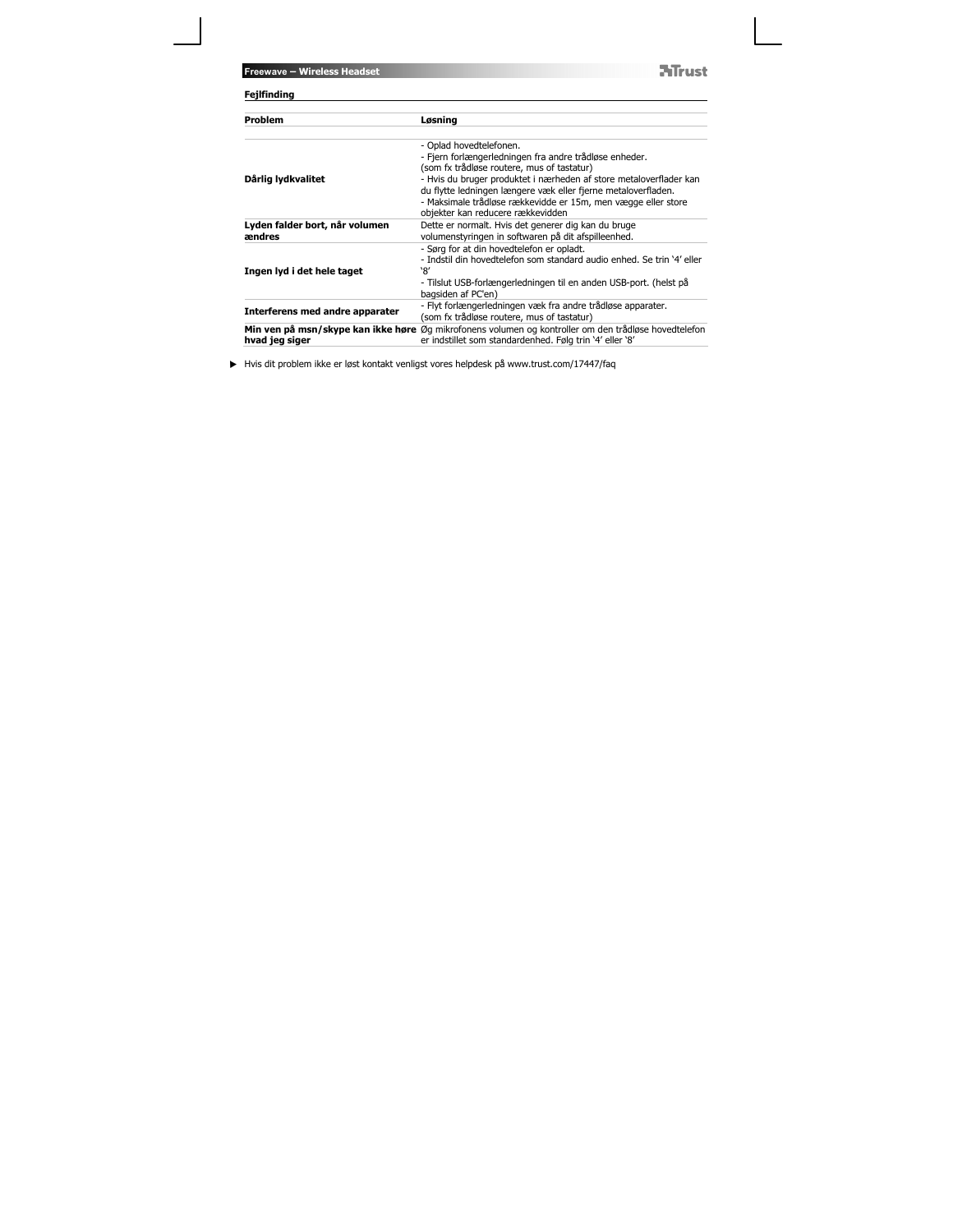| <b>Freewave - Wireless Headset</b> |  |  |  |
|------------------------------------|--|--|--|
|------------------------------------|--|--|--|

**Asennus**  1

- 
- 
- 
- 
- 
- 2
- A. Kuulokemikrofoni<br>B. LED-valo<br>C. USB-latausjohto<br>C. USB-latausjohto<br>F. USB-vastaanothi<br>F. USB-vastaanothi<br>- Ennen käyttöä kuulokemikrofoni on ladattava täysin.<br>- Lataa kuulokemikrofoni kytkemällä USB-latausjohto kuulokem

**NTrust** 

- 
- 3
	-
	-

# **Määritykset**

|              | Windows 7/ Vista                                                  |
|--------------|-------------------------------------------------------------------|
| ede          | Määritä mikrofoni kohdassa Toistolaitteet                         |
|              | Aseta 2.4G Wireless Headset oletuslaitteeksi                      |
|              | - Valitse Nauhoitus-välilehti                                     |
|              | - Kaksoisnapsauta kohtaa Mikrofoni                                |
| $\sqrt{7}$   | Aseta tasoksi 100 %                                               |
|              |                                                                   |
|              | <b>Windows XP</b>                                                 |
| $\boxed{8}$  | Määritä mikrofoni kohdassa Säädä ääniominaisuuksia                |
| ๏            | - Aseta oletuslaitteeksi 2.4G Wireless Device (ääni ja tallennus) |
|              | - Avaa Ääni-välilehti.                                            |
| 回田           | Napsauta äänitallennuksen Äänenvoimakkuus-painiketta.             |
|              | Aseta tasoksi 100 %                                               |
|              |                                                                   |
| $\boxed{12}$ | - Voit säätää äänenvoimakkuutta kiertämällä vasenta kuuloketta    |
|              | - Voit mykistää mikrofonin kääntämällä sen korkeimpaan asentoon   |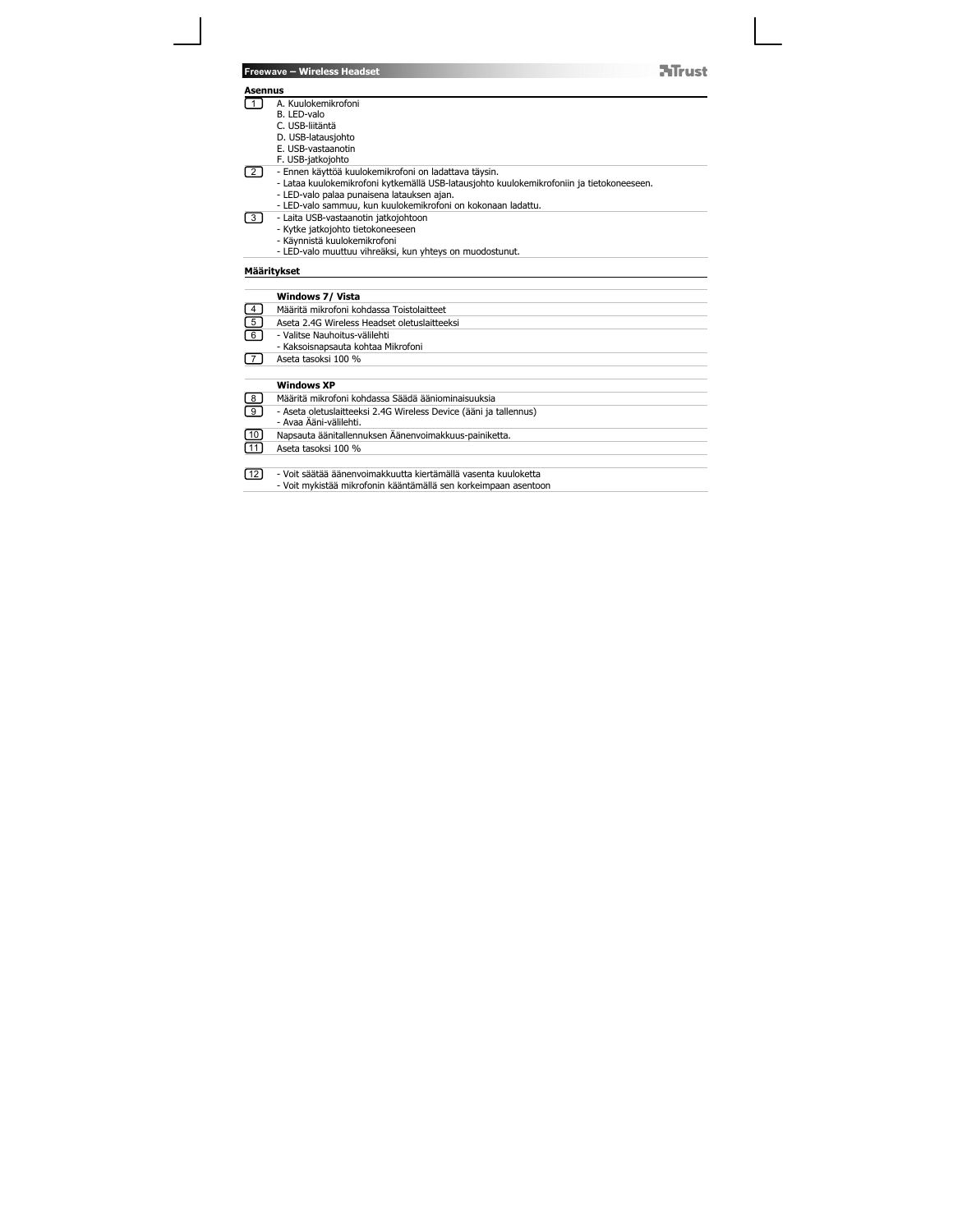**ATrust** 

| Vianmääritys                                          |                                                                                                                                                                                                                                                                                                                                                                      |
|-------------------------------------------------------|----------------------------------------------------------------------------------------------------------------------------------------------------------------------------------------------------------------------------------------------------------------------------------------------------------------------------------------------------------------------|
| Ongelma                                               | Ratkaisu                                                                                                                                                                                                                                                                                                                                                             |
| Huono äänenlaatu                                      | - Lataa kuulokemikrofoni.<br>- Siirrä jatkojohto kauemmaksi muista langattomista laitteista.<br>(kuten langattomasta reitittimestä, hiirestä tai näppäimistöstä)<br>- Jos käytät laitetta suurten metallipintojen lähellä, siirrä johto tai<br>metallipinta kauemmaksi.<br>- Suurin langaton kantama on 15 m mutta seinät tai suuret esineet<br>voivat lyhentää sitä |
| Ääni katoaa hetkeksi, kun                             | Tämä on normaalia. Jos tämä häiritsee, voit käyttää musiikintoisto-                                                                                                                                                                                                                                                                                                  |
| äänenvoimakkuutta säädetään<br>Ei lainkaan ääntä      | ohielmiston äänenvoimakkuuden säädintä.<br>- Varmista, että kuulokemikrofoni on ladattu.<br>- Tee kuulokemikrofonista oletusäänilaite. Katso vaihe 4 tai 8<br>- Kytke USB-jatkojohto toiseen USB-porttiin. (mieluiten tietokoneen<br>takana)                                                                                                                         |
| Häiriöt muiden laitteiden kanssa                      | - Siirrä jatkojohto kauemmaksi muista langattomista laitteista.<br>(kuten langattomasta reitittimestä, hiirestä tai näppäimistöstä)                                                                                                                                                                                                                                  |
| Vastapuoli msn/skype-yhteydessä ei<br>kuule puhettani | Lisää mikrofonin äänenvoimakkuutta ja tarkista, että langaton<br>kuulekemikrofoni on asetettu oletuslaitteeksi. Suorita toimenpiteet<br>vaiheesta 4 tai 8 alkaen                                                                                                                                                                                                     |

Jos ongelma ei ratkea, ota yhteyttä asiakastukeen osoitteessa www.trust.com/17447/faq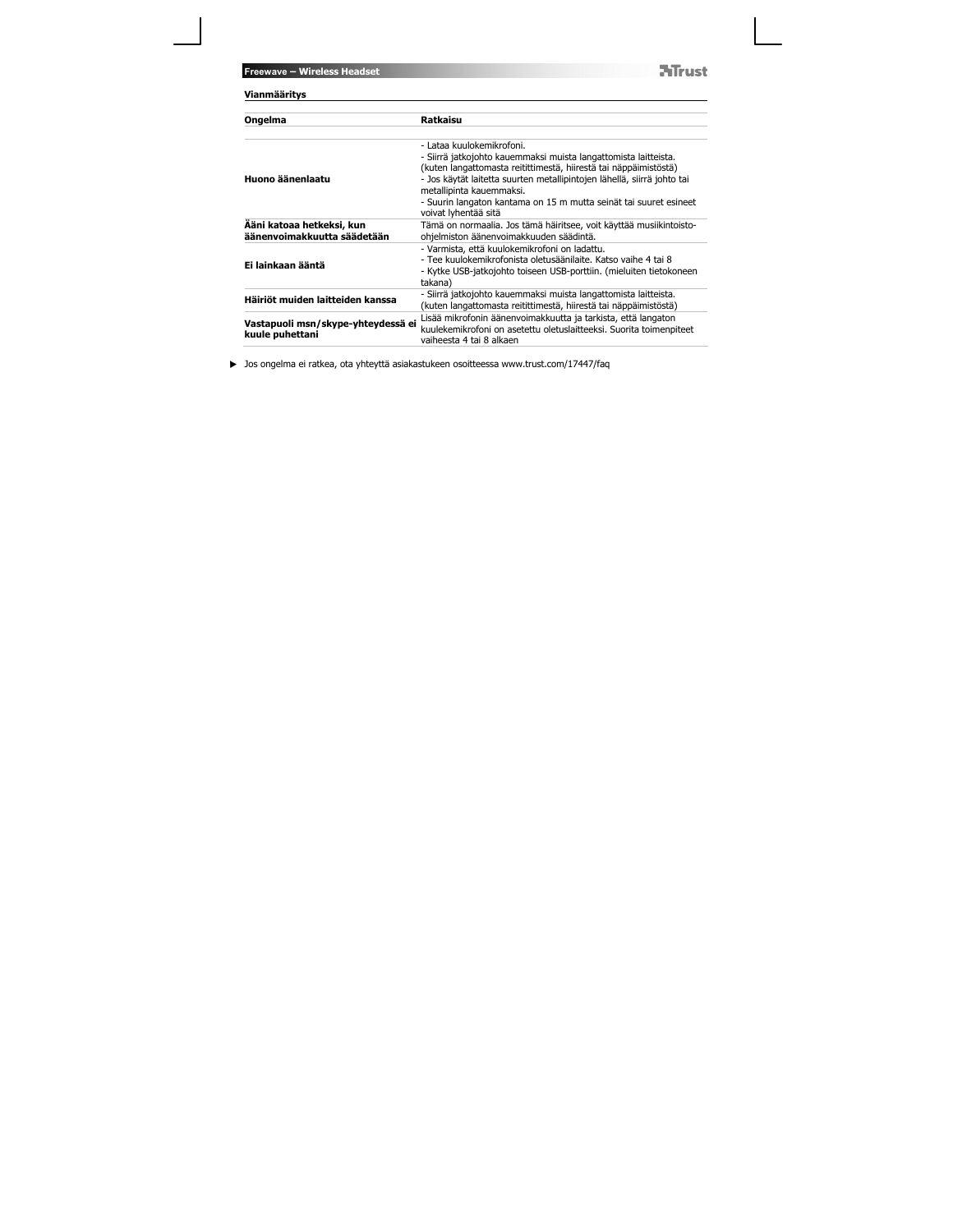### **Installasjon**

- 1
- A. Hodesett B. LED-lampe C. USB-kontakt D. USB-ladekabel E. USB-mottaker
	-
	-
	-
- 2
- F. USB-forlengelseskabel<br>- Hodesettet må være fullt ladet før bruk.<br>- Koble USB-ladekabelen til datamaskinen for å lade hodesettet.<br>- LED-lampen vil ylse rødt under ladingen.<br>- LED-lampen vil slås av når hodesettet er lade
- 
- Plasser USB-mottakeren i forlengelseskabelen Koble forlengelseskabelen til datamaskinen Slå på hodesettet LED-lampen vil lyse grønt når den er tilkoblet. 3
	-
	-
	-

### **Konfigurasjon**

|                                | Windows 7/ Vista                                                                                                                           |
|--------------------------------|--------------------------------------------------------------------------------------------------------------------------------------------|
| $\left\lfloor 4 \right\rfloor$ | Gå til 'Avspillingsenheter' for å konfigurere mikrofonen                                                                                   |
| $\boxed{5}$                    | Velg '2.4G trådløst hodesett' som standardenhet                                                                                            |
| ি।                             | - Vela 'Innspilling'-kategorien<br>- Dobbeltklikk på 'Mikrofon'                                                                            |
|                                | Still nivået til 100 %                                                                                                                     |
|                                |                                                                                                                                            |
|                                | <b>Windows XP</b>                                                                                                                          |
| $\boxed{8}$                    | Gå til 'Juster egenskaper for lyd' for å konfigurere mikrofonen                                                                            |
| णि                             | - Velg '2.4G trådløst hodesett' som standardenhet (stemme og innspilling)                                                                  |
|                                | - Gå til 'Stemme'-kategorien.                                                                                                              |
| $\boxed{10}$                   | Klikk 'Volum' på Stemmeinnspillingen.                                                                                                      |
| $\sqrt{11}$                    | Still nivået til 100 %                                                                                                                     |
|                                |                                                                                                                                            |
| [12]                           | - Ved å vri på venstre ørepute, kan volumet skrus opp eller ned<br>- Vri mikrofonen til den høyeste posisjonen for å dempe mikrofonen helt |

**ATrust**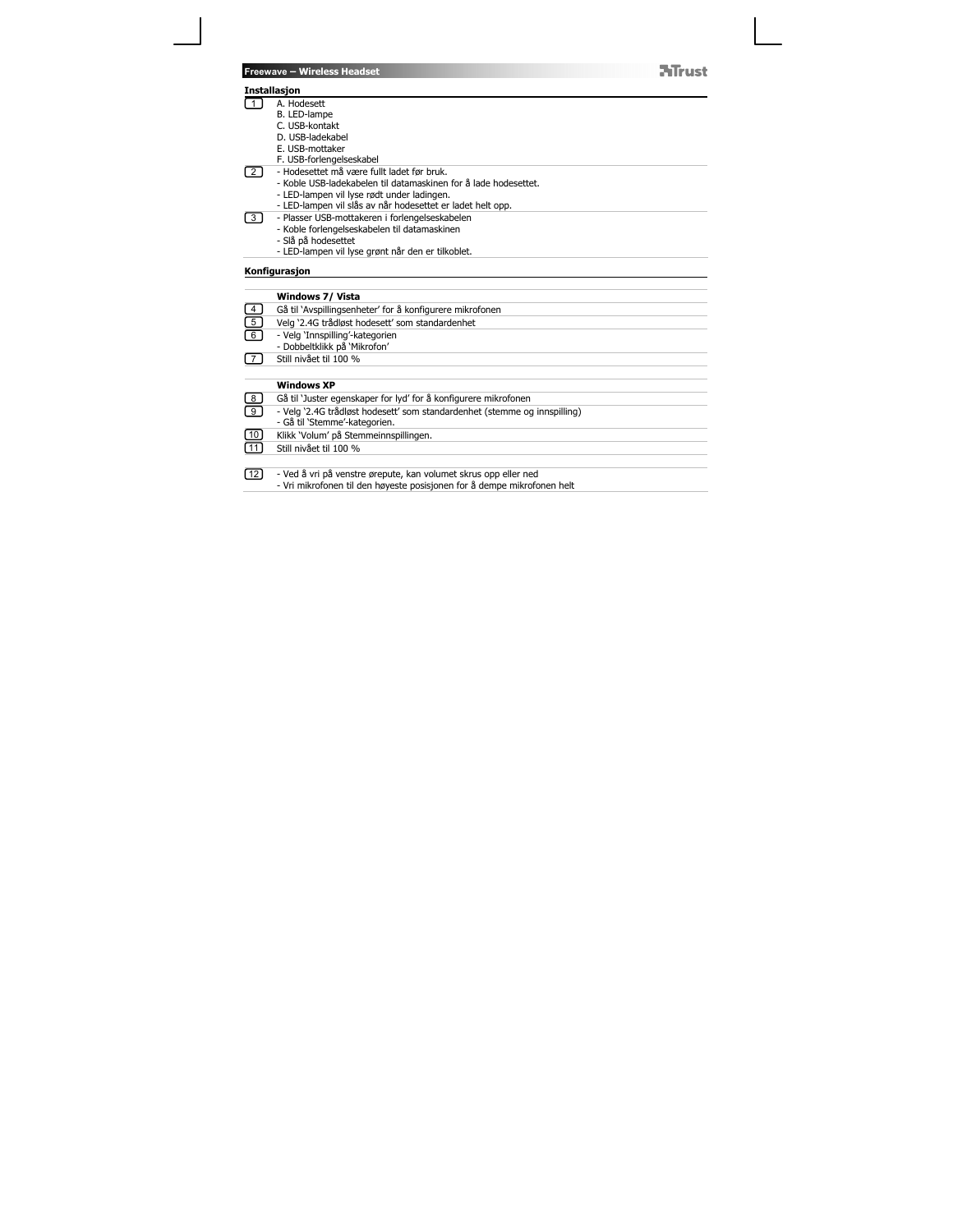**NTrust** 

| Feilsøking                                                 |                                                                                                                                                                                                                                                                                                                                                                                                                  |
|------------------------------------------------------------|------------------------------------------------------------------------------------------------------------------------------------------------------------------------------------------------------------------------------------------------------------------------------------------------------------------------------------------------------------------------------------------------------------------|
| Problem                                                    | Løsning                                                                                                                                                                                                                                                                                                                                                                                                          |
| Dårlig lydkvalitet                                         | - Lad opp hodesettet.<br>- Flytt forlengelseskabelen bort fra andre trådløse enheter.<br>(som f.eks trådløse nettverksrutere, mus eller tastatur)<br>- Dersom du bruker produktet i nærheten av større metalloverflater,<br>bør du plassere kabelen lenger unna eller fjerne metalloverflaten.<br>- Den maksimale trådløse rekkevidden er 15 meter, men vegger eller<br>større objekter kan redusere rekkevidden |
| Lyden forsvinner når volumet endres                        | Dette er normalt. Dersom dette plager deg, kan du bruke<br>volumkontrollen på musikkavspillingsprogramvaren.                                                                                                                                                                                                                                                                                                     |
| Ingen lyd                                                  | - Kontroller at du har ladet opp hodesettet.<br>- Kontroller at hodesettet er valgt som standard lydenhet. Se trinn '4'<br>eller '8'<br>- Koble USB-forlengelseskabelen til en annen USB-port. (helst på<br>baksiden av datamaskinen)                                                                                                                                                                            |
| Forstyrrelse fra andre enheter                             | - Flytt forlengelseskabelen bort fra andre trådløse enheter.<br>(som f.eks trådløse nettverksrutere, mus eller tastatur)                                                                                                                                                                                                                                                                                         |
| Kontaktene mine på msn/skype kan<br>ikke høre hva jeg sier | Øk mikrofonvolumet og kontroller om det trådløse hodesettet er valgt<br>som standardenhet. Følg trinnene fra '4' eller '8'                                                                                                                                                                                                                                                                                       |

Dersom problemet ikke er løst, kan du kontakte kundetøtte på www.trust.com/17447/faq

**Freewave – Wireless Headset**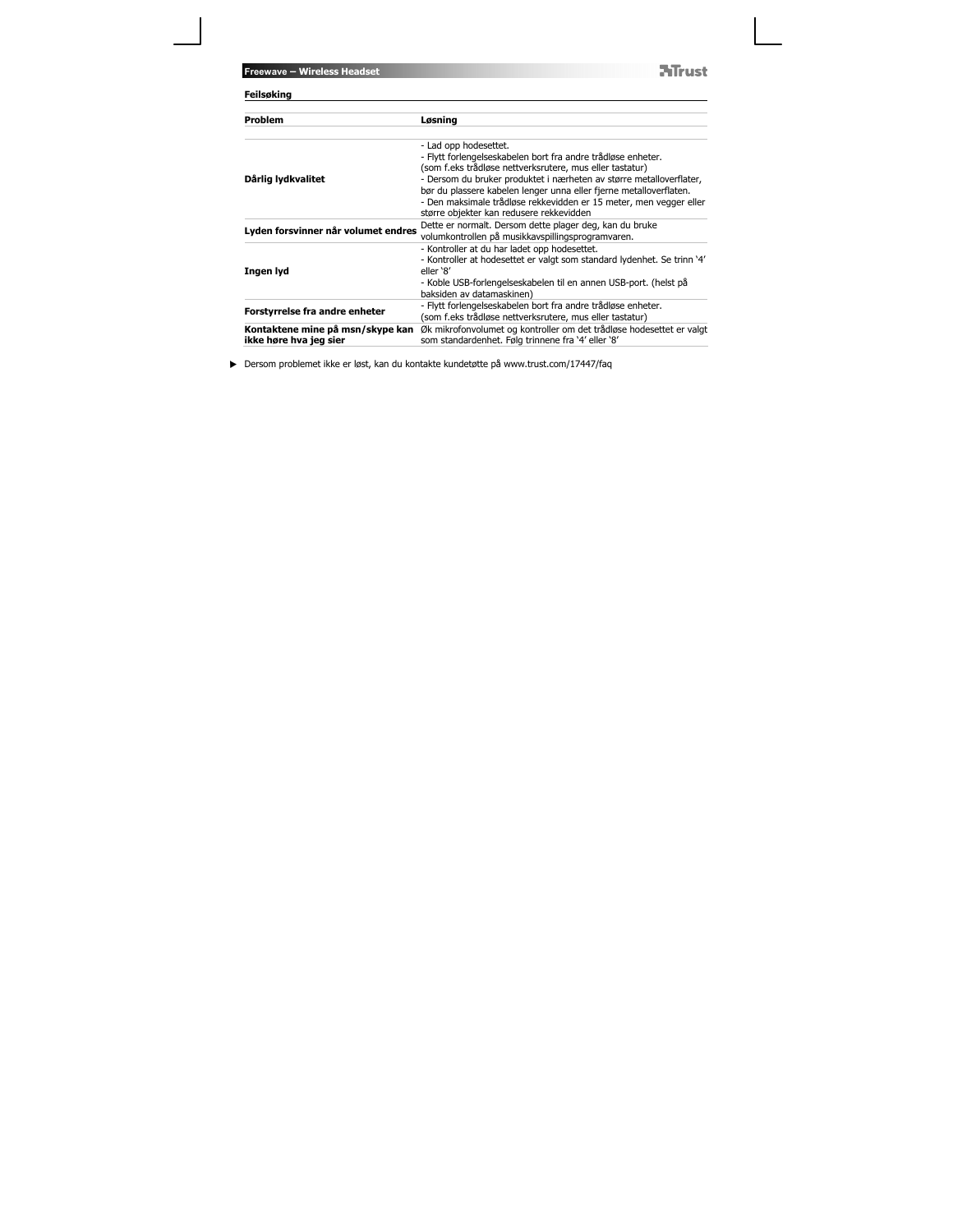### **Installation**

2

- 1
	-
- A. Headset<br>B. LED-lampa<br>C. USB-kontakt<br>D. USB-laddningskabel<br>E. USB-mottagare
	-
	-
	-
	- F. USB-förlängningskabel<br>- Headsetet måste laddas fullt innan du kan använda det.<br>- Anslut USB-laddningskabeln till headsetet och till datorn för att ladda headsetet.<br>- När headsetet är anslutet lyser LED-lampan under ladd
- 
- -Anslut USB-mottagaren till förlängningskabeln Anslut förlängningskabeln till datorn Slå på headsetet LED-lampan lyser grönt när headsetet är anslutet. 3
	-
	-
	-

### **Konfiguration**

|                                                      | <b>Windows 7/Vista</b>                                                                     |
|------------------------------------------------------|--------------------------------------------------------------------------------------------|
|                                                      | Gå till "Uppspelningsenheter" (Playback Devices) för att konfigurera mikrofonen            |
|                                                      | Ange "2.4G Wireless Headset" som standardenhet                                             |
|                                                      | - Öppna fliken "Inspelning" (Recordring)                                                   |
|                                                      | - Dubbelklicka på "Mikrofon" (Microphone)                                                  |
| 7                                                    | Ställ in nivån på 100 %                                                                    |
|                                                      |                                                                                            |
|                                                      | <b>Windows XP</b>                                                                          |
| $\begin{array}{c} \boxed{8} \ \boxed{9} \end{array}$ | Gå till "Ställ in ljudegenskaper" (Adjust Audio Properties) för att konfigurera mikrofonen |
|                                                      | - Ställ in standardenheten på "2.4G Wireless Device" (röst och inspelning)                 |
|                                                      | - Öppna fliken "Röst" (Voice).                                                             |
| $\frac{10}{11}$                                      | Klicka på "Volym" (Volume) för röstinspelningen.                                           |
|                                                      | Ställ in nivån på 100 %                                                                    |
|                                                      |                                                                                            |
| $\boxed{12}$                                         | - Om du vrider på vänster öronkåpa så höjs eller sänks volymen                             |
|                                                      | - Vrid mikrofonen till det högsta läget för att stänga av ljudet på den                    |

**NTrust**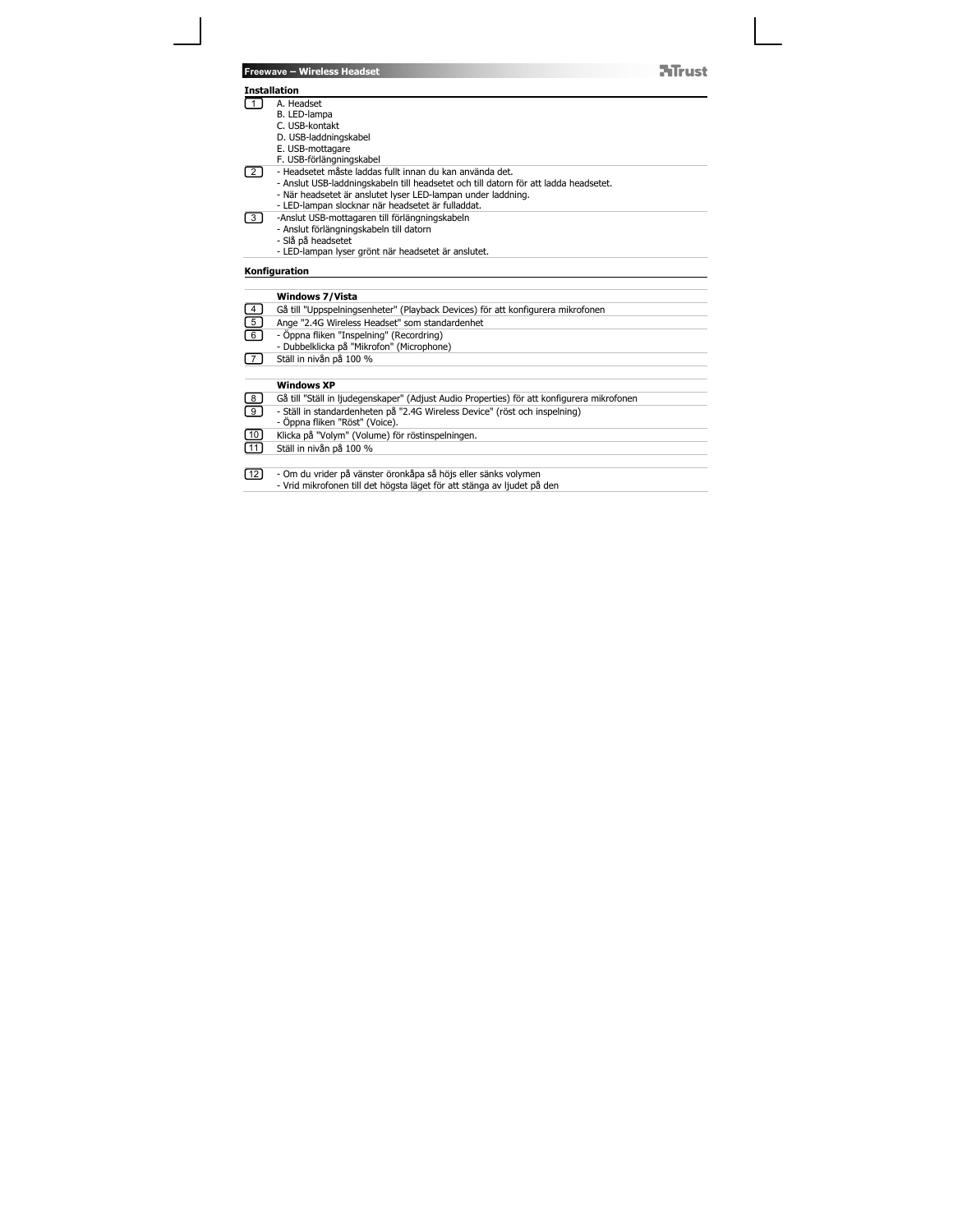**NTrust** 

| Felsökning                                     |                                                                                                                                                                                                                                                                                                                                                                                                             |
|------------------------------------------------|-------------------------------------------------------------------------------------------------------------------------------------------------------------------------------------------------------------------------------------------------------------------------------------------------------------------------------------------------------------------------------------------------------------|
| Problem                                        | Lösning                                                                                                                                                                                                                                                                                                                                                                                                     |
| Dålig ljudkvalitet                             | - Ladda headsetet.<br>- Flytta bort förlängningskabeln från andra trådlösa enheter.<br>(såsom trådlösa nätverksroutrar, trådlös mus och trådlöst<br>tangentbord)<br>- Om du använder produkten i närheten av stora metallytor placerar<br>du kabeln längre bort eller avlägsnar metallytan.<br>- Maximalt trådlöst avstånd är 15 m, men väggar och stora föremål<br>kan medföra att detta avstånd förkortas |
| Ljudet försvinner när volymen ändras           | Detta är normalt. Om du upplever det som störande kan du använda<br>volymkontrollen i musikspelaren.                                                                                                                                                                                                                                                                                                        |
| Inget ljud                                     | - Kontrollera att du har laddat headsetet.<br>- Ange headsetet som standardljudenhet. Se steg "4" eller "8"<br>- Anslut USB-förlängningskabeln till en annan USB-port. (helst på<br>datorns baksida)                                                                                                                                                                                                        |
| Störning av andra enheter                      | - Flytta bort förlängningskabeln från andra trådlösa enheter.<br>(såsom trådlösa nätverksroutrar, trådlös mus och trådlöst<br>tangentbord)                                                                                                                                                                                                                                                                  |
| Min vän på msn/skype hör inte vad<br>jag säger | Höj mikrofonvolymen och kontrollera att det trådlösa headsetet har<br>angetts som standardenhet. Följ stegen från "4" eller "8".                                                                                                                                                                                                                                                                            |

Om du fortfarande har problem kontaktar du kundtjänst på www.trust.com/17447/faq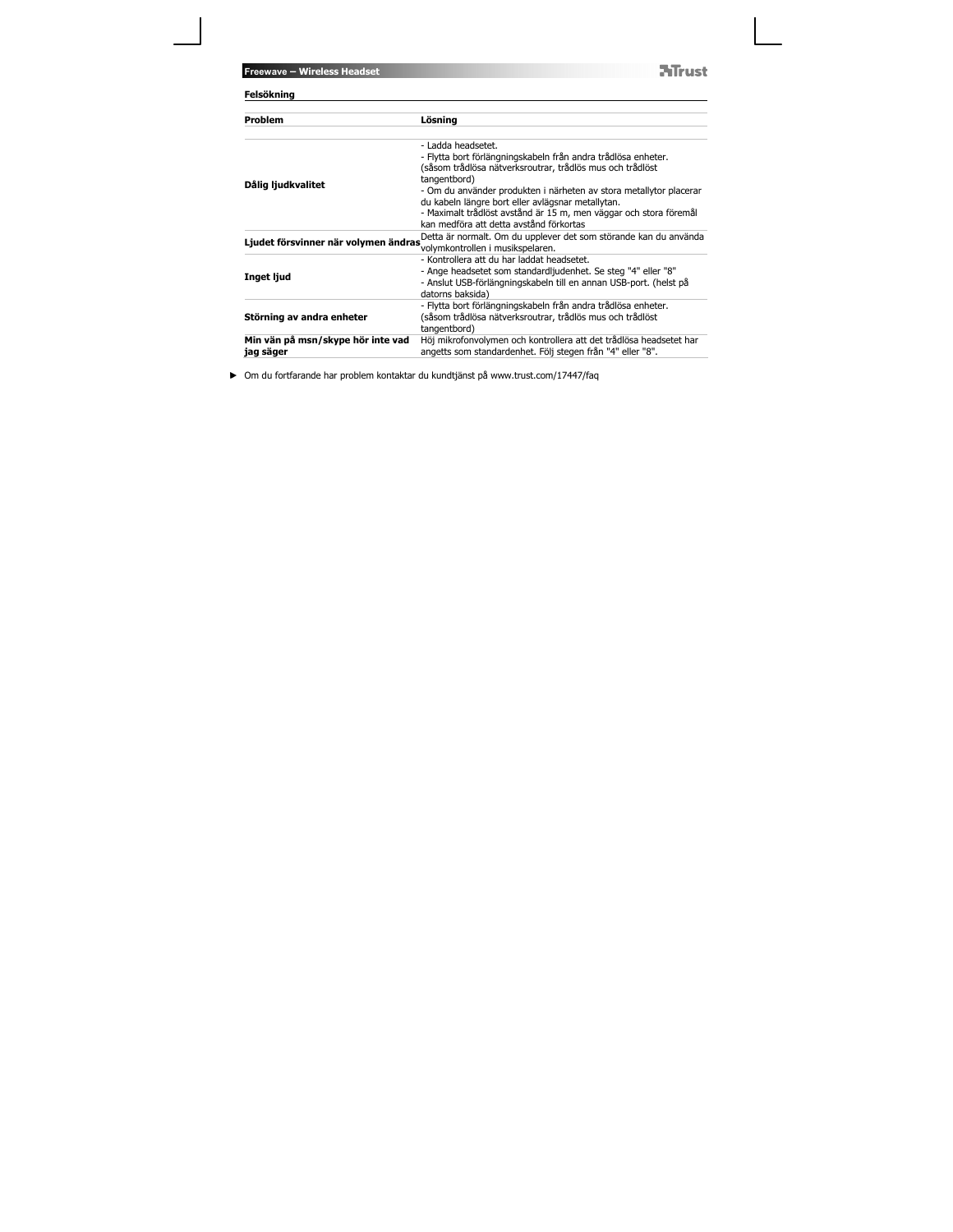| Freewave - Wireless Headset |  |  |
|-----------------------------|--|--|
|                             |  |  |

### **ATrust**

#### **Instalacja**

2

- 1 J A. Słuchawki<br>B. Dioda LED
	-
	- C. Złącze USB<br>D. Kabel do ładowania USB<br>E. Odbiornik USB
	-
	- F. Kabel przedłużający USB
	-
	- przed rozpoczęciem używania słuchawki powinny zostać w pełni naładowane<br>- aby naładować słuchawki, podłącz je do komputera, używając dołączonego kabla do ładowania USB<br>- podczas ładowania dioda LED świeci się na czerwono
- 
- 3
	-
- odbiornik USB podłącz do kabla przedłużającego kabel przedłużający podłącz do komputera włącz słuchawki kiedy słuchawki są podłączone dioda LED świeci się na zielono

## **Konfiguracja**

|                 | Windows 7/ Vista                                                                                                   |
|-----------------|--------------------------------------------------------------------------------------------------------------------|
| $\boxed{4}$     | Przejdź do sekcji 'Urządzenia odtwarzające', aby skonfigurować mikrofon                                            |
| ed              | Ustaw 'Słuchawki bezprzewodowe 2.4G' jako urządzenie domyślne                                                      |
|                 | - wybierz kartę 'Nagrywanie'<br>- kliknij dwukrotnie opcję 'Mikrofon'                                              |
| ſ 7             | Ustaw poziom na 100%                                                                                               |
|                 |                                                                                                                    |
|                 | <b>Windows XP</b>                                                                                                  |
| e<br>9          | Przejdź do opcji 'Dostosuj ustawienia audio', aby skonfigurować mikrofon                                           |
|                 | - jako urządzenie domyślne ustaw 'Urządzenie bezprzewodowe 2.4G' (głos i nagrywanie)<br>- przeidź na karte 'Głosy' |
| $\frac{10}{11}$ | Kliknij opcje 'Głośność' dla opcji nagrywania głosu.                                                               |
|                 | Ustaw poziom na 100%                                                                                               |
|                 |                                                                                                                    |
| $\boxed{12}$    | - obrócenie lewej słuchawki zwiększy lub zmniejszy głośność<br>- podniesienie mikrofonu wyżej wyciszy go           |
|                 |                                                                                                                    |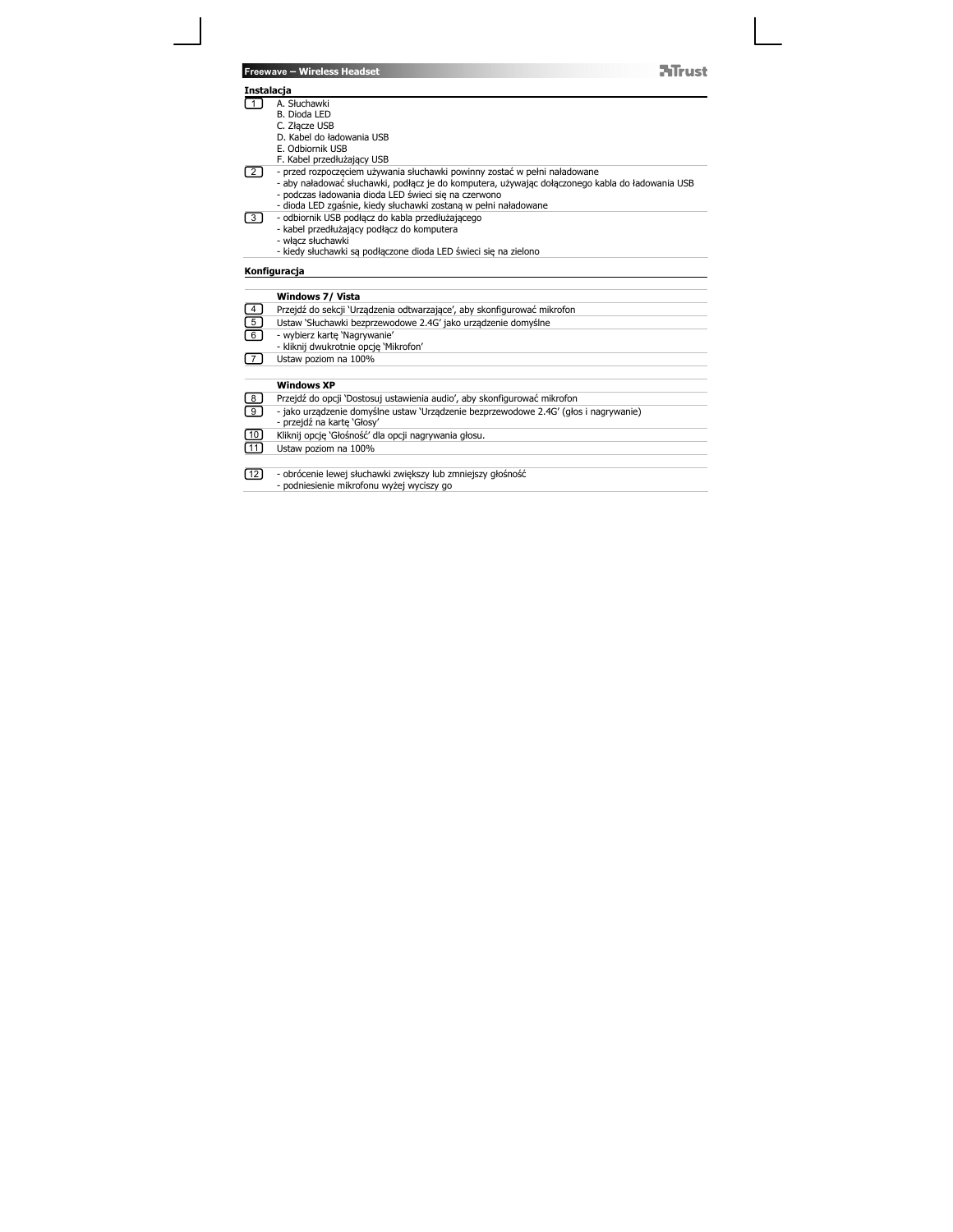**ATrust** 

| Wykrywanie i usuwanie usterek                   |                                                                                                                                                                                                                                                                                                                            |  |
|-------------------------------------------------|----------------------------------------------------------------------------------------------------------------------------------------------------------------------------------------------------------------------------------------------------------------------------------------------------------------------------|--|
| Problem                                         | Rozwiązanie                                                                                                                                                                                                                                                                                                                |  |
| Zła jakość dźwieku                              | - należy naładować słuchawki<br>- kabel przedłużający należy odsunąć od innych urządzeń<br>bezprzewodowych<br>(takich jak bezprzewodowy router sieciowy, mysz czy klawiatura)<br>- jeżeli produkt używany jest w pobliżu dużych, metalowych<br>powierzchni, kabel należy odsunąć dalej lub usunąć metalową<br>powierzchnie |  |
| Brak dźwięku w czasie zmiany<br>głośności       | - maksymalny zasięg bezprzewodowy to 15 m, jednak ściany lub<br>duże obiekty mogą zmniejszać zasięg<br>Jest to normalne działanie. Jeżeli stanowi ono problem, poziom<br>głośności można zmieniać w oprogramowaniu do odtwarzania<br>muzyki.                                                                               |  |
| Brak dźwięku                                    | - należy upewnić się, że słuchawki są naładowane<br>- słuchawki powinny być domyślnym urządzeniem audio; zobacz krok<br>'4' lub '8'<br>- kabel USB należy podłączyć do innego portu USB (najlepiej portu,<br>który znajduje się z tyłu obudowy komputera)                                                                  |  |
| Zakłócenia wywołane przez inne<br>urzadzenia    | - kabel przedłużający należy odsunąć od innych urządzeń<br>bezprzewodowych<br>(takich jak bezprzewodowy router sieciowy, mysz czy klawiatura)                                                                                                                                                                              |  |
| Znajomy na msn/skype nie słyszy<br>mojego głosu | Należy zwiększyć głośność mikrofonu i sprawdzić, czy słuchawki<br>bezprzewodowe ustawiono jako urządzenie domyślne. Należy<br>wykonać kroki od '4' do '8'                                                                                                                                                                  |  |

Jeżeli problem nie został rozwiązany, należy skontaktować się z pomocą techniczną na stronie www.trust.com/17447/faq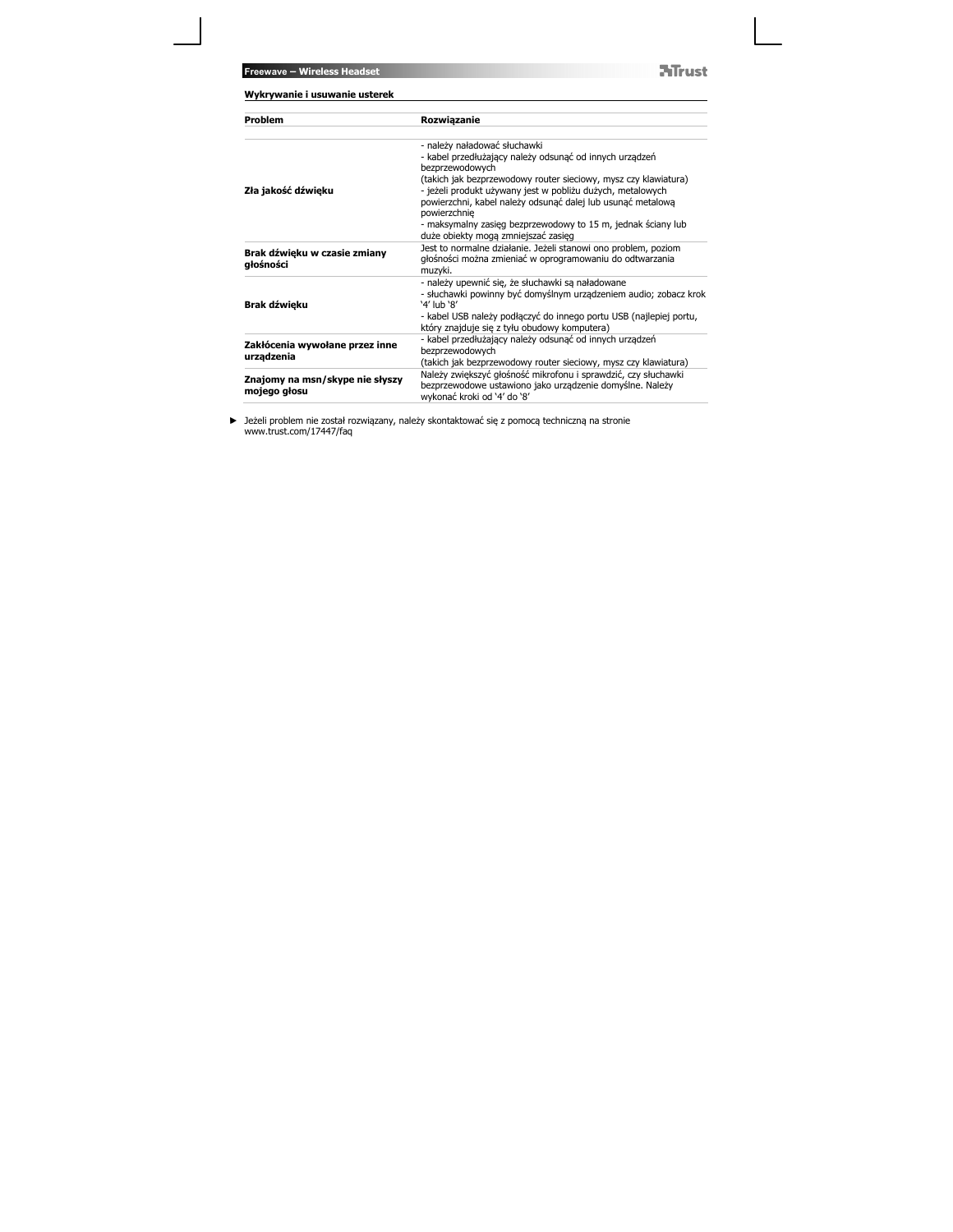|                   | <b>Freewave - Wireless Headset</b>                                                 |  |
|-------------------|------------------------------------------------------------------------------------|--|
| Instalace         |                                                                                    |  |
| 1 <sup>1</sup>    | A. Náhlavní souprava                                                               |  |
|                   | B. I ED dioda                                                                      |  |
|                   | C. Připojení USB                                                                   |  |
|                   | D. Nabíjecí kabel USB                                                              |  |
|                   | E. Přijímač USB                                                                    |  |
|                   | F. Prodlužovací kabel USB                                                          |  |
|                   | - Náhlavní souprava musí být před použitím plně dobita.                            |  |
|                   | - Připojte nabíjecí kabel USB k náhlavní soupravě a k počítači a soupravu dobijte. |  |
|                   | - Je-li náhlavní souprava připojená, LED dioda v průběhu nabíjení svítí červeně.   |  |
|                   | - Když je náhlavní souprava plně dobita, LED dioda zhasne.                         |  |
| $\lceil 3 \rceil$ | - Zapojte přijímač USB do prodlužovacího kabelu                                    |  |
|                   | - Připojte prodlužovací kabel k počítači                                           |  |
|                   | - Zapněte náhlavní soupravu                                                        |  |
|                   | - LED dioda se po připojení náhlavní soupravy rozsvítí zeleně.                     |  |
|                   | Konfigurace                                                                        |  |
|                   | <b>Windows 7/Vista</b>                                                             |  |
|                   |                                                                                    |  |
|                   | Pomocí volby "Zvuková zařízení" nakonfigurujte mikrofon                            |  |
| $\overline{5}$    | Nastavte "Bezdrátové zařízení 2,4 G" jako výchozí zařízení                         |  |
| 6                 | - Vyberte kartu "Záznam zvuku"                                                     |  |
|                   | - Dvakrát klikněte na položku "Mikrofon"                                           |  |
|                   | Nastavte úroveň hlasitosti na 100 %                                                |  |
|                   | <b>Windows XP</b>                                                                  |  |
| 8                 | Přejděte na "Hlasitost" a proveďte nastavení mikrofonu                             |  |
| $\overline{9}$    | - Nastavte výchozí zařízení na "Bezdrátové zařízení 2,4 G (zvuk a záznam)          |  |
|                   | - Přejděte na kartu "Zvuk".                                                        |  |
| 10                | Klikněte na možnost "Hlasitost" sekce "Záznam zvuku".                              |  |
|                   |                                                                                    |  |
| 11                | Nastavte úroveň hlasitosti na 100 %                                                |  |
| 1121              | - Otočením levého náušníku zvýšíte nebo snížíte hlasitost                          |  |
|                   | - Otočením mikrofonu do nejvyšší polohy jej ztlumíte                               |  |
|                   |                                                                                    |  |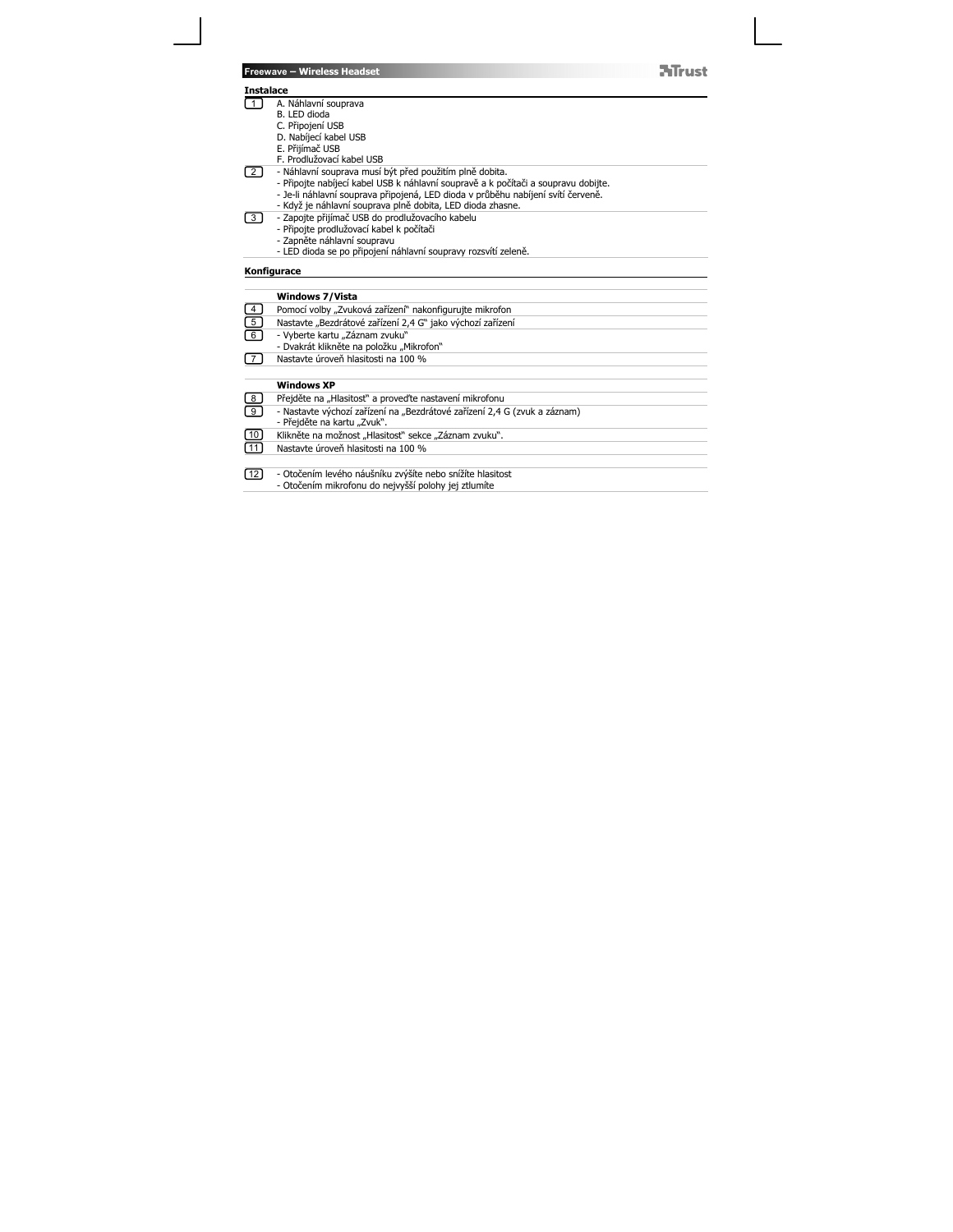**Freewave – Wireless Headset**

**NTrust** 

| Odstraňování problémů                                                                                                                                                                                                                                                                                                                                                                                  |  |  |
|--------------------------------------------------------------------------------------------------------------------------------------------------------------------------------------------------------------------------------------------------------------------------------------------------------------------------------------------------------------------------------------------------------|--|--|
| Řešení                                                                                                                                                                                                                                                                                                                                                                                                 |  |  |
| - Dobijte náhlavní soupravu.<br>- Odstraňte prodlužovací kabel z dosahu jiných bezdrátových zařízení.<br>(např. bezdrátových síťových routerů, myši a klávesnice)<br>- Pokud výrobek používáte v blízkosti rozsáhlých kovových povrchů,<br>umístěte kabel dále od kovové plochy nebo plochu odstraňte.<br>- Maximální bezdrátový dosah je 15 m; stěny nebo rozměrné objekty<br>však mohou dosah snížit |  |  |
| Jedná se o normální jev. Pokud vás výpadky zvuku ruší, použijte<br>ovládání hlasitosti vašeho softwaru pro přehrávání hudby.                                                                                                                                                                                                                                                                           |  |  |
| - Ujistěte se, že je souprava dobitá.<br>- Nastavte náhlavní soupravu jako výchozí audiozařízení. Viz krok "4"<br>nebo "8"<br>- Připojte prodlužovací USB kabel k jinému portu USB. (pokud možno<br>na zadní straně počítače)                                                                                                                                                                          |  |  |
| - Odstraňte prodlužovací kabel z dosahu jiných bezdrátových zařízení.<br>(např. bezdrátových síťových routerů, myši a klávesnice)                                                                                                                                                                                                                                                                      |  |  |
| Zvyšte hlasitost mikrofonu a zkontrolujte, zda je náhlavní souprava<br>Můj protějšek na MSN/Skypu neslyší,<br>nastavena jako výchozí zařízení. Postupujte podle návodu od kroku<br>"4" nebo "8"                                                                                                                                                                                                        |  |  |
|                                                                                                                                                                                                                                                                                                                                                                                                        |  |  |

Pokud se nedaří problém vyřešit, obraťte se na náš helpdesk na adrese www.trust.com/17447/faq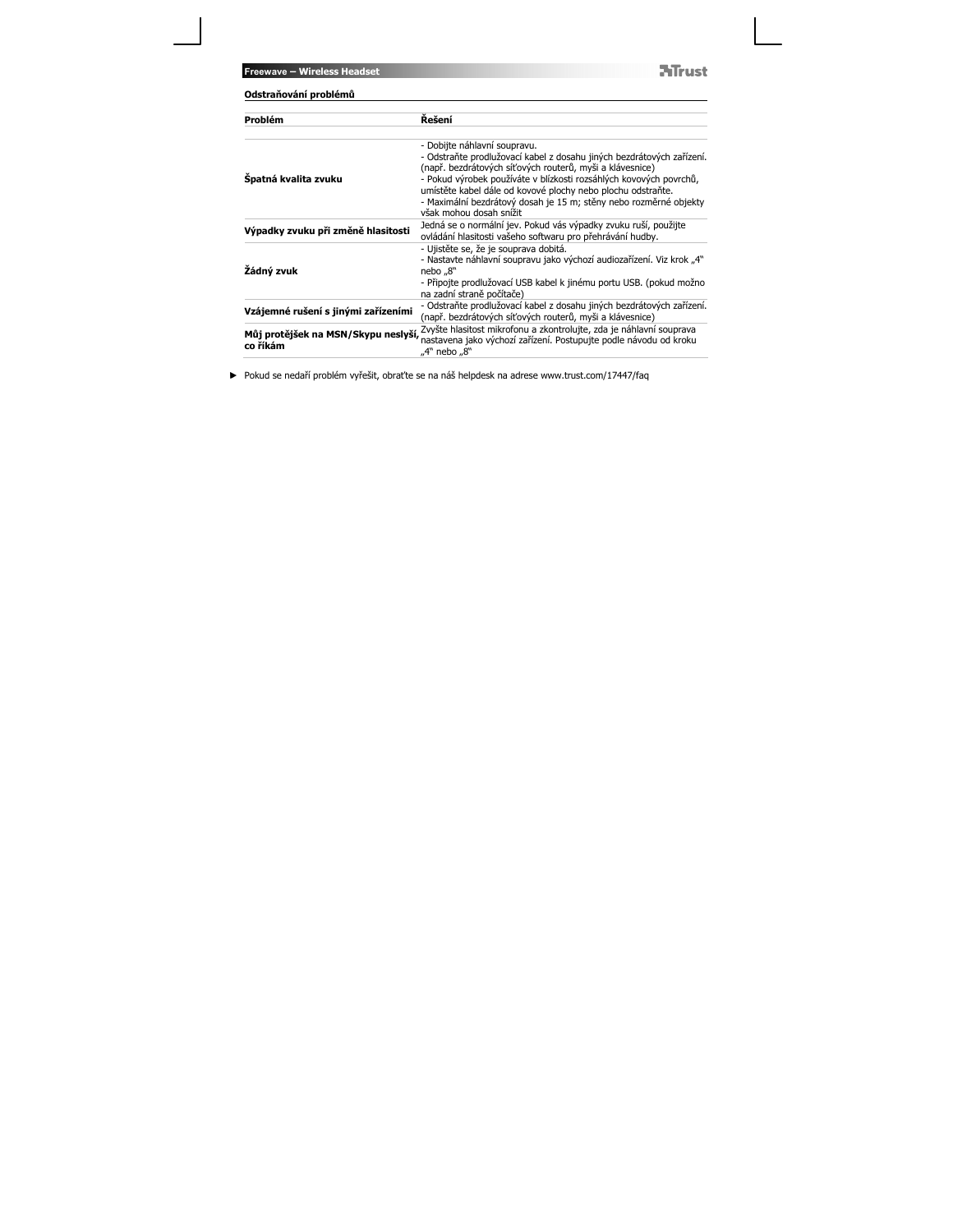|                         | ATruct<br><b>Freewave - Wireless Headset</b>                                                    |
|-------------------------|-------------------------------------------------------------------------------------------------|
| <b>Inštalácia</b>       |                                                                                                 |
| - 1 I                   | A. Náhlavná súprava                                                                             |
|                         | B. Dióda                                                                                        |
|                         | C. Rozhranie USB<br>D. Nabíjací USB kábel                                                       |
|                         | E. USB prijímač                                                                                 |
|                         | F. Predlžovací USB kábel                                                                        |
| 2 I                     | - Pred prvým použitím je nutné náhlavnú súpravu úplne nabiť.                                    |
|                         | - Náhlavnú súpravu nabijete jej prepojením s počítačom prostredníctvom nabíjacieho USB kábla.   |
|                         | - Počas nabíjania dióda svieti načerveno.<br>- Po úplnom nabití náhlavnej súpravy dióda zhasne. |
| $\overline{3}$          | - Zapojte predlžovací kábel do USB prijímača                                                    |
|                         | - Zapojte predlžovací kábel do počítača                                                         |
|                         | - Zapnite náhlavnú súpravu                                                                      |
|                         | - Po zapojení dióda svieti nazeleno.                                                            |
|                         | Konfigurácia                                                                                    |
|                         | <b>Windows 7/Vista</b>                                                                          |
| $\overline{4}$          | V menu "Prehrávacie zariadenia" nakonfigurujte mikrofón                                         |
| $\overline{5}$          | Nastavte "2.4G Wireless Headset" (Bezdrôtová náhlavná súprava 2.4G) ako predvolené zariadenie   |
| 6                       | - Vyberte kartu "Nahrávanie"                                                                    |
|                         | - Dvakrát kliknite na "Mikrofón"                                                                |
| $\overline{7}$          | Nastavte úroveň hlasitosti na 100 %                                                             |
|                         |                                                                                                 |
|                         | <b>Windows XP</b>                                                                               |
| 8                       | V menu "Zvuky a zvukové zariadenia – vlastnosti" nakonfigurujte mikrofón                        |
| $\overline{9}$          | - Ako predvolené zariadenie vyberte "2.4G Wireless Device" (Bezdrôtová náhlavná súprava 2.4G)   |
|                         | (prehrávanie a záznam)                                                                          |
|                         | - Vyberte kartu "Hlas".                                                                         |
| [10]<br>$\overline{11}$ | V časti Záznam hlasu kliknite na "Hlasitost".<br>Nastavte úroveň hlasitosti na 100 %            |
|                         |                                                                                                 |
| $\sqrt{12}$             | - Pootočením podušky ľavého slúchadla zvýšite alebo znížite hlasitosť                           |
|                         | - Nastavením mikrofónu do najvyššej polohy stlmíte jeho hlasitosť                               |
|                         |                                                                                                 |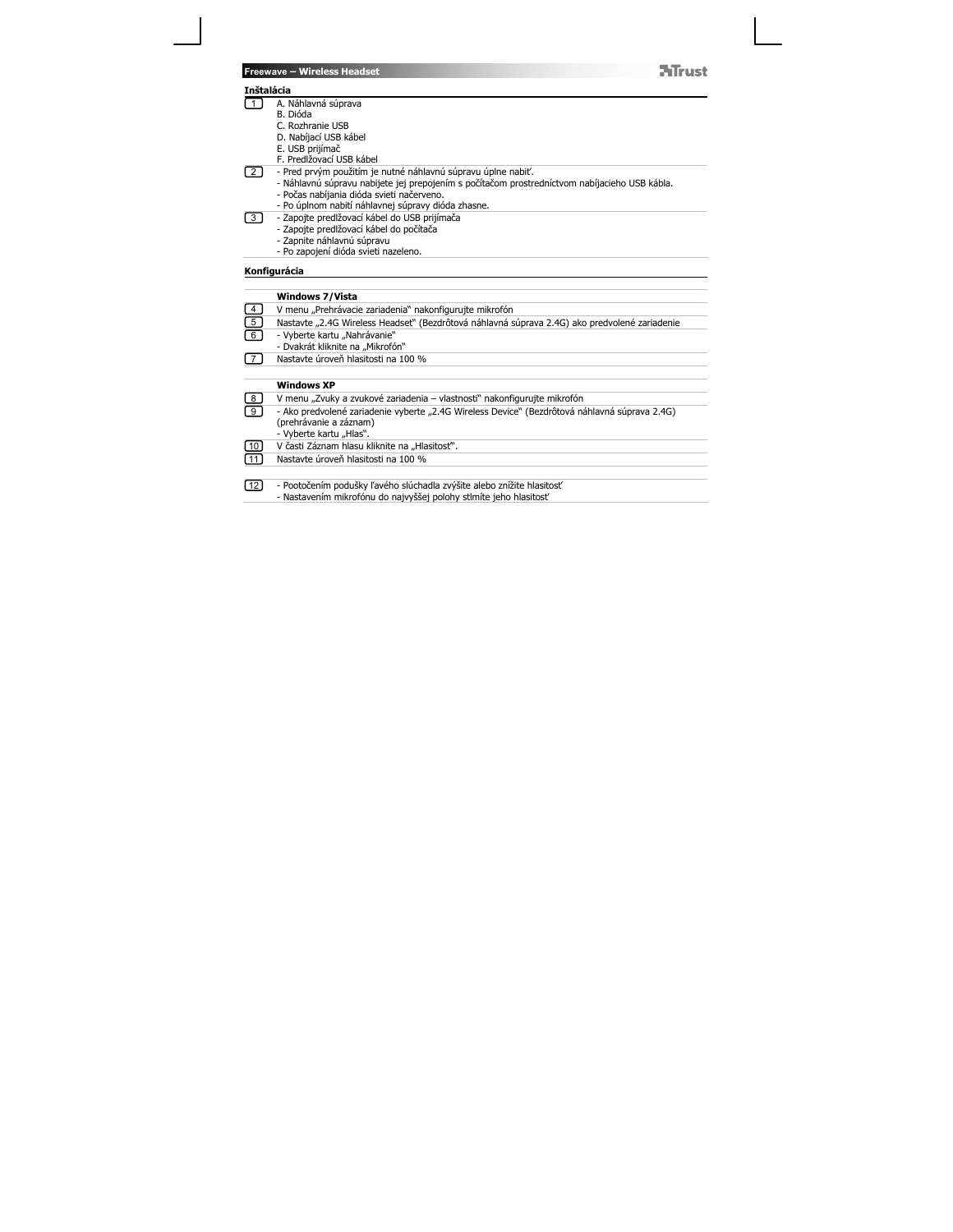**ATrust** 

| Odstraňovanie problémov                             |                                                                                                                                                                                                                                           |
|-----------------------------------------------------|-------------------------------------------------------------------------------------------------------------------------------------------------------------------------------------------------------------------------------------------|
| Problém                                             | Riešenie                                                                                                                                                                                                                                  |
| Zlá kvalita zvuku                                   | - Nabite náhlavnú súpravu.<br>- Predlžovací kábel umiestnite čo najďalej od iných bezdrôtových<br>zariadení<br>(ako sú bezdrôtové smerovače, myši alebo klávesnice).<br>- Ak produkt používate v okolí veľkých kovových plôch, umiestnite |
|                                                     | kábel čo najďalej od takejto plochy alebo ju odstráňte.<br>- Maximálny bezdrôtový dosah je 15 m, ale steny alebo rozmerné<br>predmety môžu spôsobiť jeho skrátenie                                                                        |
| Pri zmene hlasitosti vypadáva zvuk                  | To je prejav normálnej činnosti. Ak vás to ruší, môžete používať<br>ovládač hlasitosti zo softvéru k svojmu hudobnému prehrávaču.                                                                                                         |
| Nepočuť žiaden zvuk                                 | - Ubezpečte sa, že je náhlavná súprava nabitá.<br>- Nastavte náhlavnú súpravu ako predvolené zvukové zariadenie.<br>Prečítajte si krok 4 alebo 8<br>- Zapojte predlžovací USB kábel do iného USB konektora počítača                       |
|                                                     | (podľa možnosti na zadnej strane PC).                                                                                                                                                                                                     |
| Interferencia s inými zariadeniami                  | - Predlžovací kábel umiestnite čo najďalej od iných bezdrôtových<br>zariadení<br>(ako sú bezdrôtové smerovače, myši alebo klávesnice).                                                                                                    |
| Moji priatelia na msn/skype<br>nepočujú, čo hovorím | Zvýšte hlasitosť mikrofónu a skontrolujte, či je bezdrôtová náhlavná<br>súprava nastavená ako predvolené zariadenie. Zopakujte kroky 4 až 8                                                                                               |

Ak sa problém nevyriešil, kontaktujte oddelenie technickej podpory: www.trust.com/17447/faq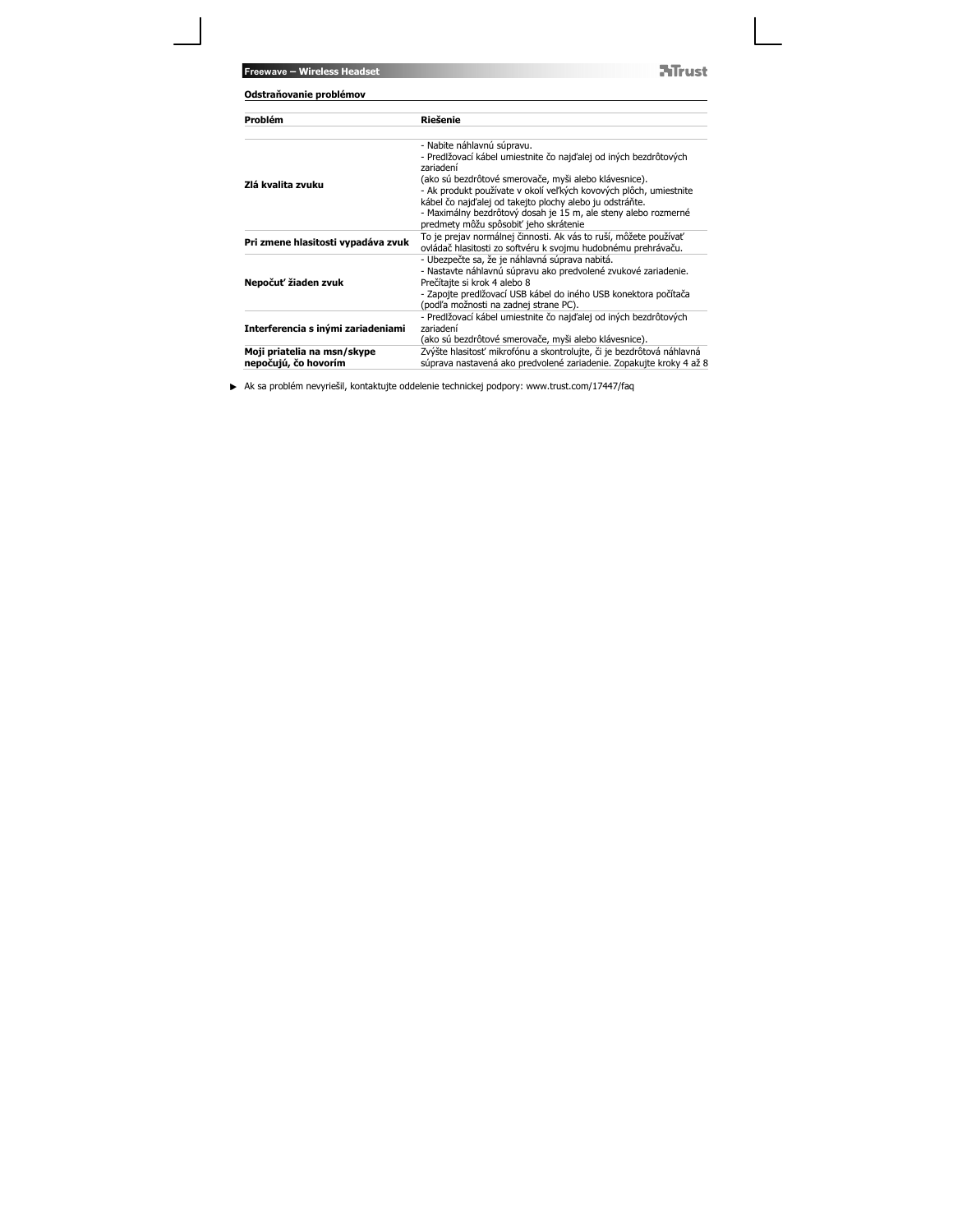#### **Üzembe helyezés**

- 1
	-
	-
	-
- A. Fejhallgató B. LED jelzőfény C. USB-csatlakozó D. USB-s töltőkábel E. USB-vevőegység F. USB-s hosszabbító kábel
- 
- Használat előtt a fejhallgatót teljesen fel kell tölteni.<br>- A fejhallgató töltéséhez csatlakoztassa az USB-s töltőkábelt a fejhallgatóhoz és a számítógéphez.<br>- Csatlakoztatott állapotban, a töltés ideje alatt a LED fény

**ATrust** 

- 
- 3
	-
	-

### **Konfiguráció**

2

|                   | Windows 7/ Vista                                                                                                                                                        |
|-------------------|-------------------------------------------------------------------------------------------------------------------------------------------------------------------------|
| ⊡                 | A mikrofon konfigurálásához lépjen a "Lejátszóeszközök" ('Playback Devices') menüponthoz.                                                                               |
| 靣                 | Állítsa be alapértelmezett eszköznek a fejhallgatót: '2.4G Wireless Headset'.                                                                                           |
| ಠ                 | - Válassza a "Felvétel" ('Recording') lapot.<br>- Kattintson kétszer a "Mikrofon" ('Microphone') opcióra.                                                               |
| 7                 | A szintet állítsa 100 %-ra.                                                                                                                                             |
|                   |                                                                                                                                                                         |
|                   | <b>Windows XP</b>                                                                                                                                                       |
| $\lceil 8 \rceil$ | A mikrofon konfigurálásához lépjen a "Hangtulajdonságok beállítása" ('Adjust Audio Properties')<br>menüponthoz.                                                         |
| 「9]               | - Allítsa be alapértelmezettnek a '2.4G Wireless Device' eszközt (hang és felvétel).<br>- Lépjen a "Hang" ('Voice') lapra.                                              |
| $\boxed{10}$      | Kattintson a hangfelvétel "Hangerő" ('Volume') opciójára.                                                                                                               |
| $\sqrt{11}$       | A szintet állítsa 100 %-ra.                                                                                                                                             |
|                   |                                                                                                                                                                         |
| $\sqrt{12}$       | - A fejhallgató baloldali fülrészének forgatásával növelheti vagy csökkentheti a hangerőt.<br>- A mikrofon elnémításához fordítsa a mikrofonkart a legmagasabb állásba. |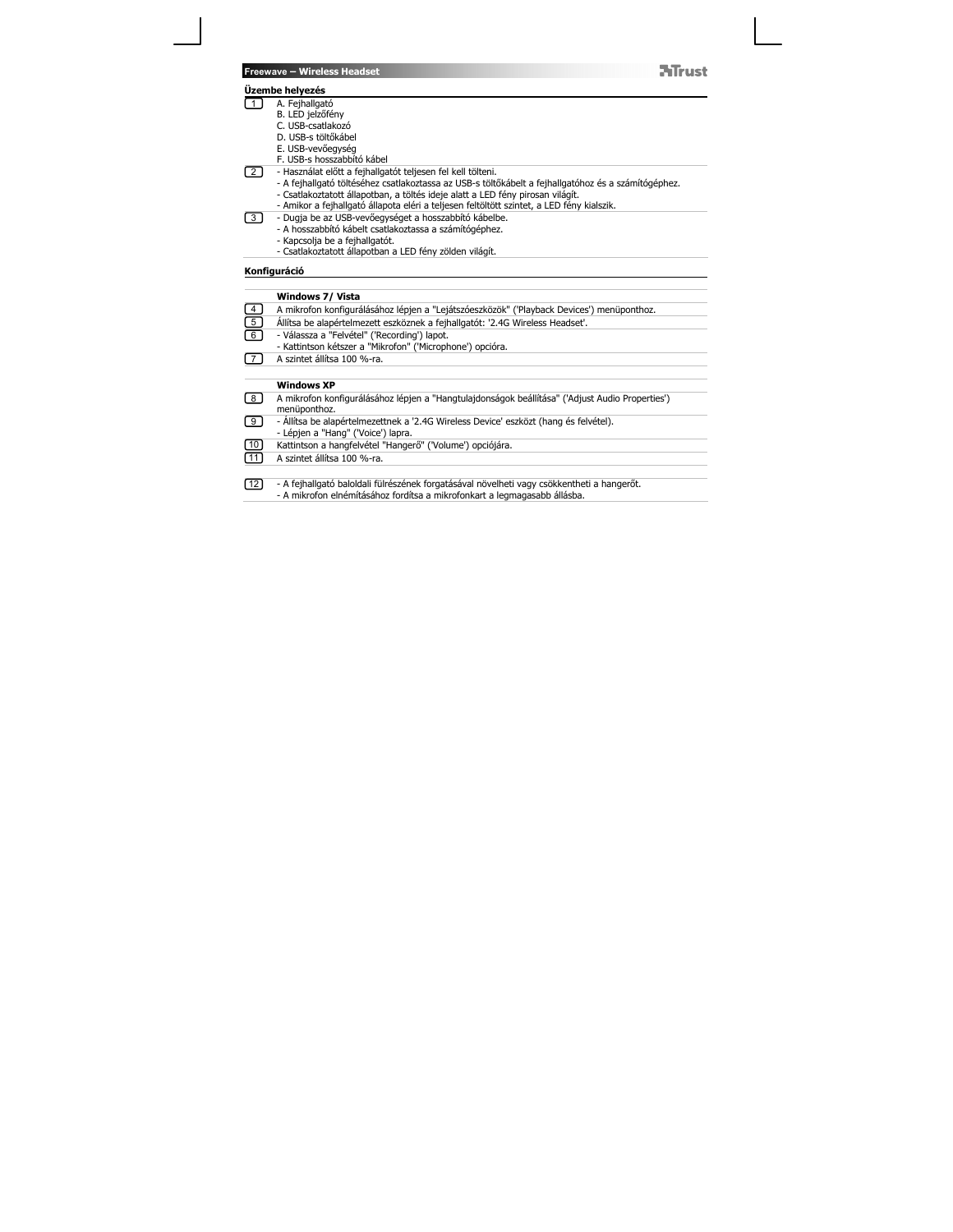**ATrust** 

| Probléma                                     | Megoldás                                                                                                                                                                                                                                                                             |
|----------------------------------------------|--------------------------------------------------------------------------------------------------------------------------------------------------------------------------------------------------------------------------------------------------------------------------------------|
|                                              | - Töltse fel a fejhallgatót.<br>- Helyezze a hosszabbító kábelt az egyéb vezeték nélküli eszközöktől<br>távol.                                                                                                                                                                       |
| Rossz hangminőség                            | (Például: hálózati útválasztó (router), egér, billentyűzet.)<br>- Abban az esetben, ha az eszközt kiterjedt fém felület közelében<br>használja, helyezze a kábelt messzebb vagy távolítsa el a fém<br>felületet.                                                                     |
|                                              | - A maximális vezeték nélküli hatótávolság 15 m, a falak és nagy<br>tárgyak azonban csökkenthetik a hatótávolságot.                                                                                                                                                                  |
| Szakadozik a hang a hangerő<br>állításakor   | Ez a fejhallgató normális tulajdonsága. Amennyiben ez Önt zavarja,<br>használhatja a zenelejátszó szoftver hangerőszabályzóját is.                                                                                                                                                   |
| Egyáltalán nincs hang                        | - Ellenőrizze, hogy a fejhallgató fel van-e töltve.<br>- Állítsa be a fejhallgatót alapértelmezett hangeszköznek. Lásd a 4.<br>vagy a 8. lépést.<br>- Csatlakoztassa az USB-s hosszabbító kábelt egy másik USB-portba.<br>(Javasolt a PC hátoldalán lévő USB-portba csatlakoztatni.) |
| Egyéb eszközök zavarják a<br>készüléket      | - Helyezze a hosszabbító kábelt az egyéb vezeték nélküli eszközöktől<br>távol.<br>(Például: hálózati útválasztó (router), egér, billentyűzet.)                                                                                                                                       |
| A beszélgetőpartnerem nem hallja,<br>közben) | Növelje a mikrofon hangerejét, és ellenőrizze, hogy a vezeték nélküli<br>amit mondok (msn/Skype használata fejhallgató be van-e állítva alapértelmezett eszköznek. Kövesse a 4.<br>vagy a 8. lépést.                                                                                 |

Amennyiben problémáját nem sikerült megoldania, kérjük, lépjen kapcsolatba az ügyfélszolgálattal a www.trust.com/17447/faq oldalon keresztül.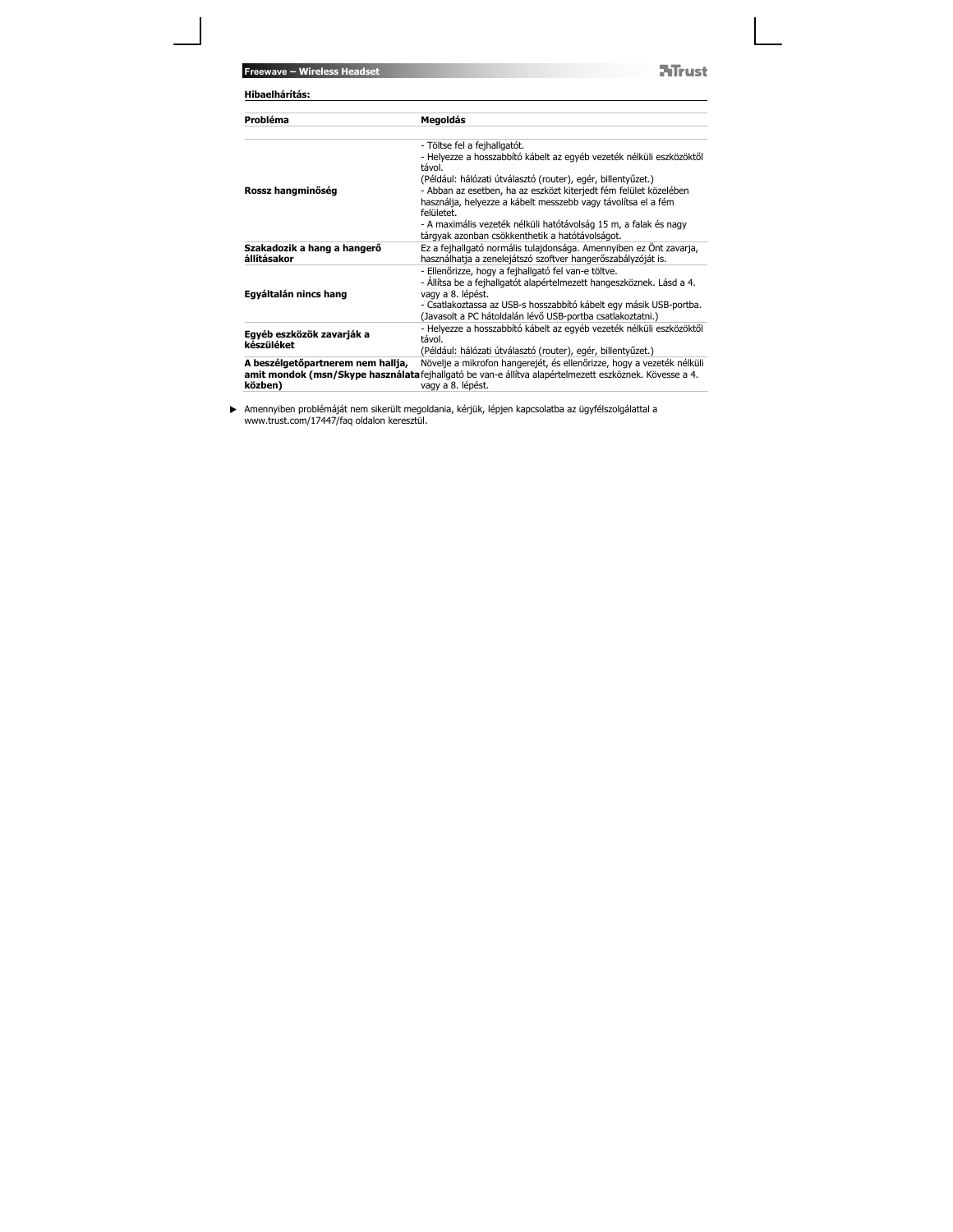|                   | <b>Freewave - Wireless Headset</b>                                                        | <b>Mrust</b> |
|-------------------|-------------------------------------------------------------------------------------------|--------------|
|                   | <b>Instalare</b>                                                                          |              |
| 刀                 | A. Căști                                                                                  |              |
|                   | B. Lumină LED                                                                             |              |
|                   | C. Conexiune USB                                                                          |              |
|                   | D. Cablu de încărcare USB                                                                 |              |
|                   | E. Receptor USB                                                                           |              |
| $\overline{2}$    | F. Cablu prelungitor USB<br>- Înainte de utilizarea căștii, trebuie încărcată complet.    |              |
|                   | - Conectați cablul de încărcare USB la căști și la calculator pentru încărcarea căștilor. |              |
|                   | - Când este conectat, lumina LED-ului va deveni roșie la încărcare.                       |              |
|                   | - Lumina LED-ului se va stinge când căștile s-au încărcat complet.                        |              |
| $\lceil 3 \rceil$ | - Conectati receptorul USB la cablul prelungitor                                          |              |
|                   | - Conectati cablul prelungitor la calculatorul dvs.                                       |              |
|                   | - Porniți căștile                                                                         |              |
|                   | - Lumina LED-ului va deveni verde când sunt conectate.                                    |              |
|                   | Configurare                                                                               |              |
|                   |                                                                                           |              |
|                   | <b>Windows 7/ Vista</b>                                                                   |              |
|                   | Mergeți la "Redare Dispozitive" pentru a configura microfonul                             |              |
| $\frac{4}{5}$     | Setati "Căștile Wireless 2.4 G" ca dispozitiv implicit                                    |              |
| $\overline{6}$    | - Selectati tabul "Înregistrare"                                                          |              |
|                   | - Faceti dublu clic pe "Microfon"                                                         |              |
| $\overline{7}$    | Setati nivelul la 100%                                                                    |              |
|                   | <b>Windows XP</b>                                                                         |              |
| 8                 | Mergeți la "Reglare Proprietăți Audio" pentru a configura microfonul                      |              |
| ॿ                 | - Setați dispozitivul implicit "Dispozitiv Wireless 2.4G" (voce și înregistrare)          |              |
|                   | - Mergeți la tabul "Voce".                                                                |              |
| 10                | Faceti clic pe "Volum" de la Înregistrarea vocii.                                         |              |
| 11                | Setati nivelul la 100%                                                                    |              |
|                   |                                                                                           |              |
| 121               | - Rotirea pavilionului stâng al căștii va crește sau micșora volumul                      |              |
|                   |                                                                                           |              |

÷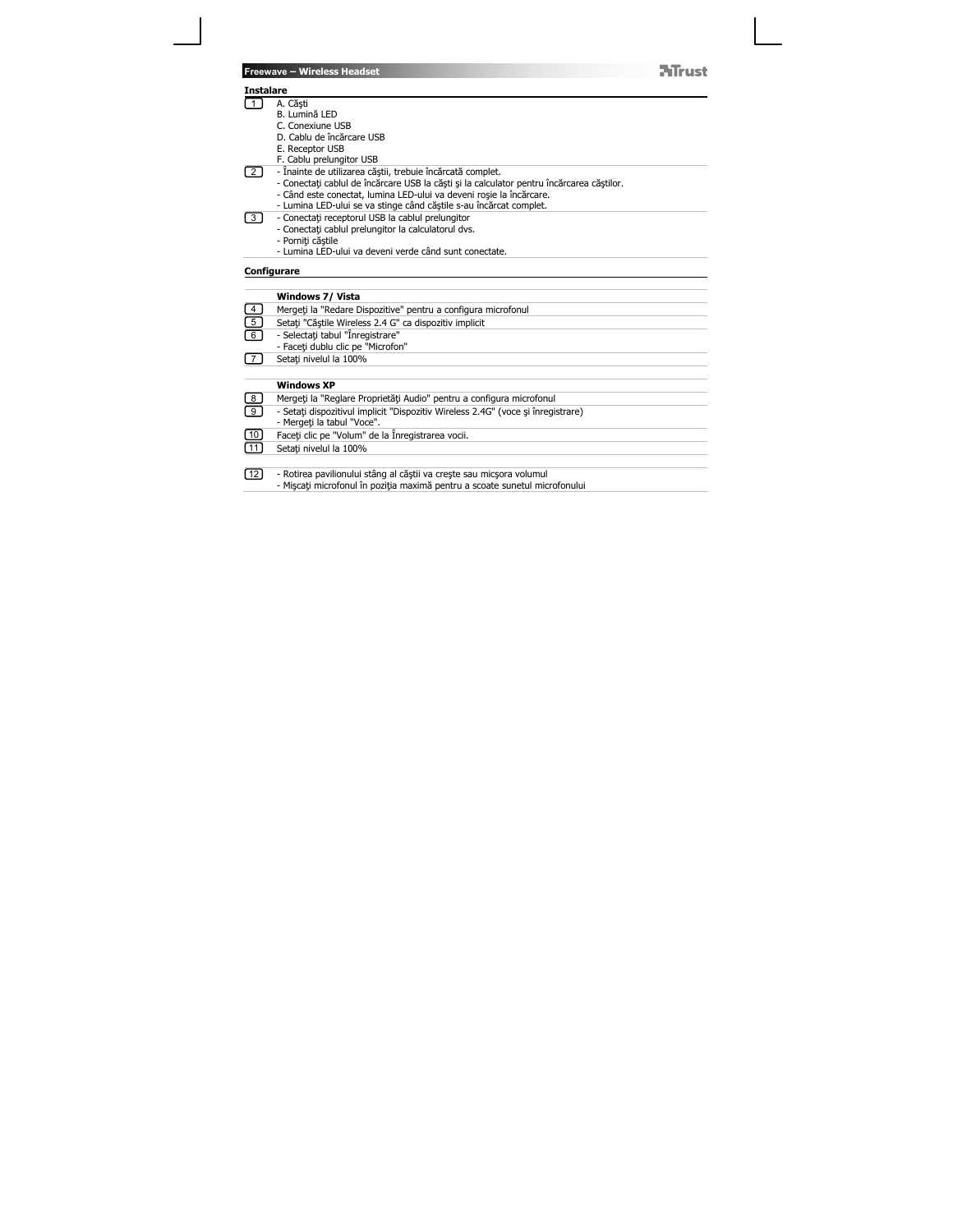**ATrust** 

| <b>Depanare</b>                                  |                                                                                                                                                                                                                                                                                                                                                                                                    |
|--------------------------------------------------|----------------------------------------------------------------------------------------------------------------------------------------------------------------------------------------------------------------------------------------------------------------------------------------------------------------------------------------------------------------------------------------------------|
| Problemă                                         | Solutie                                                                                                                                                                                                                                                                                                                                                                                            |
| Calitate slabă a sunetului                       | - Incărcați căștile.<br>- Indepărtați cablul prelungitor de alte dispozitive wireless.<br>(precum routere de retea wireless, mouse și tastatură)<br>- Dacă utilizați produsul în apropierea unor suprafete metalice mari,<br>plasati cablul la distantă sau îndepărtați suprafata metalică.<br>- Distanța wireless maximă este 15 m, dar pereții sau obiectele mari<br>pot reduce această distantă |
| volumului                                        | <b>Intreruperea sunetului la schimbarea</b> Acesta este un fenomen normal. Daca acest lucru vă deranjează,<br>puteti folosi controlul volumului de la software-ul plaver-ului audio.                                                                                                                                                                                                               |
| Nu se aude niciun sunet                          | - Asigurați-vă că ați încărcat căștile.<br>- Setati căștile ca dispozitiv audio implicit. Vedeți pasul '4' sau '8'<br>- Conectati cablul prelungitor USB la alt port USB. (preferabil în<br>partea din spate a PC-ului)                                                                                                                                                                            |
| Interferența cu alte dispozitive                 | - Îndepărtați cablul prelungitor de alte dispozitive wireless.<br>(precum routere de retea wireless, mouse și tastatură)                                                                                                                                                                                                                                                                           |
| Prietenul meu de pe msn/skype nu<br>aude ce spun | Creșteți volumul microfonului și verificați căștile wireless să fie setate<br>ca dispozitiv implicit. Urmati pasii de la '4' sau '8'                                                                                                                                                                                                                                                               |

▶ Dacă problema nu este rezolvată, contactați helpdesk la www.trust.com/17447/faq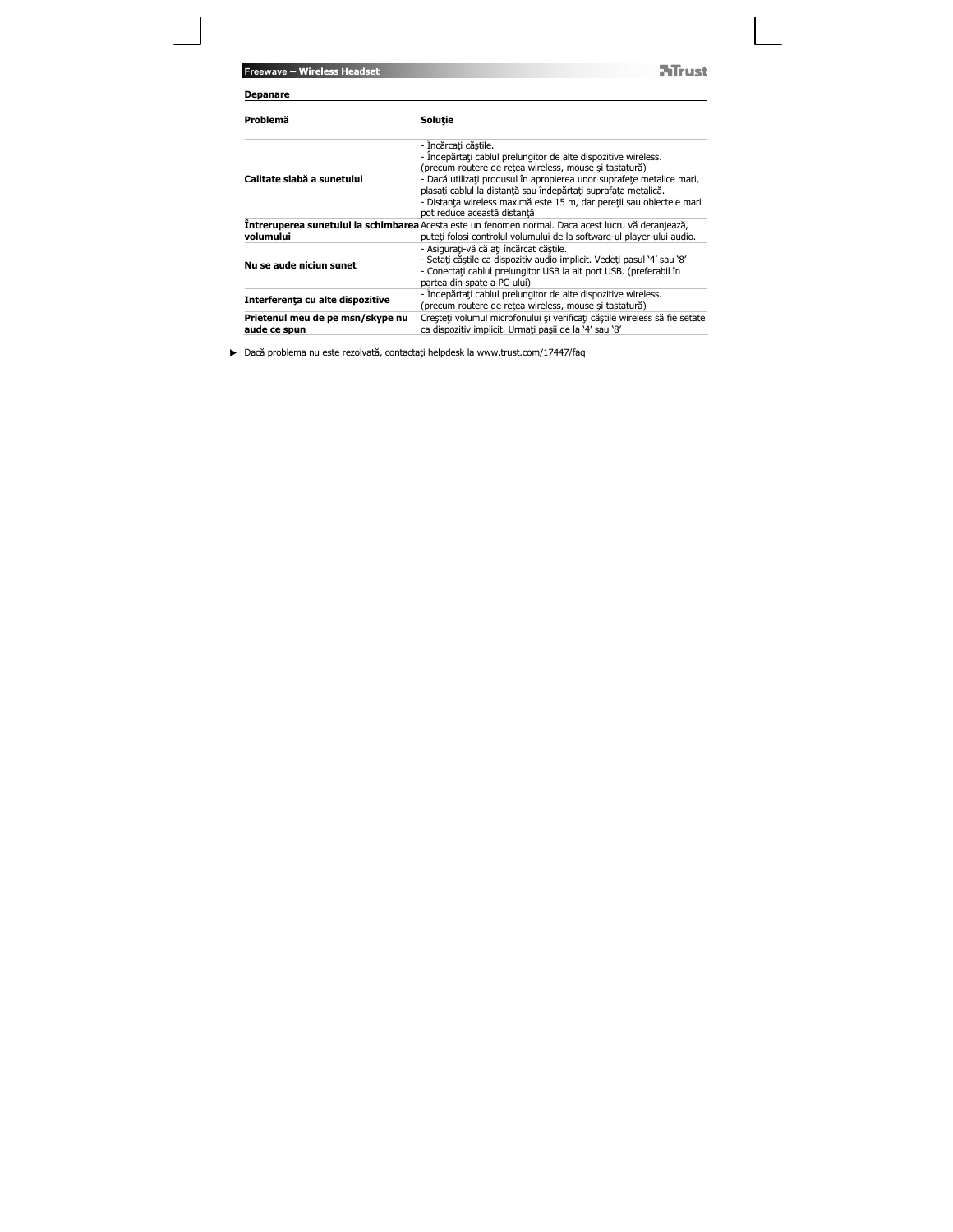## **Инсталиране**

- A. Слушалки B. Светодиоден индикатор 1
	- C. USB свързване
	-
	- D. USB заряден кабел E. USB приемник
	- F. USB удължителен кабел
	-
- 2\_) Трябва да заредите напълно слушалките, преди да ги използвате.<br>- Свържете USB зарядния кабел към компютъра и към слушалките, за да ги заредите.

**NTrust** 

- След свързването светодиодният индикатор ще свети в червено по време на зареждането. Той ще угасне, когато слушалките се заредят напълно.
- 
- Свържете USB приемника към удължителния кабел Свържете удължителния кабел към компютъра 3
	- Включете слушалките
	- При свързването им светодиодният индикатор ще светне в зелено.

### **Конфигурация**

|                                  | Windows 7/ Vista                                                                                            |
|----------------------------------|-------------------------------------------------------------------------------------------------------------|
| $\begin{array}{c} 4 \end{array}$ | Отворете "Playback Devices" (Устройства за възпроизвеждане), за да конфигурирате микрофона                  |
| <u>िं</u>                        | Задайте "2.4G Wireless Headset" (Безжични слушалки 2,4G) като устройство по подразбиране                    |
| $\lceil 6 \rceil$                | - Изберете раздела "Recording" (Запис)                                                                      |
|                                  | - Кликнете двукратно върху "Microphone" (Микрофон)                                                          |
|                                  | Задайте за нивото стойност 100%                                                                             |
|                                  |                                                                                                             |
|                                  | <b>Windows XP</b>                                                                                           |
| 8                                | Отворете "Adjust Audio Properties" (Регулиране на аудио свойствата), за да конфигурирате<br>микрофона       |
| [9                               | - Задайте "2.4G Wireless Device" (Безжични слушалки 2,4G) като устройство по подразбиране (глас<br>и запис) |
|                                  | - Отворете раздела "Voice" (Глас).                                                                          |
| $\boxed{10}$                     | Кликнете върху "Volume" (Сила на звука) при запис на глас.                                                  |
| [11]                             | Задайте за нивото стойност 100%                                                                             |
|                                  |                                                                                                             |
| l 12                             | - Чрез завъртане на левия наушник можете да увеличавате или да намалявате силата на звука                   |

- Чрез завъртане на микрофона до най-високото положение можете да изключите звука му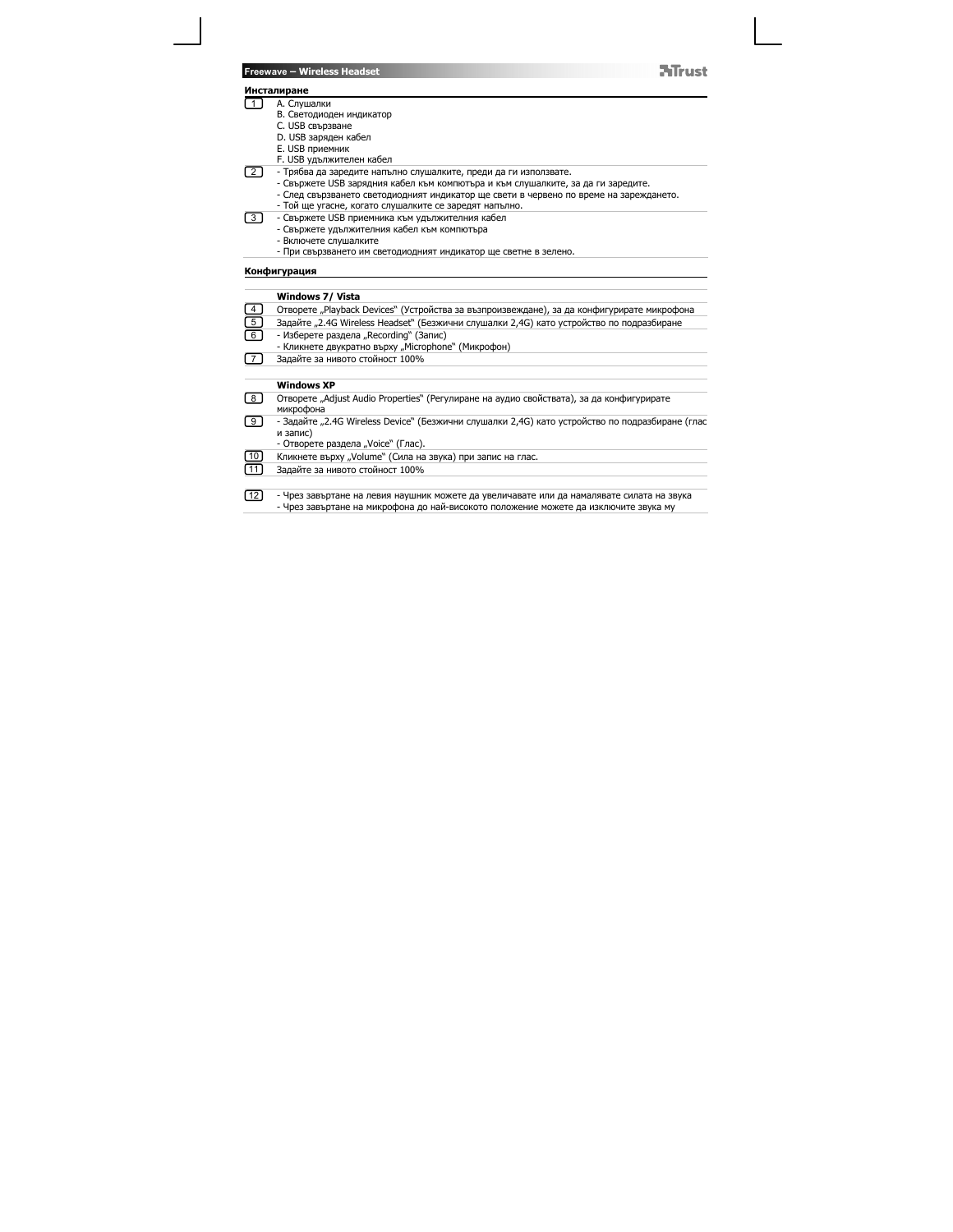**ATrust** 

| Отстраняване на неизправности                         |                                                                                                                                                                                                                                                                                                                                                                                     |
|-------------------------------------------------------|-------------------------------------------------------------------------------------------------------------------------------------------------------------------------------------------------------------------------------------------------------------------------------------------------------------------------------------------------------------------------------------|
| Проблем                                               | Решение                                                                                                                                                                                                                                                                                                                                                                             |
| Лошо качество на звука                                | - Заредете слушалките.<br>- Преместете удължителния кабел, така че да е далече от други<br>безжични устройства.<br>(като безжични мрежови рутери, мишка и клавиатура)<br>- Ако използвате устройството близо до големи метални<br>повърхности, поставете кабела далече от тях или махнете<br>металната повърхност.<br>- Максималният безжичен обхват е 15 м, но може да намалее при |
| Звукът изчезва при промяна на<br>силата му            | наличие на стени или големи предмети<br>Това е нормално поведение. Ако то ви притеснява, можете да<br>използвате управлението на силата на звука на софтуера на<br>музикалния си плейър.                                                                                                                                                                                            |
| Изобщо няма звук                                      | - Уверете се, че сте заредили слушалките.<br>- Задайте слушалките като аудио устройство по подразбиране.<br>Вижте стъпка 4 или 8<br>- Свържете USB удължителния кабел към друг USB порт. (за<br>предпочитане към този на гърба на компютъра)                                                                                                                                        |
| Интерференция с други устройства безжични устройства. | - Преместете удължителния кабел, така че да е далече от други<br>(като безжични мрежови рутери, мишка и клавиатура)                                                                                                                                                                                                                                                                 |
| по msn/skype, не чува какво<br>казвам                 | Приятелят ми, с когото се свързвам Увеличете силата на звука на микрофона и проверете дали<br>безжичните слушалки са зададени като устройство по<br>подразбиране. Изпълнете стъпки от 4 до 8                                                                                                                                                                                        |

Ако не можете да отстраните проблема, моля, свържете се с отдела за техническа помощ на www.trust.com/17447/faq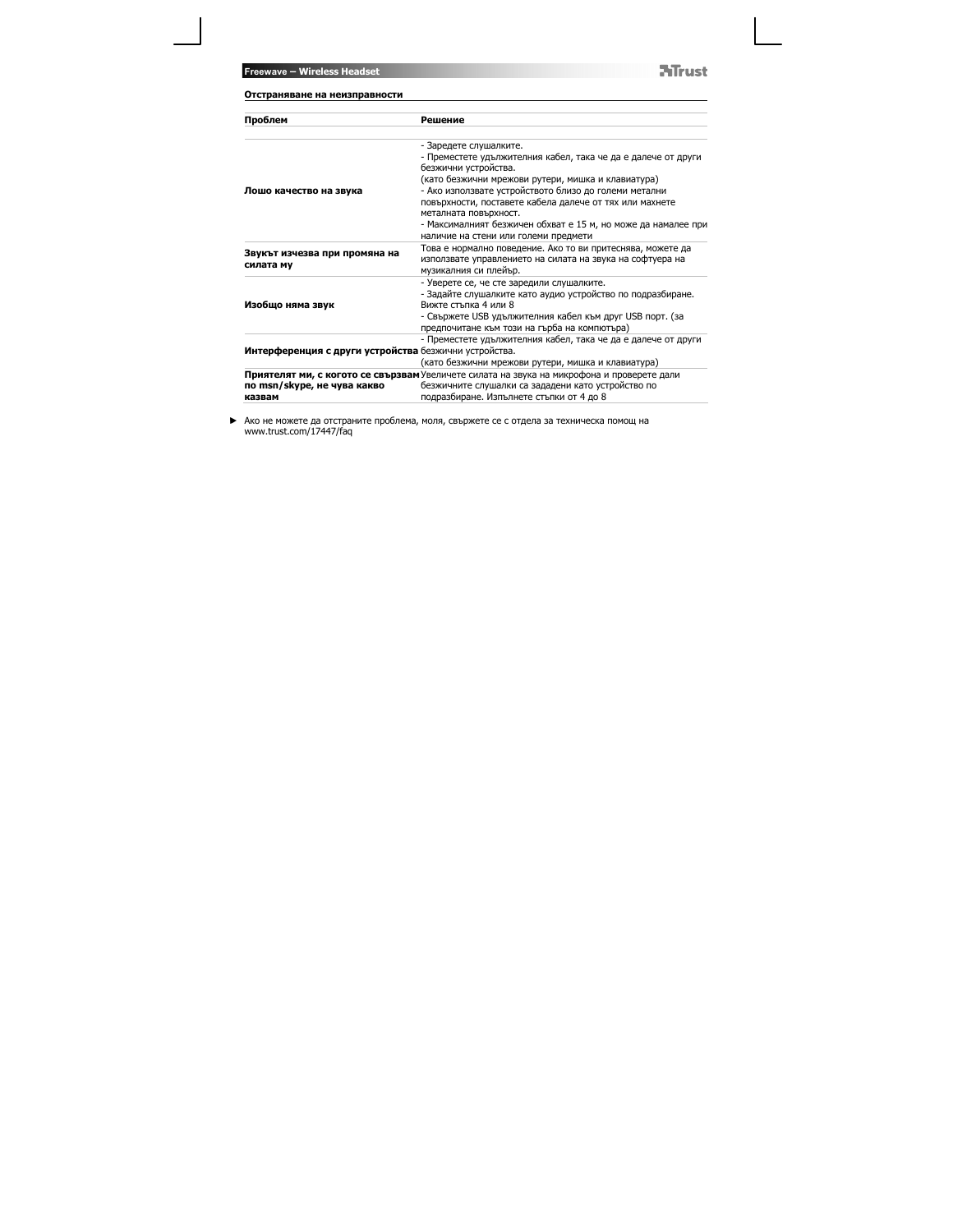|                | <b>Mrust</b><br>Freewave - Wireless Headset                                                 |
|----------------|---------------------------------------------------------------------------------------------|
|                | Установка                                                                                   |
| 1 <sup>1</sup> | А. Гарнитура                                                                                |
|                | В. Светодиод                                                                                |
|                | С. USB-подключение                                                                          |
|                | D. USB-кабель для зарядки                                                                   |
|                | E. Приемник USB                                                                             |
|                | F. Удлинительный USB-кабель                                                                 |
| 2 <sup>1</sup> | - Перед началом использования необходимо полностью зарядить батареи гарнитуры.              |
|                | - Подключите USB-кабель для зарядки к гарнитуре и компьютеру, чтобы зарядить батареи        |
|                | гарнитуры.                                                                                  |
|                | - После подключения, во время зарядки будет гореть красный светодиод.                       |
|                | - Когда батареи гарнитуры будут полностью заряжены, светодиод погаснет.                     |
| 3              | - Подсоедините приемник USB к удлинительному кабелю                                         |
|                | - Подключите удлинительный кабель к компьютеру                                              |
|                | - Включите гарнитуру                                                                        |
|                | - При подключении загорится зеленый светодиод.                                              |
|                | Настройка                                                                                   |
|                | <b>Windows 7/Vista</b>                                                                      |
| 4              | Для настройки микрофона перейдите в раздел «Устройства воспроизведения»                     |
|                | Установите устройство «2.4G Wireless Headset» как устройство по умолчанию                   |
| $\frac{5}{6}$  | - Перейдите на закладку «Запись»                                                            |
|                | - Дважды щелкните по пункту «Микрофон»                                                      |
| $\overline{7}$ | Установите уровень 100 %                                                                    |
|                |                                                                                             |
|                | <b>Windows XP</b>                                                                           |
| 8              | Для настройки микрофона перейдите в раздел «Настройка аудиопараметров»                      |
| $\overline{9}$ | - Выберите в качестве устройства по умолчанию «2.4G Wireless Device» (для передачи голоса и |
|                | записи)                                                                                     |
|                | - Перейдите на закладку «Голос».                                                            |
| 10             | Щелкните по пункту «Громкость» для записи голоса.                                           |
| 11             | Установите уровень 100 %                                                                    |
|                |                                                                                             |
| $\sqrt{12}$    | - С помощью вращения левого наушника можно увеличивать и уменьшать громкость                |
|                | - Полностью поднимите микрофон, чтобы отключить его                                         |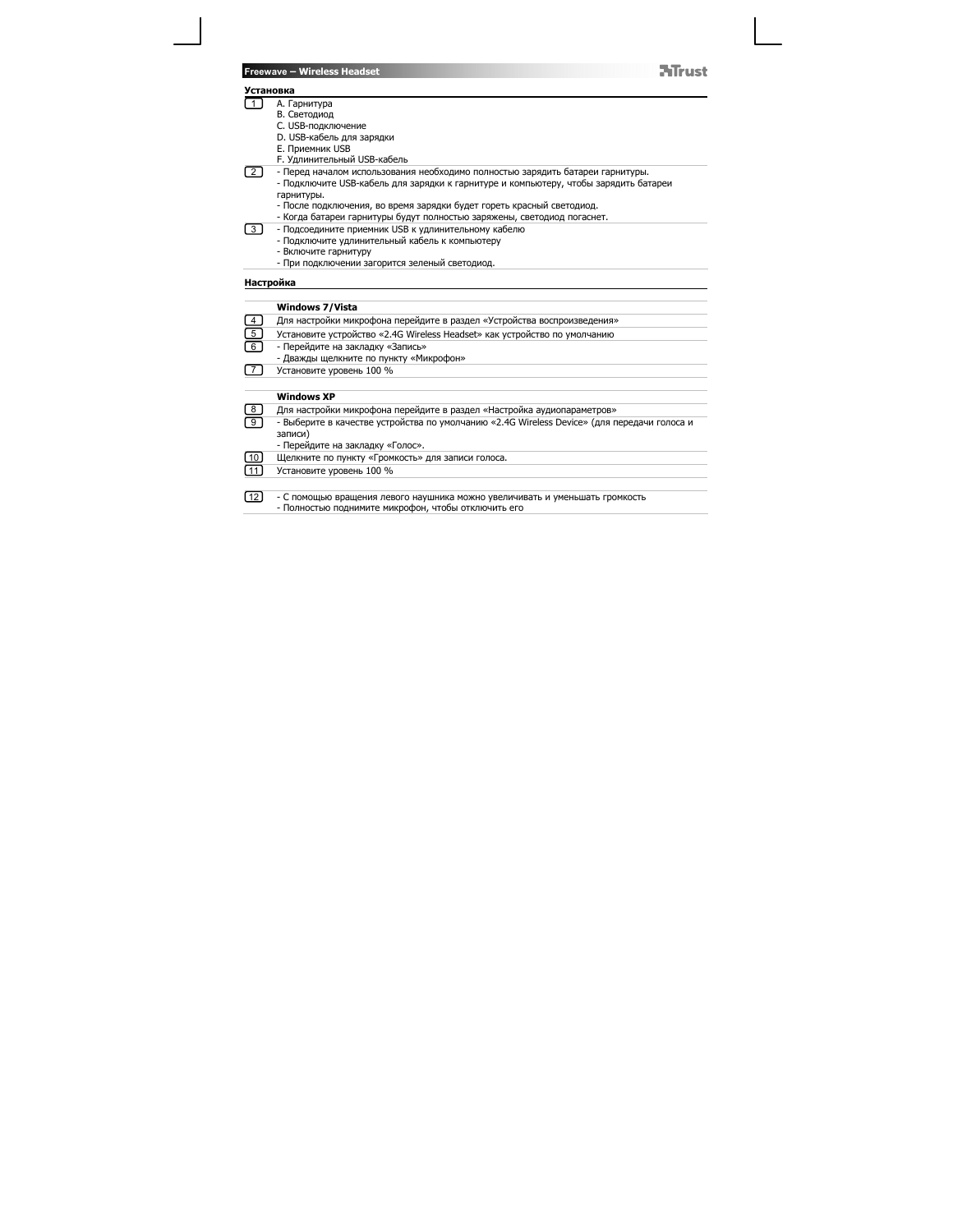**ATrust** 

| Диагностика                                        |                                                                                                                                                                                                                                                                                                                                                                                                                                                                                           |
|----------------------------------------------------|-------------------------------------------------------------------------------------------------------------------------------------------------------------------------------------------------------------------------------------------------------------------------------------------------------------------------------------------------------------------------------------------------------------------------------------------------------------------------------------------|
| Неисправность                                      | Решение                                                                                                                                                                                                                                                                                                                                                                                                                                                                                   |
| Неудовлетворительное качество<br>звука             | - Зарядите батареи гарнитуры.<br>- Отодвиньте удлинительный кабель от других беспроводных<br>устройств<br>(например, беспроводные сетевые маршрутизаторы, мышь или<br>клавиатура).<br>- Если изделие используется вблизи металлических поверхностей<br>большого размера, отодвиньте кабель подальше или удалите<br>металлическую поверхность.<br>- Максимальный радиус беспроводной связи составляет 15 м,<br>однако стены и предметы большого размера могут сократить<br>радиус действия |
| Пропадание звука при изменении<br><b>ГРОМКОСТИ</b> | Это нормальный режим работы. Если это начинает мешать,<br>можно использовать регулятор громкости программного<br>музыкального проигрывателя.                                                                                                                                                                                                                                                                                                                                              |
| Полное отсутствие звука                            | - Убедитесь, что батареи гарнитуры заряжены.<br>- Убедитесь, что гарнитура является аудиоустройством по<br>умолчанию. См. шаг 4 или 8<br>- Подключите удлинительный USB-кабель к другому USB-порту<br>(предпочтительно в задней части ПК).                                                                                                                                                                                                                                                |
| Создание помех другим<br>устройствам               | - Отодвиньте удлинительный кабель от других беспроводных<br>устройств<br>(например, беспроводные сетевые маршрутизаторы, мышь или<br>клавиатура).                                                                                                                                                                                                                                                                                                                                         |
| Меня не слышно при общении с<br>помощью MSN/Skype  | Увеличьте громкость микрофона и убедитесь, что беспроводная<br>гарнитура является устройством по умолчанию. Выполните шаг<br>4 или 8                                                                                                                                                                                                                                                                                                                                                      |

Если проблема не решена, свяжитесь со службой технической поддержки по адресу www.trust.com/17447/faq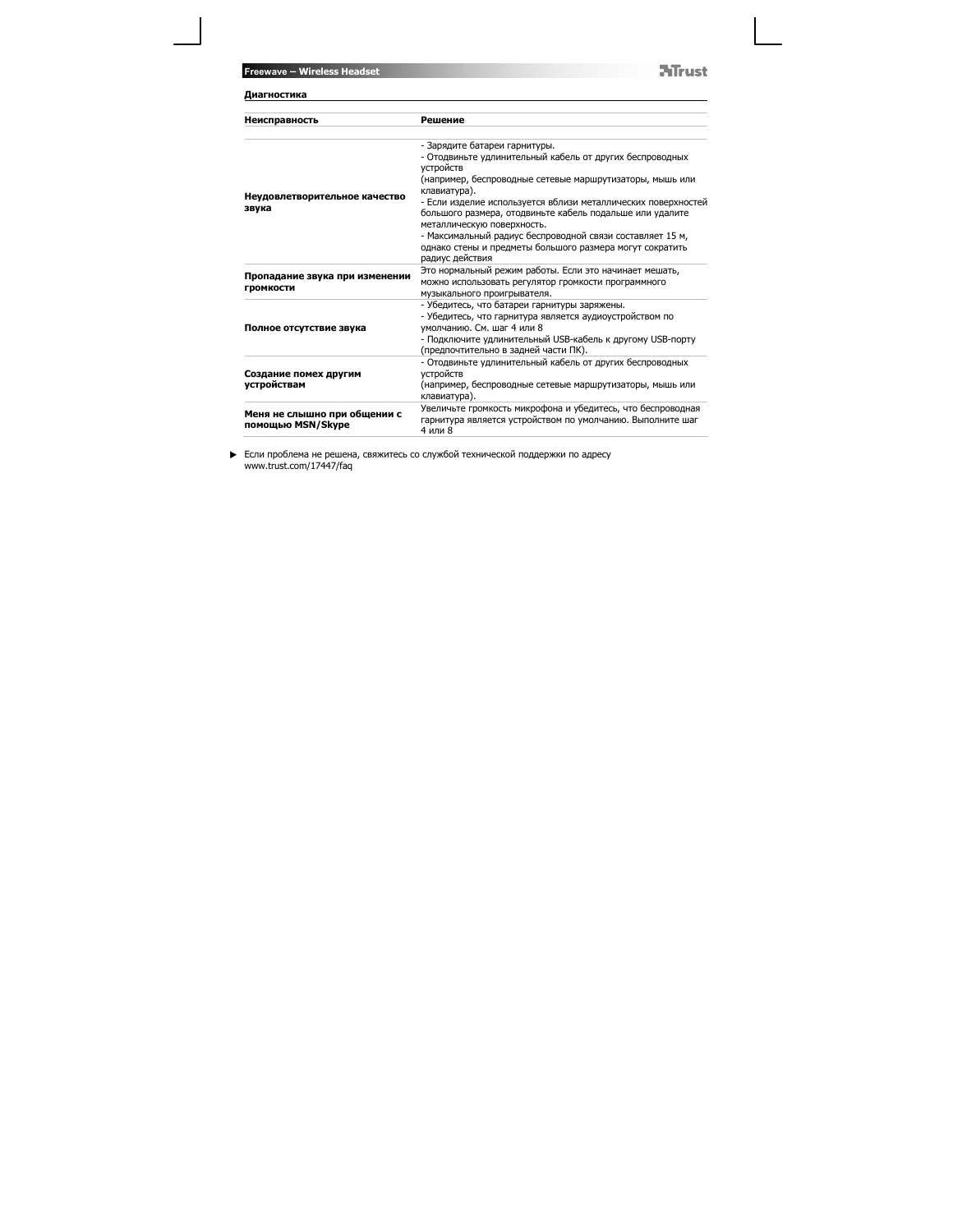|                 | 7 Truct<br><b>Freewave - Wireless Headset</b>                                                     |
|-----------------|---------------------------------------------------------------------------------------------------|
|                 | <b>Ενκατάσταση</b>                                                                                |
|                 | Α. Ακουστικά                                                                                      |
|                 | Β. Ένδειξη LED                                                                                    |
|                 | C. Σύνδεση USB                                                                                    |
|                 | D. Καλώδιο φόρτισης USB                                                                           |
|                 | Ε. Δέκτης USB                                                                                     |
|                 | F. Καλώδιο επέκτασης USB                                                                          |
| 2 I             | - Πριν χρησιμοποιήσετε τα ακουστικά, πρέπει να τα φορτίσετε πλήρως.                               |
|                 | - Για να φορτίσετε τα ακουστικά, συνδέστε το καλώδιο φόρτισης USB στα ακουστικά και στον          |
|                 | υπολογιστή σας.                                                                                   |
|                 | - Η ένδειξη LED ανάβει με κόκκινο χρώμα κατά τη σύνδεση και τη φόρτιση.                           |
|                 | - Όταν ολοκληρωθεί η φόρτιση των ακουστικών, η ενδειξη LED θα σβήσει.                             |
| $\overline{3}$  | - Τοποθετήστε το δέκτη USB στο καλώδιο επέκτασης                                                  |
|                 | - Συνδέστε το καλώδιο επέκτασης στον υπολογιστή σας                                               |
|                 | - Ενεργοποιήστε τα ακουστικά                                                                      |
|                 | - Όταν είναι συνδεδεμένα, η ένδειξη LED ανάβει με πράσινο χρώμα.                                  |
|                 | Διαμόρφωση                                                                                        |
|                 |                                                                                                   |
|                 | Windows 7/ Vista                                                                                  |
| 4               | Για να διαμορφώσετε το μικρόφωνο, μεταβείτε στις 'Συσκευές αναπαραγωγής'                          |
| $\overline{5}$  | Opiotr το `2.4G Wireless Headset' (ασύρματα ακουστικά 2.4G) ως προεπιλεγμένη συσκευή              |
| $\overline{6}$  | - Επιλέξτε την καρτέλα 'Εγγραφή'                                                                  |
|                 | - Κάντε διπλό κλικ στο `Μικρόφωνο'                                                                |
| 77              | Θέστε το επίπεδο σε 100%                                                                          |
|                 |                                                                                                   |
|                 | <b>Windows XP</b>                                                                                 |
| 8               | Για να διαμορφώσετε το μικρόφωνο, μεταβείτε στη 'Διόρθωση ιδιοτήτων ήχου'                         |
| ᢖ               | - Ορίστε ως προεπιλεγμένη συσκευή το `2.4G Wireless Device' (ασύρματα ακουστικά 2.4G - ομιλία και |
|                 | εγγραφή)                                                                                          |
|                 | - Μεταβείτε στην καρτέλα `Ομιλία'.                                                                |
| 10              | Κάντε κλικ στο "Ενταση', στην ενότητα Εγγραφή ομιλίας.                                            |
| $\overline{11}$ | Θέστε το επίπεδο σε 100%                                                                          |
|                 |                                                                                                   |
| $\sqrt{12}$     | - Περιστρέφοντας το αριστερό ακουστικό αυξάνετε ή μειώνετε την ένταση του ήχου                    |
|                 | - Για να απενεργοποιήσετε το μικρόφωνο (σίγαση), γυρίστε το στην ανώτερη θέση                     |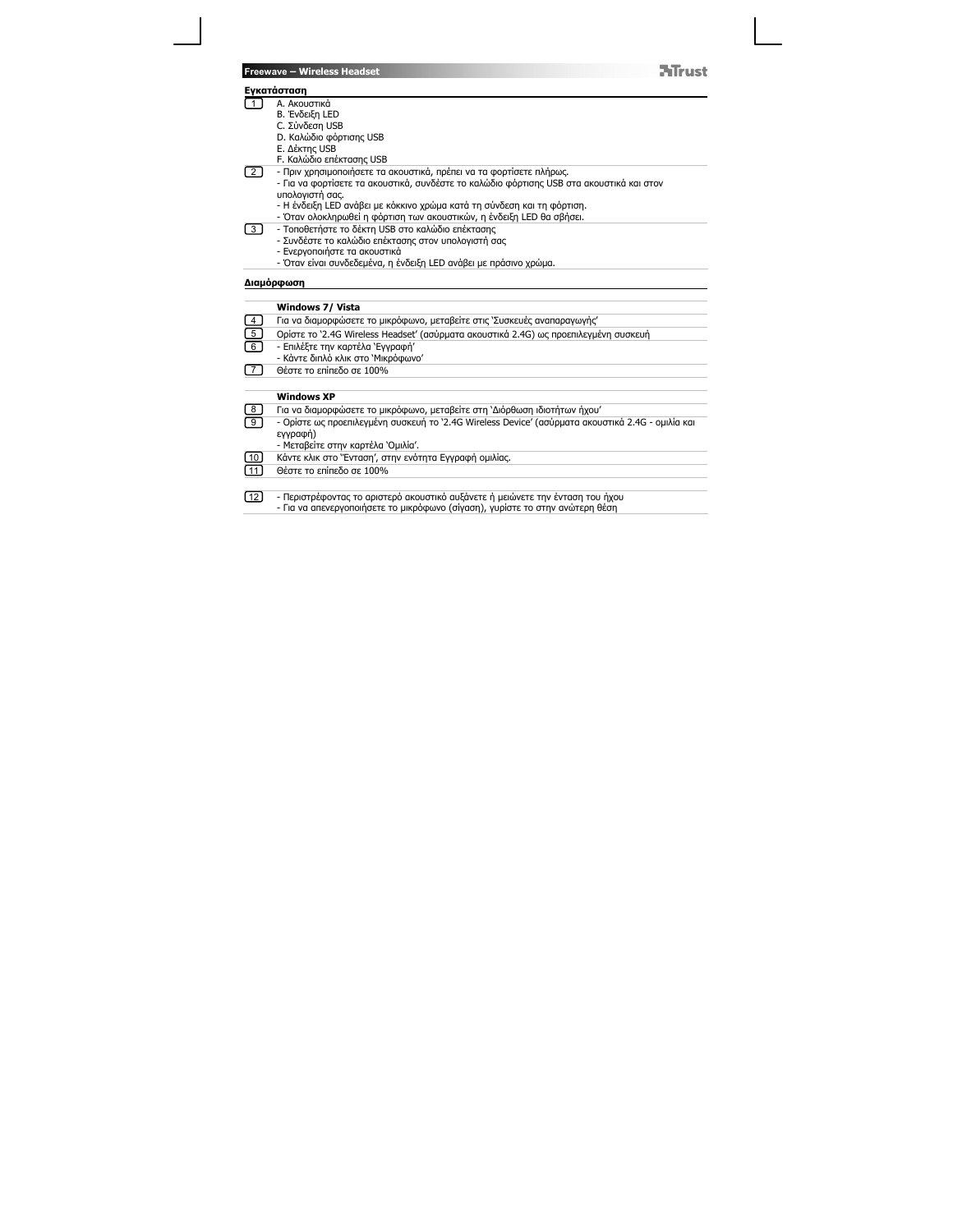| Πρόβλημα                                               | Λύση                                                                                                                                                                             |
|--------------------------------------------------------|----------------------------------------------------------------------------------------------------------------------------------------------------------------------------------|
|                                                        |                                                                                                                                                                                  |
|                                                        | - Φορτίστε τα ακουστικά.<br>- Απομακρύνετε το καλώδιο επέκτασης από άλλες ασύρματες<br>συσκευές.                                                                                 |
|                                                        | (όπως ασύρματους δρομολογητές δικτύωσης, ποντίκι και<br>πληκτρολόγιο)                                                                                                            |
| Χαμηλή ποιότητα ήχου                                   | - Εάν χρησιμοποιείτε το προϊόν κοντά σε μεγάλες μεταλλικές<br>επιφάνειες, τοποθετήστε το καλώδιο πιο μακριά ή απομακρύνετε τη<br>μεταλλική επιφάνεια.                            |
|                                                        | - Η μέγιστη εμβέλεια ασύρματης επικοινωνίας είναι 15 μ., αλλά οι<br>τοίχοι η άλλα μεγάλα αντικείμενα μπορεί να μειώσουν την εμβέλεια                                             |
| Ο ήχος διακόπτεται όταν αλλάζετε<br>τη ρύθμιση έντασης | Αυτή η συμπεριφορά είναι φυσιολογική. Εάν σας ενοχλεί, μπορείτε να<br>χρησιμοποιείτε το μηχανισμό ρύθμισης έντασης ήχου του λογισμικού<br>αναπαραγωγής μουσικής.                 |
|                                                        | - Βεβαιωθείτε ότι φορτίσατε τα ακουστικά.<br>- Διαμορφώστε τα ακουστικά ως προεπιλεγμένη συσκευή ήχου. Δείτε                                                                     |
| Δεν ακούγεται καθόλου ήχος                             | βήμα '4' ή '8'<br>- Συνδέστε το καλώδιο επέκτασης USB σε μια άλλη θύρα USB.<br>(προτιμήστε μια στην πίσω πλευρά του PC)                                                          |
|                                                        | - Απομακρύνετε το καλώδιο επέκτασης από άλλες ασύρματες<br>συσκευές.                                                                                                             |
| Παρεμβολές από άλλες συσκευές                          | (όπως ασύρματους δρομολογητές δικτύωσης, ποντίκι και<br>πληκτρολόγιο)                                                                                                            |
| Ο φίλος μου στο msn/skype δεν<br>ακούει τι λέω         | Αυξήστε τη ρύθμιση έντασης ήχου του μικροφώνου και ελέγξτε εάν<br>τα ασύρματα ακουστικά έχουν διαμορφωθεί ως προεπιλεγμένη<br>συσκευή. Ακολουθήστε τα βήματα από το '4' ή το '8' |

Εάν δεν λυθεί το πρόβλημά σας, επικοινωνήστε με την υπηρεσία βοήθειας στη διεύθυνση www.trust.com/17447/faq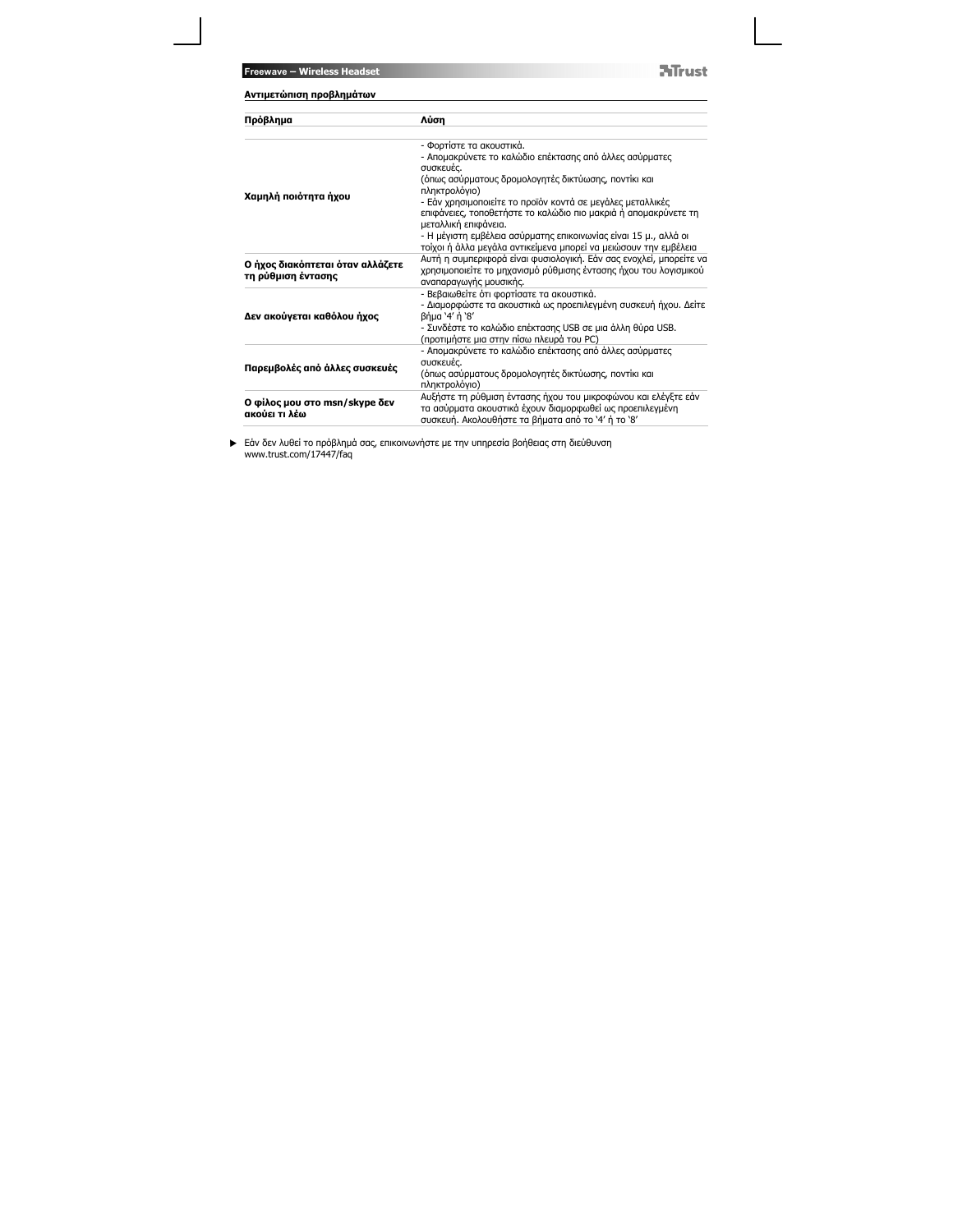|                       | Mirust<br>Freewave - Wireless Headset                                                                |
|-----------------------|------------------------------------------------------------------------------------------------------|
| <b>Kurulum</b>        |                                                                                                      |
| $\overline{1}$        | A. Kulaklık                                                                                          |
|                       | B. LED ışığı                                                                                         |
|                       | C. USB bağlantısı                                                                                    |
|                       | D. USB sarj kablosu                                                                                  |
|                       | E. USB alicisi                                                                                       |
|                       | F. USB uzatma kablosu                                                                                |
| 2 l                   | - Kullanılmadan önce kulaklıkların tam şarj edilmesi gerekir.                                        |
|                       | - Kulaklığı şarj etmek için USB şarj kablosunu kulaklığa ve bilgisayarınıza bağlayın.                |
|                       | - Bağlandıktan sonra şarj sırasında LED ışığı kırmızı renkte yanacaktır.                             |
|                       | - Kulaklık tamamen şarj olduktan sonra LED ışığı sönecektir.                                         |
| 3 I                   | - USB alicisini uzatma kablosuna takin                                                               |
|                       | - Uzatma kablosunu bilgisayarınıza bağlayın                                                          |
|                       | - Kulaklığı açın                                                                                     |
|                       | - Bağlandığında LED ışığı yeşil renkte yanacaktır.                                                   |
|                       | Yapılandırma                                                                                         |
|                       | Windows 7/ Vista                                                                                     |
| 4                     | Mikrofonu yapılandırmak için 'Yürütme Aygıtları'na (Playback Devices) gidin                          |
| $\overline{5}$        | '2.4G Kablosuz Kulaklık'ı (2.4G Wireless Headset) varsayılan aygıtınız olarak ayarlayın              |
| 6                     | - 'Kayıt' (Recording) sekmesini seçin                                                                |
|                       | - 'Mikrofon'u (Microphone) cift tıklayın                                                             |
| $\overline{7}$        | Düzeyi %100'e ayarlayın                                                                              |
|                       | <b>Windows XP</b>                                                                                    |
| $\overline{8}$        | Mikrofonu yapılandırmak için 'Ses Özelliklerini Ayarla'ya (Adjust Audio Properties) gidin            |
| 9                     | - Varsayılan aygıtı '2.4G Kablosuz Kulaklık' (2.4G Wireless Headset) olarak ayarlayın (ses ve kayıt) |
|                       | - 'Ses' (Voice) sekmesine gidin.                                                                     |
|                       | Ses kaydına ait 'Ses düzeyi'ni (Volume) tıklayın.                                                    |
|                       |                                                                                                      |
|                       |                                                                                                      |
| 10<br>$\overline{11}$ | Düzeyi %100'e ayarlayın                                                                              |

- Sol kulak pedini döndürdüğünüzde ses düzeyi artar veya azalır - Mikrofonun sesini kapatmak için mikrofonu en üst konumuna çevirin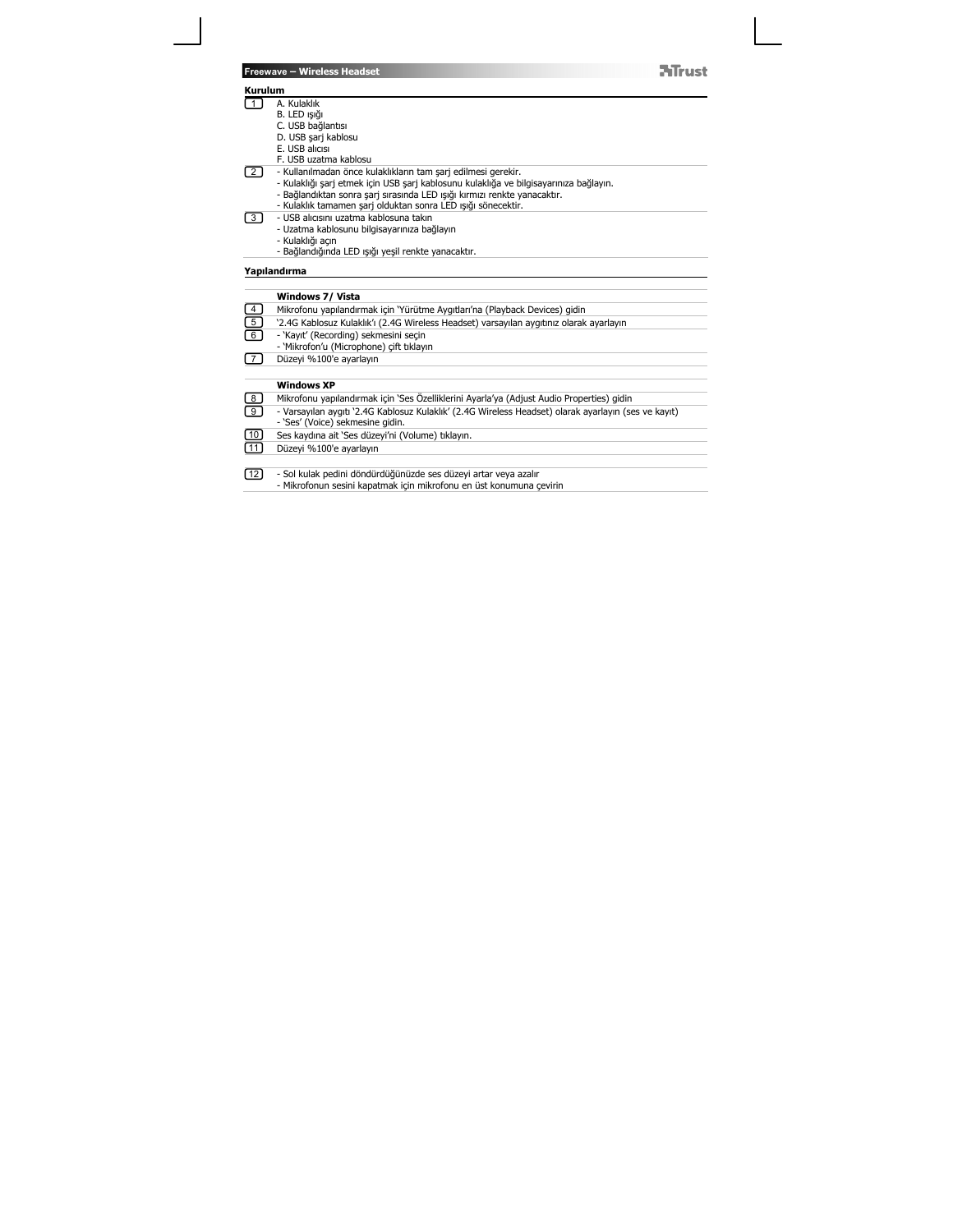**NTrust** 

| Sorun giderme                                     |                                                                                                                                                                                                                                                                                                                                                                        |
|---------------------------------------------------|------------------------------------------------------------------------------------------------------------------------------------------------------------------------------------------------------------------------------------------------------------------------------------------------------------------------------------------------------------------------|
| Sorun                                             | Cözüm                                                                                                                                                                                                                                                                                                                                                                  |
| Kötü ses kalitesi                                 | - Kulaklığı şarj edin.<br>- Uzatma kablosunu diğer kablosuz aygıtlardan uzaklaştırın.<br>(Kablosuz ağ yönlendiricileri, fare ve klavye gibi)<br>- Ürünü geniş metal yüzeylerin etrafında kullanıyorsanız kabloyu daha<br>uzağa yerleştirin veya metal yüzeyi kaldırın.<br>- Maksimum kablosuz erim 15m'dir, ancak duvarlar veya büyük<br>nesneler bu erimi azaltabilir |
| Ses düzeyini değiştirirken ses<br>kaybediliyor    | Bu normal bir davranıştır. Eğer bundan rahatsız oluyorsanız müzik<br>çalarınızın yazılımındaki ses düzeyi denetimini kullanabilirsiniz.                                                                                                                                                                                                                                |
| Hic ses gelmiyor                                  | - Kulaklığı şarj ettiğinizden emin olun.<br>- Kulaklığı varsayılan ses aygıtınız yapın. Adım '4' veya '8'e bakın<br>- USB uzatma kablosunu başka bir USB bağlantı noktasına bağlayın.<br>(tercihen PC'nin arkasına)                                                                                                                                                    |
| Diğer aygıtlarla girişim                          | - Uzatma kablosunu diğer kablosuz aygıtlardan uzaklaştırın.<br>(Kablosuz ağ yönlendiricileri, fare ve klavye gibi)                                                                                                                                                                                                                                                     |
| msn/skype'de arkadasım<br>söylediklerimi duymuyor | Mikrofonun ses düzeyini yükseltin ve kablosuz kulaklığın varsayılan<br>aygıt olarak ayarlandığını denetleyin. '4' veya '8'den itibaren adımları<br>izleyin                                                                                                                                                                                                             |

Sorununuz çözülmezse lütfen www.trust.com/17447/faq adresinden yardım masasına başvurun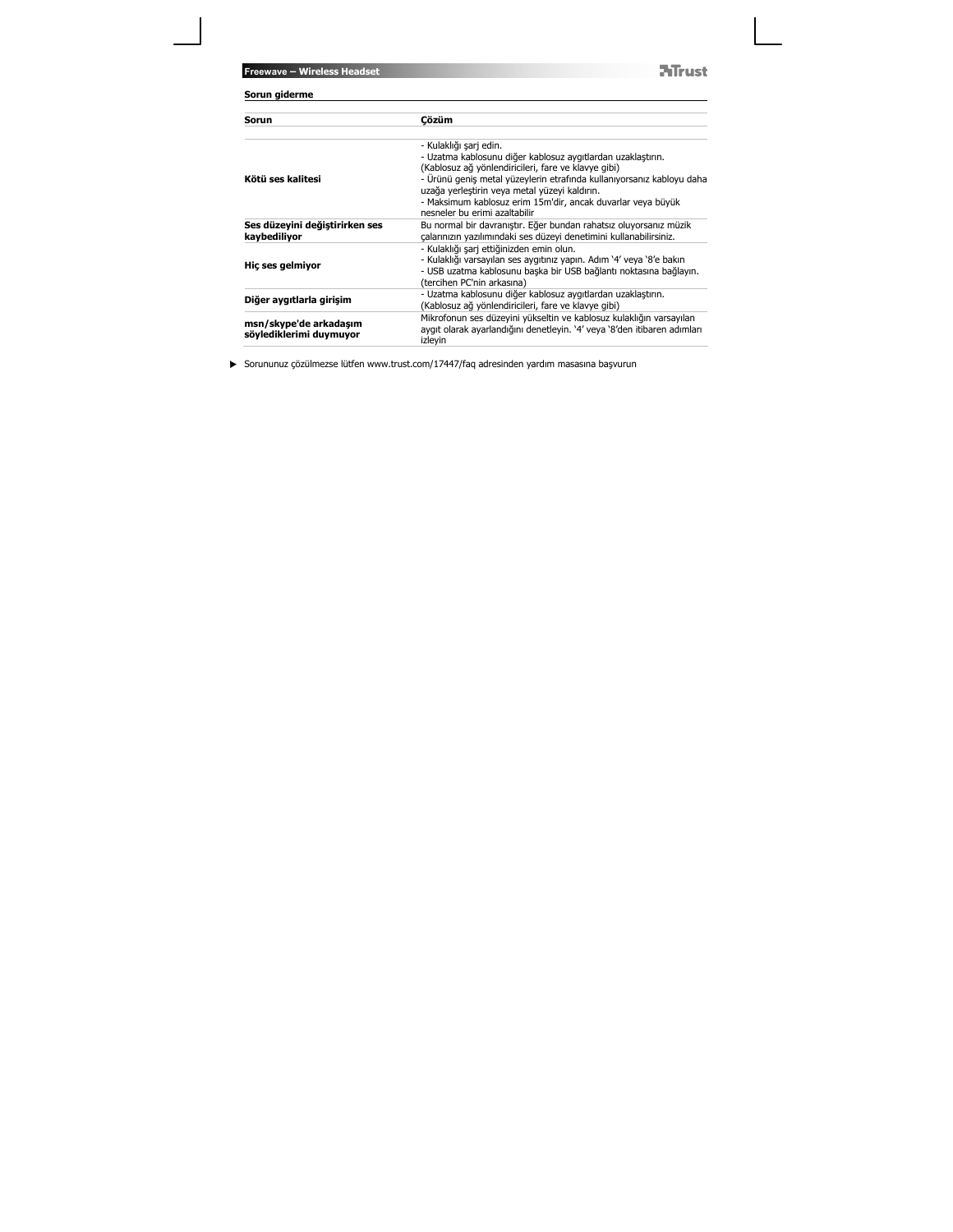#### **Instalacija**

2

- 1
	- -
		-
		-
- A. Slušalice<br>C. LED svjetlo<br>C. USB vaza<br>F. USB prijamnik<br>F. USB prijamnik<br>F. USB produžni kabel<br>- Spojite USB kabel za punjenje na slušalice i vaše računalo da biste napunili slušalice.<br>- Kad se spoji, LED svjetlo će posta

**ATrust** 

- 
- 
- Stavite USB prijamnik u produžni kabel Spojite produžni kabel na vaše računalo Uključite slušalice LED svjetlo će postati zeleno kad se spoji. 3
	-
	-

## **Konfiguracija**

|                                                      | Windows 7/ Vista                                                      |
|------------------------------------------------------|-----------------------------------------------------------------------|
|                                                      | Idite na 'Uređaji za reprodukciju' da biste podesili mikrofon         |
| $\begin{array}{c} \boxed{4} \ \boxed{5} \end{array}$ | Postavite '2.4G Wireless Headset' kao svoj zadani uređaj              |
| ᢎ                                                    | - Odaberite pločicu 'Snimanje'                                        |
|                                                      | - Dyaput kliknite na 'Mikrofon'                                       |
| 7                                                    | Postavite razinu na 100%                                              |
|                                                      |                                                                       |
|                                                      | <b>Windows XP</b>                                                     |
| $^{8}$                                               | Idite na 'Prilagoditi svojstva zvuka' da biste podesili mikrofon      |
| $\textcircled{\scriptsize{\texttt{I}}}$              | - Postavite zadani uređaj na '2.4G Wireless Device' (glas i snimanje) |
|                                                      | - Idite na pločicu 'Glas'.                                            |
| ⅏                                                    | Kliknite na 'Glasnoća' snimania zvuka.                                |
| $\sqrt{11}$                                          | Postavite razinu na 100%                                              |
|                                                      |                                                                       |
| [12]                                                 | Okretanjem lijevog jastučića za uho će povećati ili smanjiti glasnoću |
|                                                      | - Okrenite mikrofon na najviši položaj da biste utišali mikrofon      |